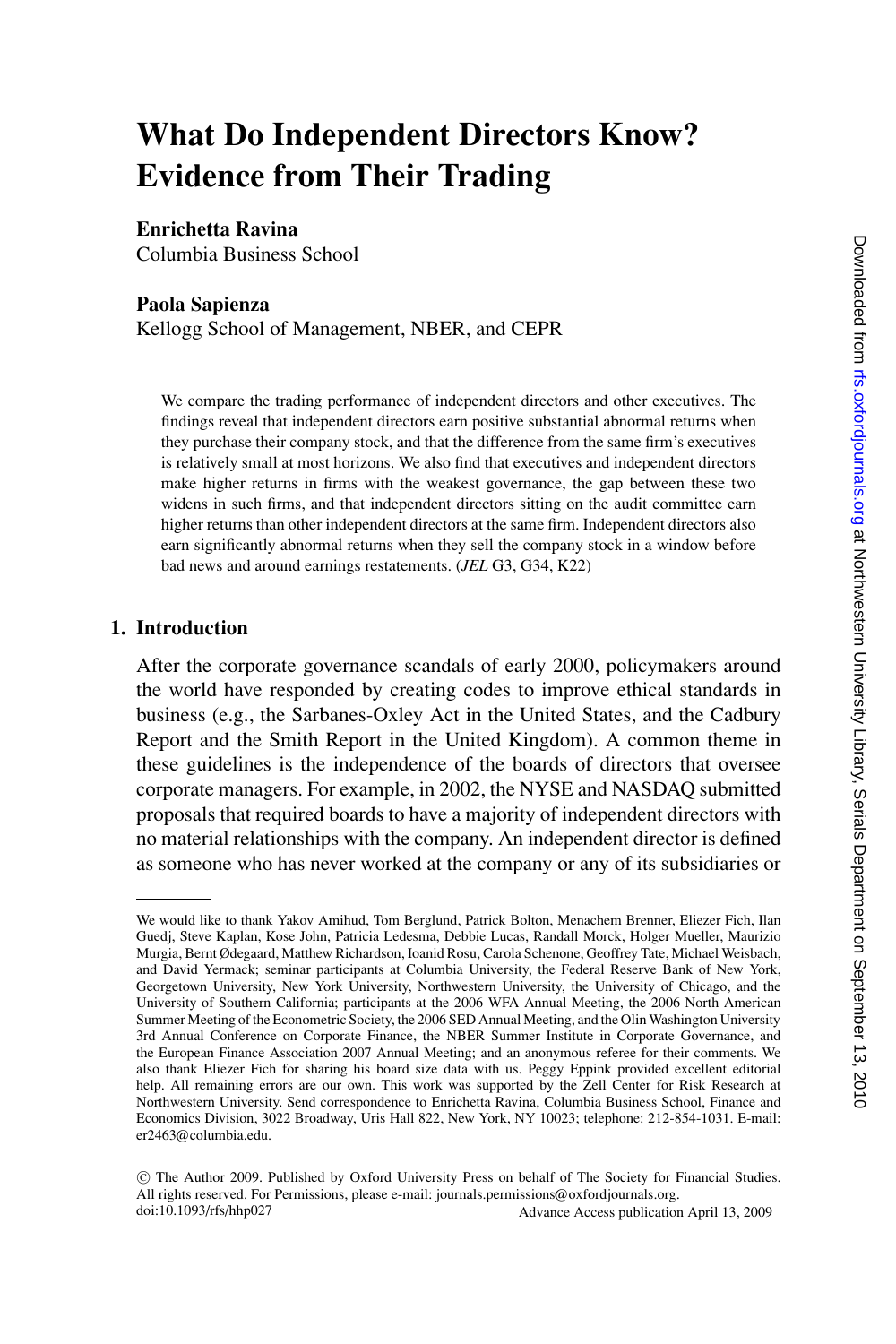consultants, is not related to any of the key employees, and does not/did not work for a major supplier or customer.<sup>1</sup>

The rationale for this policy recommendation is that board members with close business relationships with the company or personal ties with highranking officers may not assess its performance dispassionately or may have vested interests in some business practices.

Some criticize the emphasis on independent board members, claiming that while they are independent in their scrutiny, they have much less information than insiders. If the executives want to act against the interest of the shareholders, they can simply leave outsiders in the dark. Thus, since the independent board members have very limited information, their monitoring could be extremely ineffective.<sup>2</sup>

In this paper, we take a first look at the question of whether independent directors have enough information to monitor the company's executives by analyzing their trading behavior in the company stock. We indirectly measure the level of inside information independent directors collect while serving on the board by comparing the market-adjusted returns associated with their trades to those associated with the executive officers' trades.

Using a comprehensive sample of reported executives' and directors' transactions in U.S. companies from 1986 to 2003, we find that executive officers earn higher abnormal returns than the market, when they make open market purchases, and that the independent directors do as well.

We find that the difference between the returns earned by executives and independent directors is relatively small at most of the horizons analyzed. The results are robust to the inclusion of firm fixed effects in the regression, which allows us to compare officers and independent directors of the same firm, and to control for time-invariant, firm-specific characteristics that might affect returns, as well as individuals' incentives and constraints. The results are also robust to using a variety of alternative specifications (e.g., controlling for the size of the transaction and stock holdings in the firm, the firm's size, and book-to-market, and past return volatility).

We also find that executives and independent directors earn significantly higher returns than the market, for almost all levels of the Gompers, Ishii, and Metrick (2003) Governance Index. However, in the best governed firms (Governance Index 5 and 6), the executives' excess returns are low and indistinguishable from zero, while in the worst governed firms (Governance Index 14 and higher) they earn an excess return of 21%. The independent directors earn less than the executives. The gap in excess return between executives and directors is larger in the firms with the weakest governance, while it disappears

<sup>&</sup>lt;sup>1</sup> Indeed, in recent years, the percentage of independent directors in the board has increased dramatically. In 2006, Spencer Stuart collected data for boards of S&P 500 corporations and found that 81% of directors are independent. Of 190 boards (39%) today, the CEO is the only insider, compared with 127 boards (27%) in 2001.

<sup>2</sup> For example, Warren Buffett has often argued that "independent" nonexecutive directors are often kept in the dark by their executive counterparts.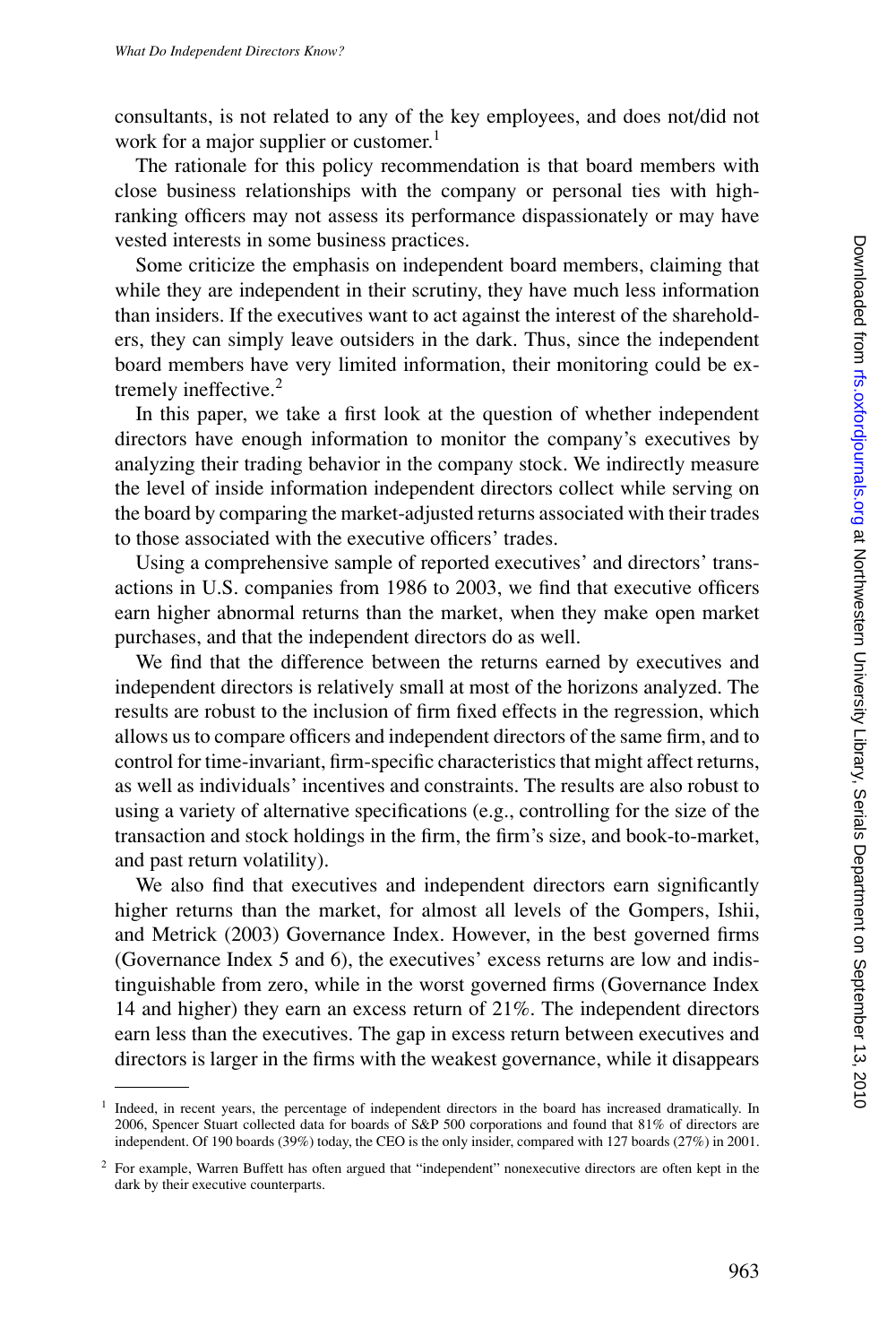for firms with the best governance. This result is consistent with the view that in better governed firms the independent directors are more informed.

We find that independent directors benefit from sitting on the audit committee and earn an additional return of 1.89% at the longest horizon. We also find that independent directors earn higher returns from open market purchases if they belong to bigger boards, possibly because more independent directors serve on such boards.

Overall, these results suggest that independent directors are informed about the firm, at least in good times. Not only is the gap between the returns on the stock purchases of independent directors and executives small at most horizons and in most situations, but also open market purchases by independent directors are pervasive across firms and frequent: we find that 79.13% of the firms filing with the SEC have directors making open market purchases of the company stock and that independent directors on average make as many open market purchases as the officers of the firm.

To study whether independent directors are also informed in bad times, we analyze their trading performance when they make open market sales. Sales are problematic because they may be driven by diversification motives or by the need to rebalance the portfolio after a grant, rather than by information. In fact, consistent with the insider trading literature, we find that both independent directors and officers do not earn higher returns than the market when they make open market sales.

To overcome this problem, we focus on the return from sales in two situations when trading is more likely to be driven by information rather than diversification motives: bad news (i.e., events in which the firm is experiencing a substantial market-adjusted drop in stock price) and earnings restatements. In both cases, we find that independent directors and executives outperform the market. These results are consistent with the hypothesis that independent directors are informed ahead of the market in critical situations.

Besides the literature on insider trading (Jaffe 1975; Seyhun 1986, 1992, 1998; Rozeff and Zaman 1988; Jeng, Metrick, and Zeckhauser 2003), our paper is related to the literature that studies the relationship between companies' financial and economic performance and the proportion of independent directors on the board (Hermalin and Weisbach 1991, 1998; Mehran 1995; Klein 1998; Bhagat and Black  $2001$ ).<sup>3</sup>

The paper is organized as follows: In the next section, we describe the data and investigate whether our sample of firms and individuals is representative of the larger universe of U.S. firms. We also explore whether the independent directors have enough money at stake to have the incentive to trade optimally and whether they trade often enough to reveal their degree of information

 $3$  On the theoretical side, very few papers address the issue of the optimal board composition. An exception is Harris and Raviv (2008), who model the interaction between inside and independent directors and the optimal allocation of decision-making authority. Hermalin and Weisbach (2003) provide an excellent review of the literature.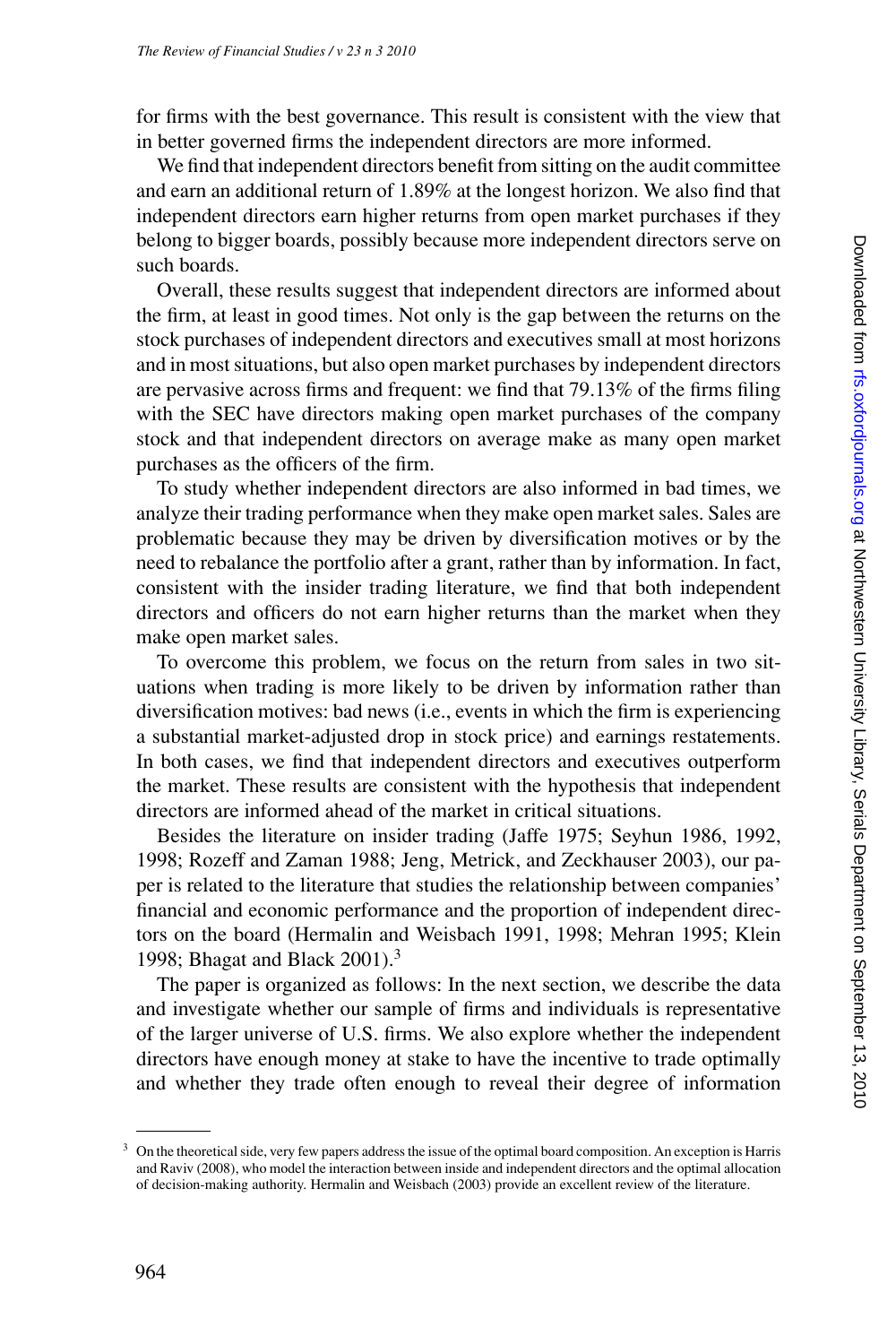consistently over time. In Section 3, we discuss our results. Section 4 contains various robustness checks. We repeat the analysis using a stricter definition of independence, to make sure that the results are not simply the effect of a misclassification. We also control for firm characteristics that might influence returns irrespective of who is trading, such as size, book-to-market, and past return volatility. In Section 5, we examine the effect of governance quality and we investigate in more detail the mechanisms through which the independent directors can acquire information, including the effect of committee membership, board size, and attendance. In Section 6, we investigate whether the independent directors have timely information when the firm performs poorly and their monitoring role is potentially more critical. We focus on trading returns from sales in advance of bad news and earnings restatements. Section 7 concludes.

## **2. Executives' and Independent Directors' Trades**

#### **2.1 Data description**

Our main source of data is the TFN Insider Filing Data, which contains information on all corporate insider trading activity reported on SEC Forms 3, 4, and 5 from 1986 to 2003.4 The Securities and Exchange Act of 1934 requires all individuals that have "access to non-public, material, insider information" to report sales or acquisitions of the company's securities to the SEC. These individuals include the company's officers, directors, and beneficial owners of more than 10% of the company stock. The dataset contains the name of each filer, the various positions she holds in the firm (i.e., president, vice president, large blockholder), the date of the transaction, the number of shares bought/sold, the price paid/received, and the size of her resulting holdings in the company stock.

To investigate the different degrees of information that independent directors and executives might have about the company, we merge the data with the CRSP dataset, and examine the returns that can be earned at different horizons by mimicking the trades of the following categories of individuals: (i) executives of the firm, (ii) directors who have no past or present business or familial ties to the firm or the executives nor own large blocks of the company stock (*independent directors*), and (iii) nonexecutive directors who own more than 10% of the equity (*outside blockholders*).<sup>5</sup> Although the focus of our analysis is the trading activity of the first two groups, we analyze the transactions of the outside blockholders as well. While not related to the officers, these individuals

More specifically, Form 3 contains an initial statement of beneficial ownership for all individuals required to file with the SEC. Form 4 contains changes in ownership positions, including stock purchases, sales, option grants, option exercises, and gifts. Form 5 contains the annual statement of change in beneficial ownership, and any exempt transactions not reported on Form 4.

<sup>5</sup> Transactions executed by relatives, and those originating from indirect ownership, are attributed directly to the individual.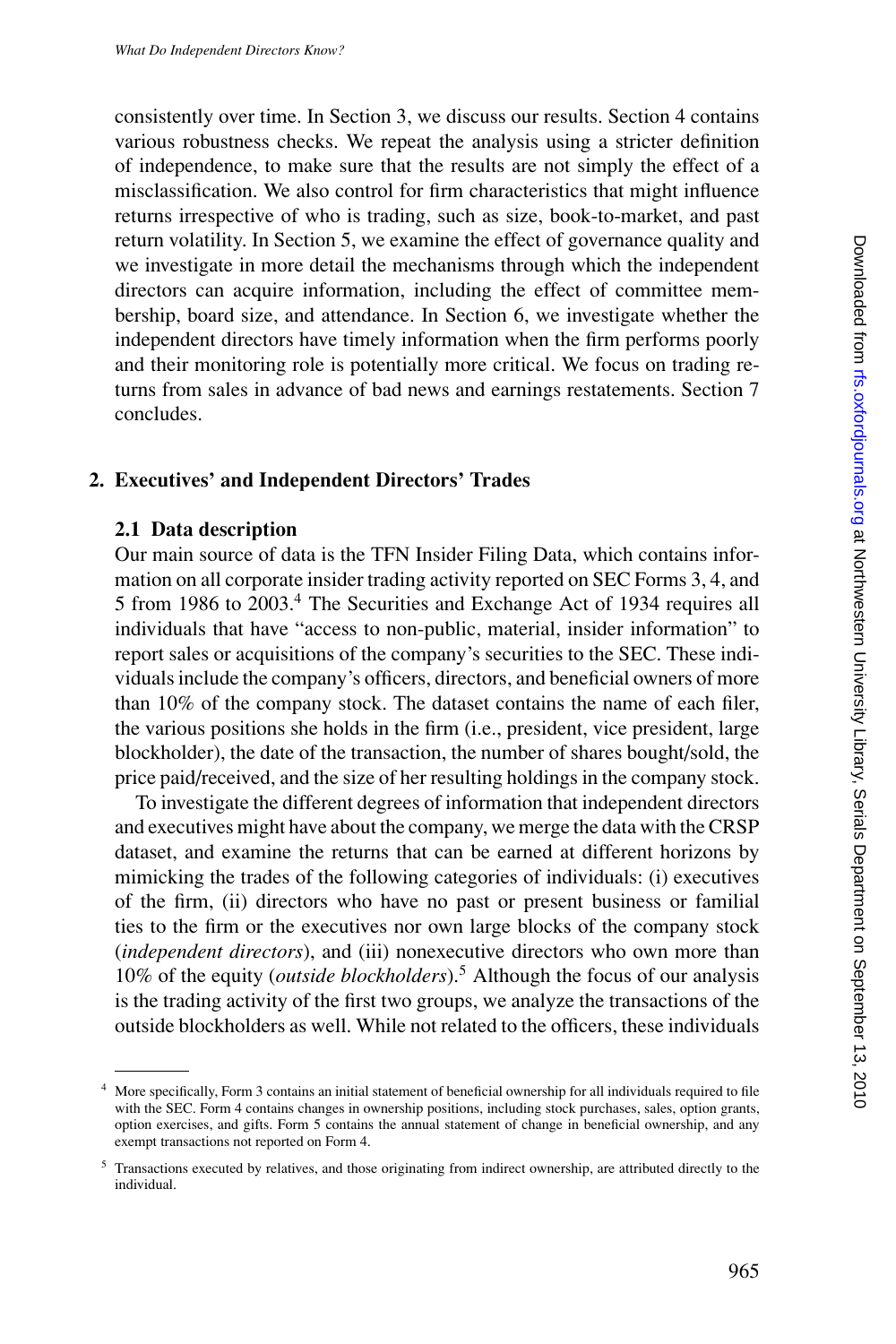should be distinguished from other independent directors because they might have better access to information or more incentives to trade optimally, given their large stake in the company.<sup>6</sup>

To capture information-driven trading activity that does not follow mechanically from stock or option grants, we focus on open market sales and purchases and we control for stock holdings in the regression analysis. In addition, we are able to identify open market transactions that are fully or partially related to the exercise of an option and avoid double counting and misclassifications.7

Since we focus on open market purchases and sales, our results can provide information only on the subset of independent directors who trade the company stock. To determine whether such independent directors sit on boards of corporations that are representative of U.S. publicly traded firms, we provide a comparison between our sample and the universe of firms in Compustat. Based on TFN data, after excluding financial firms and utilities, 18,896 firms filed Forms 3, 4, and 5 with the SEC during our sample period and, thus, had officers and/or directors owning the company stock or being awarded stock options. Of these firms, 79.13% had at least one individual making open market purchases, corresponding to 14,953 firms. Each of these firms has both independent directors and officers buying the company stock. The same firms also had both independent directors and officers engaging in open market sales.<sup>8</sup>

However, more importantly, it is possible that even if a large fraction of firms have at least one independent director buying and selling stocks of the company, in the average firm the fraction of independent directors who are active buyers and sellers is still small. This issue is important because if few independent directors within each firm trade their company stock, our results should be interpreted with caution. Our sample indicates that within each firm, on average, the fraction of independent directors who trade in a given year is 51.01% (median  $=$  50%), while the fraction of executives is 48.56% (median  $=$ 50%). We also find that 18.49% of the independent directors and 19.12% of the executives who own stocks never traded in our sample period. Our results should be interpreted in light of these numbers. The analysis we provide is based on those executives and independent directors who trade. Even in firms where directors trade their company stock, a large fraction of both independent

<sup>&</sup>lt;sup>6</sup> Also, to the extent that some large blockholders are misclassified into the independent director category, we want to make sure that the returns earned by the independent directors are not the consequence of such potential misclassification.

<sup>7</sup> The acquisition of a share of company stock through the exercise of an option is not included among the purchases in our dataset, as the share has not been acquired through an open market transaction. However, if the insider decides to sell such a share, the resulting transaction will be classified as an open market sale, and included in our dataset. The sales related to the exercise of an option are 39.71%, 20.02%, and 8.38% of the sales transactions made by the executives, the independent directors, and the outside blockholders, respectively.

These results are consistent with the findings of the corporate governance literature as to the fraction of companies that compensate directors through stocks and stock options. Yermack (2004) documents that 77% of the directors in his sample receive either stock or option awards and Perry (2000) shows that the trend toward equity-based compensation for directors has been increasing over time.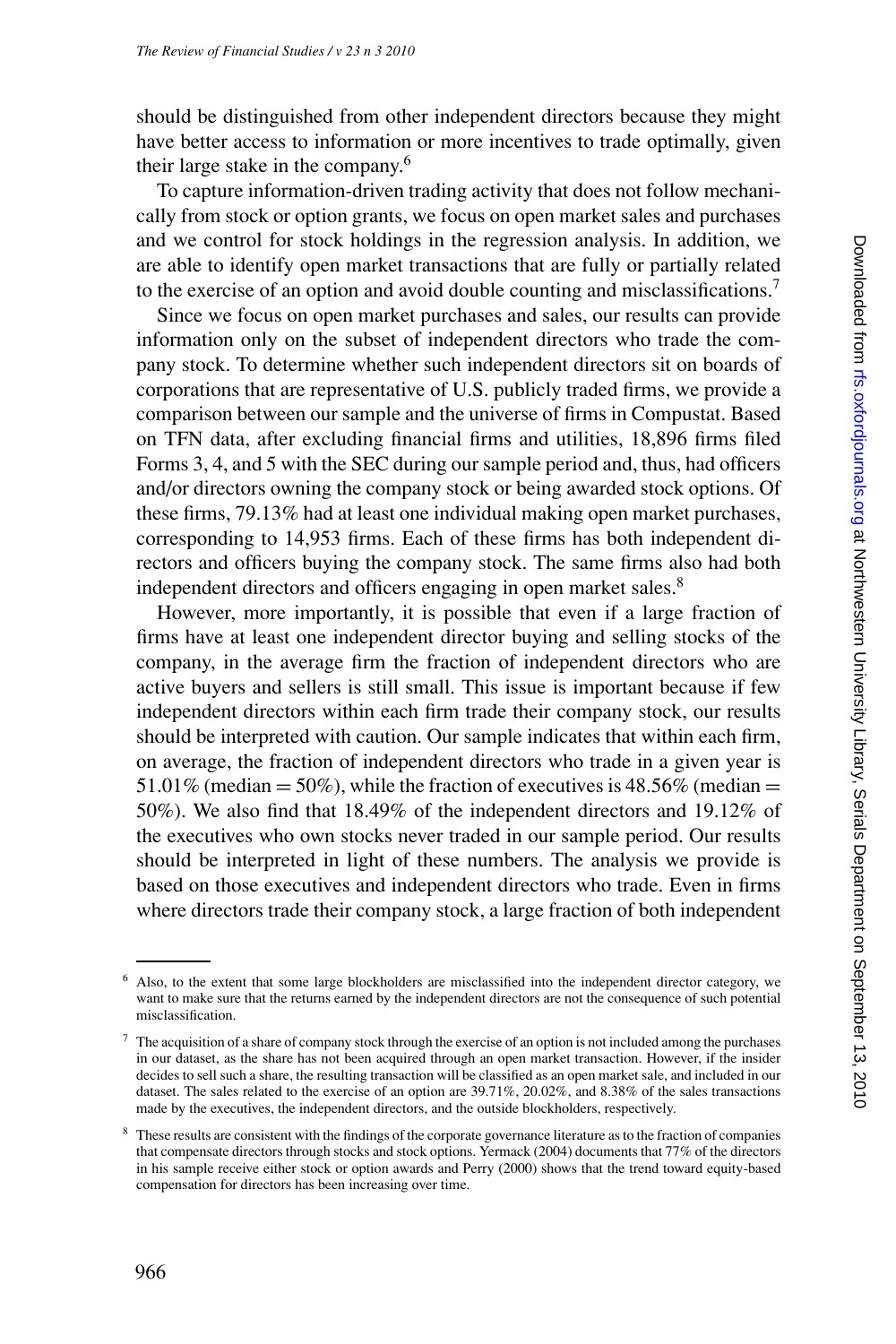directors and executives do not participate in trade. Interestingly, the fraction of nontrading independent directors and executives is very similar.

These individuals also trade quite often: the average (median) yearly number of purchases is 5.53 (2) for independent directors, 5.04 (2) for officers, and 8.4 (4) for  $CEOs<sup>9</sup>$ . These statistics suggest that a large fraction of directors trade the company stock and that our results are relevant for a very large group of companies.

When we merge our sample of 14,953 companies with CRSP data and keep firms for which at least 200 daily returns are available prior to the transaction date, we are left with 527,999 transactions, involving 94,054 individuals and 10,654 firms. Of these transactions, 305,349 are made by executives, 196,211 by independent directors, and 26,439 by large outside blockholders.

We also compare the size, book-to-market, governance decile, and return volatility of our sample firms to those in Compustat over the period between 1986 and 2003. The average firm size, measured as the natural logarithm of the firm's assets, is 5.5, compared to the Compustat value of 5.03. The average book-to-market value is  $0.50$  in our sample, compared to  $0.60$  in Compustat.<sup>10</sup> The median governance decile is 9 in both datasets.<sup>11</sup> A breakdown of the firms by Governance Index indicates that all the governance deciles are approximately equally represented in the sample, with the exception of the three deciles with the worst governance that constitute only 7%, 6%, and 4.59% of the transactions, respectively. This evidence suggests that the firms in the sample have similar characteristics to the firms in Compustat. Finally, the average firm return volatility, measured as the standard deviation of the daily marketadjusted returns over the period between 380 and 20 trading days prior to the transaction, equals 0.03 daily and 0.18 monthly.

Panel A of Table 1 displays the summary statistics for the whole sample. Consistent with the literature on insider trading, we find that both executives and independent directors are net sellers: sales represent 66% of the overall transactions made by these individuals and have a higher mean value than purchases. This difference is at least partly due to diversification motives and portfolio rebalancing after stock grants and option exercises. The average (median) value of the sale transactions is \$456,602 (\$94,200) for executives, \$800,165 (\$85,500) for independent directors, and \$2,121,411 (\$121,300) for large blockholders. The average (median) value of the purchase transactions is \$72,731 (\$8712) for executives, \$184,054 (\$13,380) for independent directors, and \$223,015 (\$12,500) for outside blockholders. Consistent with the nature of the trade data, the sample is highly skewed, with a few individuals executing very big

<sup>&</sup>lt;sup>9</sup> Officers tend to sell more than independent directors: on average, there are 19 sales per year made by CEOs, 10 by officers, and 7.6 by independent directors.

<sup>&</sup>lt;sup>10</sup> We also categorize the firms in our dataset in  $5 \times 5$  size and book-to-market portfolios, constructed using the breakpoints in Fama and French (1992). We find that despite growth, firms are over-represented in the sample, and the firms are evenly distributed across the other categories.

Note that the Gompers, Ishii, and Metrick (2003) Governance Index ranges from 5 to 14.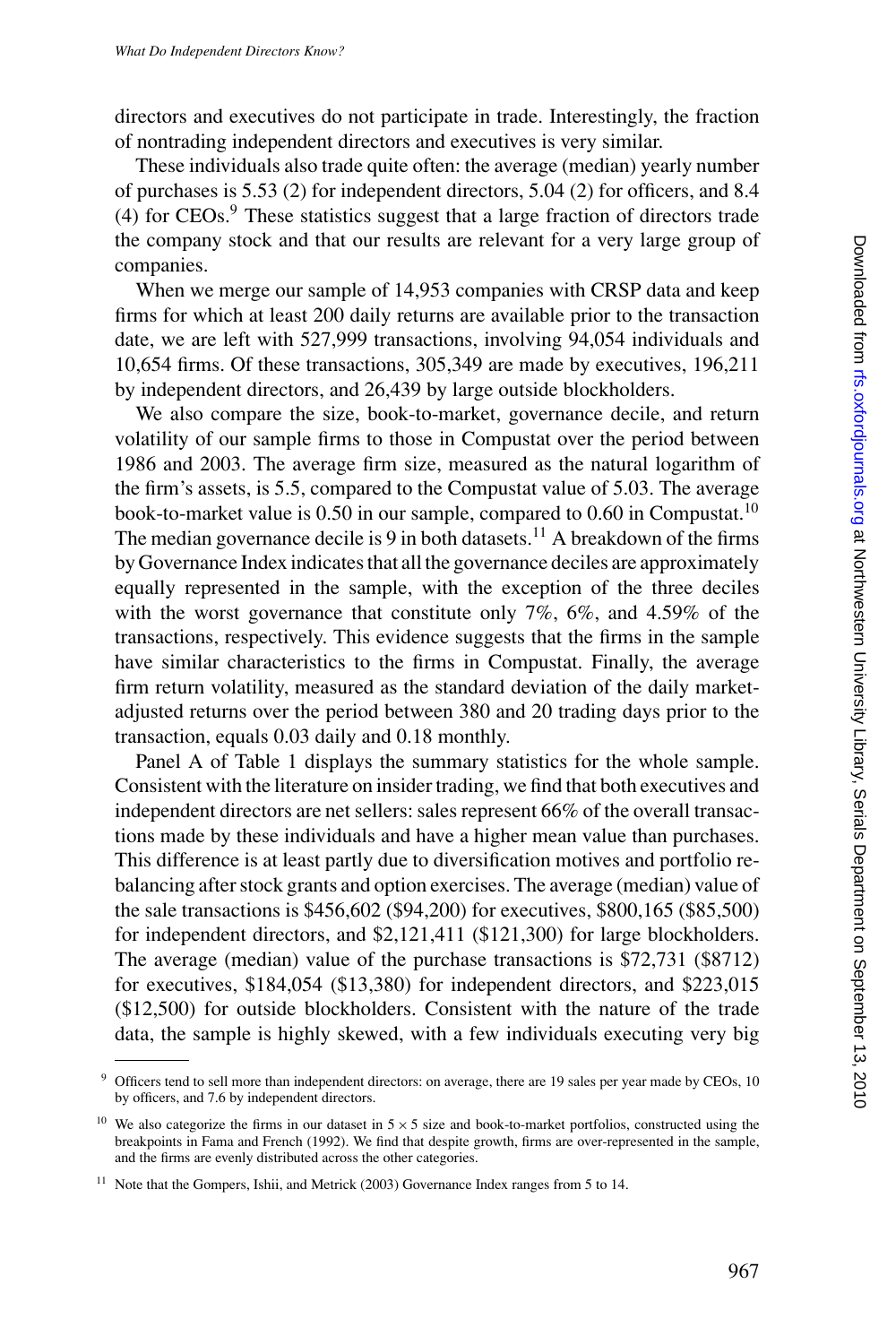#### **Table 1 Summary statistics: transactions and firms characteristics**

|                                      |            |              | Panel A: Whole sample       |                                        |                                          |              |
|--------------------------------------|------------|--------------|-----------------------------|----------------------------------------|------------------------------------------|--------------|
|                                      |            |              | Transaction characteristics |                                        |                                          |              |
|                                      | Percentage | Mean         | Median                      | Std. Dev.                              | Average n<br>of transaction transactions | Number of    |
| Purchases                            |            |              |                             |                                        |                                          |              |
| % purchases                          |            |              |                             |                                        |                                          |              |
| <b>Executive Officers</b>            | 15.63%     |              |                             |                                        | 5.04                                     | 82,503       |
| <b>Independent Directors</b>         | 16.78%     |              |                             |                                        | 5.53                                     | 88,617       |
| Large Outside<br><b>Blockholders</b> | 1.96%      |              |                             |                                        | 13.07                                    | 10,353       |
| Value                                |            |              |                             |                                        |                                          |              |
| <b>Executive Officers</b>            |            | \$72,731     | \$8,712                     | \$1,133,121                            |                                          | 81,862       |
| <b>Independent Directors</b>         |            | \$184,054    | \$13,380                    | \$10,300,000                           |                                          | 88,050       |
| Large Outside                        |            | \$223,015    | \$12,500                    | \$3,657,372                            |                                          | 10,262       |
| <b>Blockholders</b>                  |            |              |                             |                                        |                                          |              |
| <b>Sales</b>                         |            |              |                             |                                        |                                          |              |
| $%$ sales                            |            |              |                             |                                        |                                          |              |
| <b>Executive Officers</b>            | 42.21%     |              |                             |                                        | 10.00                                    | 222,846      |
| <b>Independent Directors</b>         | 20.38%     |              |                             |                                        | 7.59                                     | 107,594      |
| Large Outside<br><b>Blockholders</b> | 3.05%      |              |                             |                                        | 24.79                                    | 16,086       |
| Value                                |            |              |                             |                                        |                                          |              |
| <b>Executive Officers</b>            |            | \$456,602    | \$94,200                    | \$5,489,410                            |                                          | 222,372      |
| <b>Independent Directors</b>         |            | \$800,165    | \$85,500                    | \$10,500,000                           |                                          | 107,225      |
| Large Outside                        |            | \$2,121,411  | \$121,300                   | \$29,600,000                           |                                          | 16,067       |
| <b>Blockholders</b>                  |            |              |                             |                                        |                                          |              |
| Holdings                             |            |              |                             |                                        |                                          |              |
| # of shares                          |            |              |                             |                                        |                                          |              |
| <b>Executive Officers</b>            |            | 450,236      | 22,554                      | 4,261,338                              |                                          | 94,792       |
| <b>Independent Directors</b>         |            | 592,377      | 25,375                      | 4,638,740                              |                                          | 52,729       |
| Large Outside                        |            | 2,984,694    | 982,704                     | 15,900,000                             |                                          | 8,360        |
| <b>Blockholders</b>                  |            |              |                             |                                        |                                          |              |
| Value                                |            |              |                             |                                        |                                          |              |
| <b>Executive Officers</b>            |            | \$12,200,000 | \$360,028                   | \$320,000,000                          |                                          | 94,768       |
| <b>Independent Directors</b>         |            | \$12,000,000 | \$283,774                   | \$153,000,000                          |                                          | 52,710       |
| Large Outside                        |            |              |                             | \$71,000,000 \$6,407,808 \$501,000,000 |                                          | 8,354        |
| <b>Blockholders</b>                  |            |              | Firm characteristics        |                                        |                                          |              |
|                                      |            | Mean         | Median                      | Std. Dev.                              |                                          | Observations |
|                                      |            |              |                             |                                        |                                          |              |
| Governance Index                     |            | 8.91         | 9.00                        | 2.59                                   |                                          | 6,071,680    |
| Size                                 |            | 5.50         | 5.43                        | 2.06                                   |                                          | 17,211,242   |
| <b>Book-to-Market Value</b>          |            | 0.50         | 0.36                        | 0.51                                   |                                          | 16,632,865   |
| <b>Total Return Volatility</b>       |            | 0.04         | 0.03                        | 0.02                                   |                                          | 21,017,498   |

| Panel B: Subsample for which we have individual participation to committees |  |  |  |  |
|-----------------------------------------------------------------------------|--|--|--|--|
|-----------------------------------------------------------------------------|--|--|--|--|

|                                   |            | Individual characteristics |        |           |                      |
|-----------------------------------|------------|----------------------------|--------|-----------|----------------------|
|                                   | Percentage | Mean                       | Median | Std. Dev. | Person-Firm-Year     |
| Audit Committee                   | 13.30%     |                            |        |           | 49,457               |
| <b>Compensation Committee</b>     | 12.47%     |                            |        |           | 49.488               |
| Nominating Committee              | 7.82%      |                            |        |           | 49,465               |
| Corporate Governance<br>Committee | $3.37\%$   |                            |        |           | 49,483               |
| <b>Executive Committee</b>        | 6.84%      |                            |        |           | 49,483               |
| Former Employee                   | 8.53%      |                            |        |           | 15.645               |
| Charity                           | $0.09\%$   |                            |        |           | 15,645               |
| <b>Business transaction</b>       | 2.69%      |                            |        |           | 15,645               |
|                                   |            |                            |        |           | (continued overleaf) |

Downloaded from rfs.oxfordjournals.org at Northwestern University Library, Serials Department on September 13, 2010 at Northwestern University Library, Serials Department on September 13, 2010 [rfs.oxfordjournals.org](http://rfs.oxfordjournals.org/) Downloaded from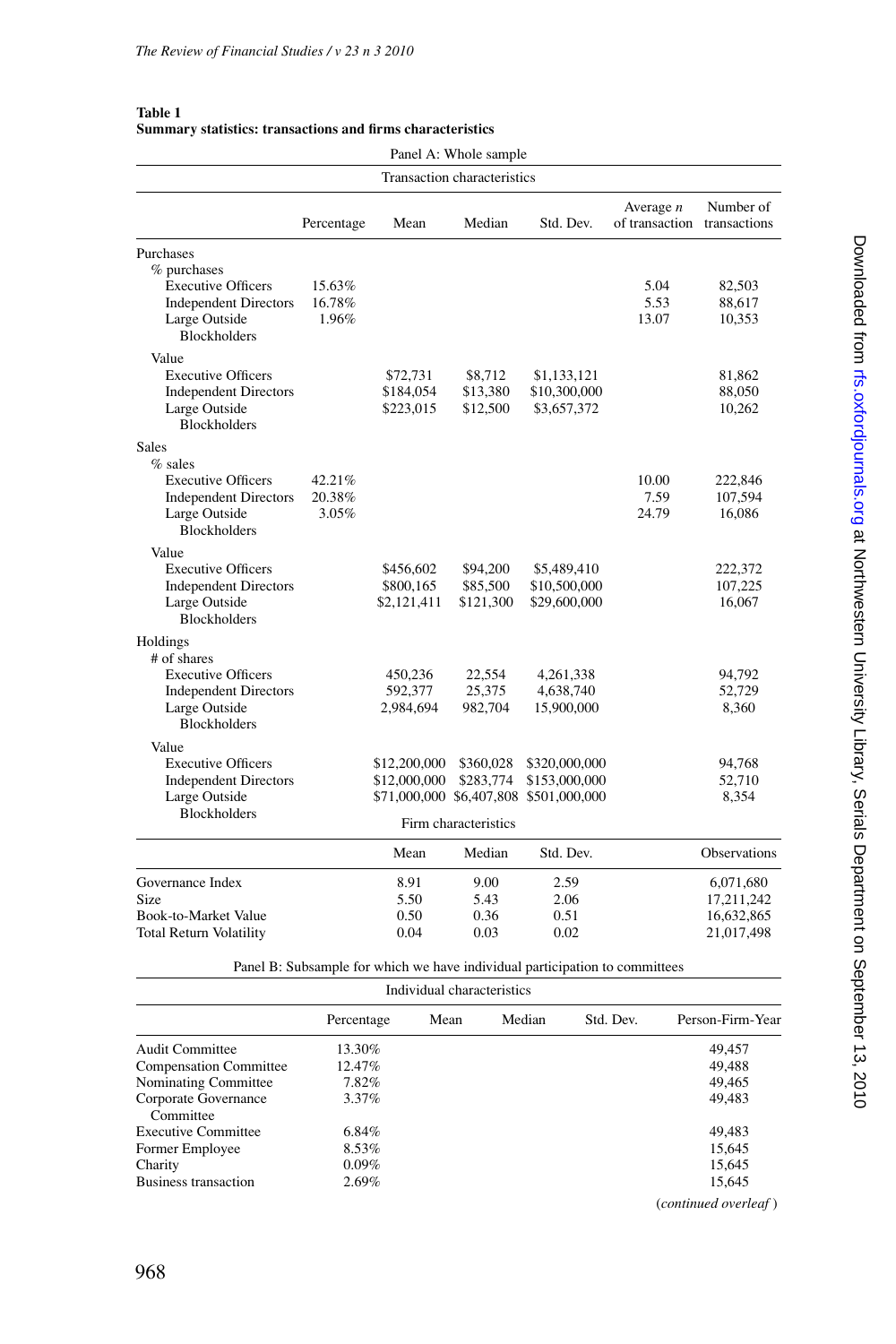## **Table 1 (Continued)**

|                                                   | Percentage                                                              | Mean                  | Median | Std. Dev. | Person-Firm-Year    |
|---------------------------------------------------|-------------------------------------------------------------------------|-----------------------|--------|-----------|---------------------|
| Relative                                          | 2.18%                                                                   |                       |        |           | 15,645              |
| <b>Interlocking Directorship</b>                  | 0.92%                                                                   |                       |        |           | 15.645              |
| Other Affiliation                                 | $0.09\%$                                                                |                       |        |           | 15,645              |
| Compensation for Professional<br><b>Services</b>  | 6.62%                                                                   |                       |        |           | 15,645              |
| Strictly Independent                              | 41.69%                                                                  |                       |        |           | 13,424              |
| Low Attendance (less than 75%<br>of the Meetings) | 1.62%                                                                   |                       |        |           | 15,645              |
| <b>Designated Director</b>                        | 1.55%                                                                   |                       |        |           | 15,645              |
| Age                                               |                                                                         | 57.51                 | 58.00  | 9.31      | 15,645              |
| Year Service Began                                |                                                                         | 1990                  | 1993   | 9.00      | 12,413              |
| Year Service Ended                                |                                                                         | 2001                  | 2001   | 1.57      | 12,415              |
| Tenure                                            |                                                                         | 10.94                 | 8.00   | 8.97      | 12,399              |
| Institutional Holdings (%)                        |                                                                         | 58.76                 | 62.10  | 22.34     | 7.967               |
|                                                   |                                                                         | Firm characteristics  |        |           |                     |
|                                                   |                                                                         | Mean                  | Median | Std. Dev. | <b>Observations</b> |
| Governance Index                                  |                                                                         | 8.87                  | 9.00   | 2.55      | 3,242,720           |
| Size (in assets)                                  |                                                                         | 6.95                  | 6.80   | 1.56      | 4,445,472           |
| <b>Book-to-Market Value</b>                       |                                                                         | 0.35                  | 0.25   | 0.36      | 4,364,541           |
| <b>Total Return Volatility</b>                    |                                                                         | 0.04                  | 0.03   | 0.02      | 4,703,901           |
|                                                   | Panel C: Subsample of firms for which we have information on board size |                       |        |           |                     |
|                                                   |                                                                         | Board characteristics |        |           |                     |
|                                                   | Mean                                                                    | Median                |        | Std. Dev. | <b>Observations</b> |

|                                | Mean  | Median               | Std. Dev. | Observation |
|--------------------------------|-------|----------------------|-----------|-------------|
| <b>Board Size</b>              | 10.55 | 10.00                | 2.63      | 2,739,886   |
|                                |       | Firm characteristics |           |             |
| Governance Index               | 9.11  | 9.00                 | 2.51      | 2,468,840   |
| Size                           | 7.38  | 7.25                 | 1.46      | 2,611,257   |
| Book-to-Market Value           | 0.38  | 0.30                 | 0.31      | 2,595,166   |
| <b>Total Return Volatility</b> | 0.03  | 0.03                 | 0.01      | 2,739,886   |

|                                     | Panel D: Subsample of firms that restated earnings |      |        |           |              |
|-------------------------------------|----------------------------------------------------|------|--------|-----------|--------------|
|                                     | Reasons for the restatement                        |      |        |           |              |
|                                     | Percentage                                         | Mean | Median | Std. Dev. | Observations |
| Acquisitions and mergers            | 7.01%                                              |      |        |           | 84,080       |
| Cost or expense                     | 13.88%                                             |      |        |           | 166,509      |
| IPR&D                               | $6.00\%$                                           |      |        |           | 71,962       |
| Loan-loss                           | 0.12%                                              |      |        |           | 1,440        |
| Other                               | 5.76%                                              |      |        |           | 69,042       |
| Reclassification                    | $2.38\%$                                           |      |        |           | 28,600       |
| Related-party transactions          | 1.73%                                              |      |        |           | 20,760       |
| Restructuring, assets, or inventory | 12.41%                                             |      |        |           | 148,887      |
| Revenue recognition                 | 41.56%                                             |      |        |           | 498,546      |
| Securities related                  | 4.73%                                              |      |        |           | 56,733       |
| Tax related                         | 0.06%                                              |      |        |           | 760          |
| Unspecified                         | 4.36%                                              |      |        |           | 52,320       |
|                                     | Prompter of the restatement                        |      |        |           |              |
| Auditor                             | 7.15%                                              |      |        |           | 53,320       |
| Company                             | 55.07%                                             |      |        |           | 410,896      |
| Company/Auditor                     | 1.25%                                              |      |        |           | 9,320        |
| Company/FASB                        | 1.01%                                              |      |        |           | 7,507        |
| Company/SEC                         | 1.19%                                              |      |        |           | 8,880        |
| External                            | $0.02\%$                                           |      |        |           | 160          |
| <b>FASB</b>                         | 0.76%                                              |      |        |           | 5,680        |
| SEC                                 | 0.34                                               |      |        |           | 250,429      |

(*continued overleaf* )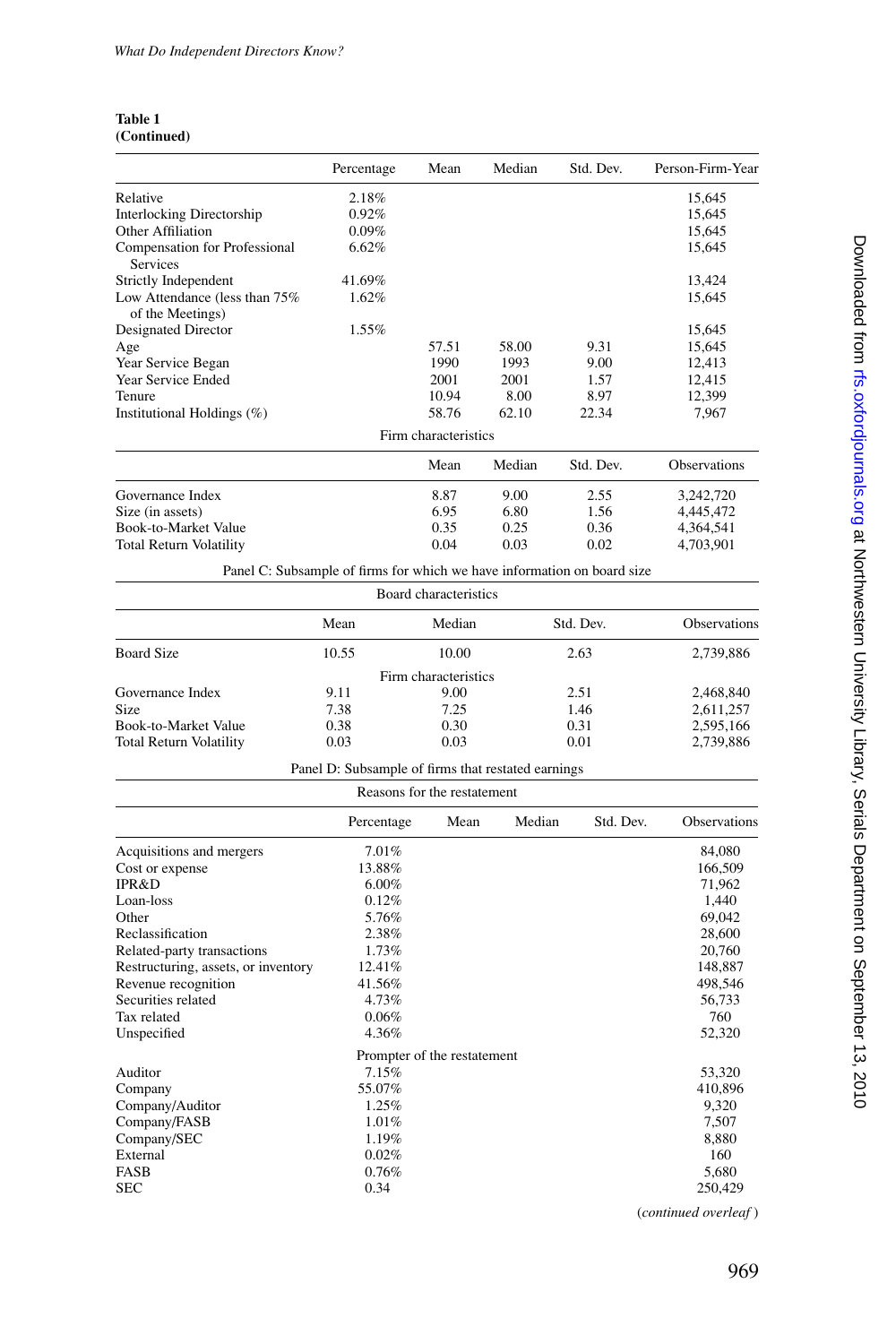| Table 1     |
|-------------|
| (Continued) |

|                                |      | Firm characteristics |           |              |
|--------------------------------|------|----------------------|-----------|--------------|
|                                | Mean | Median               | Std. Dev. | Observations |
| Governance Index               | 9.75 | 10.00                | 2.62      | 560,000      |
| Size (in assets)               | 6.35 | 6.33                 | 2.05      | 1,175,313    |
| <b>Book-to-Market Value</b>    | 0.44 | 0.31                 | 0.46      | 1,137,372    |
| <b>Total Return Volatility</b> | 0.04 | 0.03                 | 0.02      | 1,196,980    |

The data come from the TFN Insider Filing Data Files. For each insider that files information with the SEC, we have the name and the various positions she holds in the firm (i.e., president, vice president, large blockholder), the date of the transaction, the number of shares bought/sold, and the price paid/received. We restrict our sample to the trades made by the following individuals: (i) executives of the firm, (ii) directors who are neither employees of the firm, nor large blockholders (independent directors), and (iii) nonexecutive directors who are large blockholders (own more than 10% of the company stock). We exclude utilities and financial companies, which are subject to specific regulations, and also firms for which less than 200 daily returns are available in CRSP prior to the transaction date. Panel A contains summary statistics for the whole sample. The percentages, means, medians, and standard deviations are calculated over the total transactions by all independent directors, executives, and blockholders. The average number of transactions are calculated by individual, firm, and year. The Governance Index is from Gompers, Ishii, and Metrick (2003), who measure shareholder rights by counting the number of governance provisions a firm has. More governance provisions indicate more restricted shareholder rights. Following Gompers et al., we classify companies into ten groups, or deciles: those with a Governance Index less or equal than 5, equal to 6, 7, 8, 9, 10, 11, 12, 13 and greater than or equal to 14. Size is the natural logarithm of the firm's assets. Book-to-Market is constructed from Compustat as ((data199lagged\*data25) + data6 - data60)/data6. Total Return Volatility is the volatility of firm's returns on the interval between 380 and 20 trading days before the transaction date. Panel B contains sample statistics for the subset of transactions made by individuals for whom we also have information on committee membership. Panel C contains sample statistics for the subset of transactions made in firms for which we have information about the size of the board. Such data come from Fich (2005) and Fich and Shivdasani (2006). Finally, panel D contains sample statistics for the subset of firms that have restated their earnings due to accounting irregularities between January 1997 and June 2002. This information has been collected by the U.S. GAO.

transactions. Independent directors tend to make fewer and bigger transactions than firm executives, and display more balance between the number of sales and purchases they make. Also, the distribution of their transactions is slightly more skewed than that of the executives, especially for the sales. Finally, the trades made by large outside blockholders are fewer, sizably bigger, and display higher skewness and variation across individuals than those of the other two groups.

An important issue for our study is whether these individuals, and especially the independent directors, have enough money at stake for their trades to reflect the information they possess. Panel A of Table 1 shows that the holdings of the company stock are conspicuous for all three categories, and suggests that they have the incentive to trade optimally. The average (median) value of stock holdings is \$12.2 million (\$360,028) for executives, \$12 million (\$283,774) for independent directors, and \$71 million (\$6,407,808) for large outside blockholders. One might be surprised that independent directors have such large stock holdings. This is *not* a specific feature of our sample. Yermack (2004) collected information on the independent directors elected to the boards of Fortune 500 companies between 1994 and 1996. He shows that stock ownership increases with tenure and that independent directors in their fifth year have average (median) stock holdings of \$8.48 million (\$375,000). He also finds that the highest holdings for independent directors with a tenure of five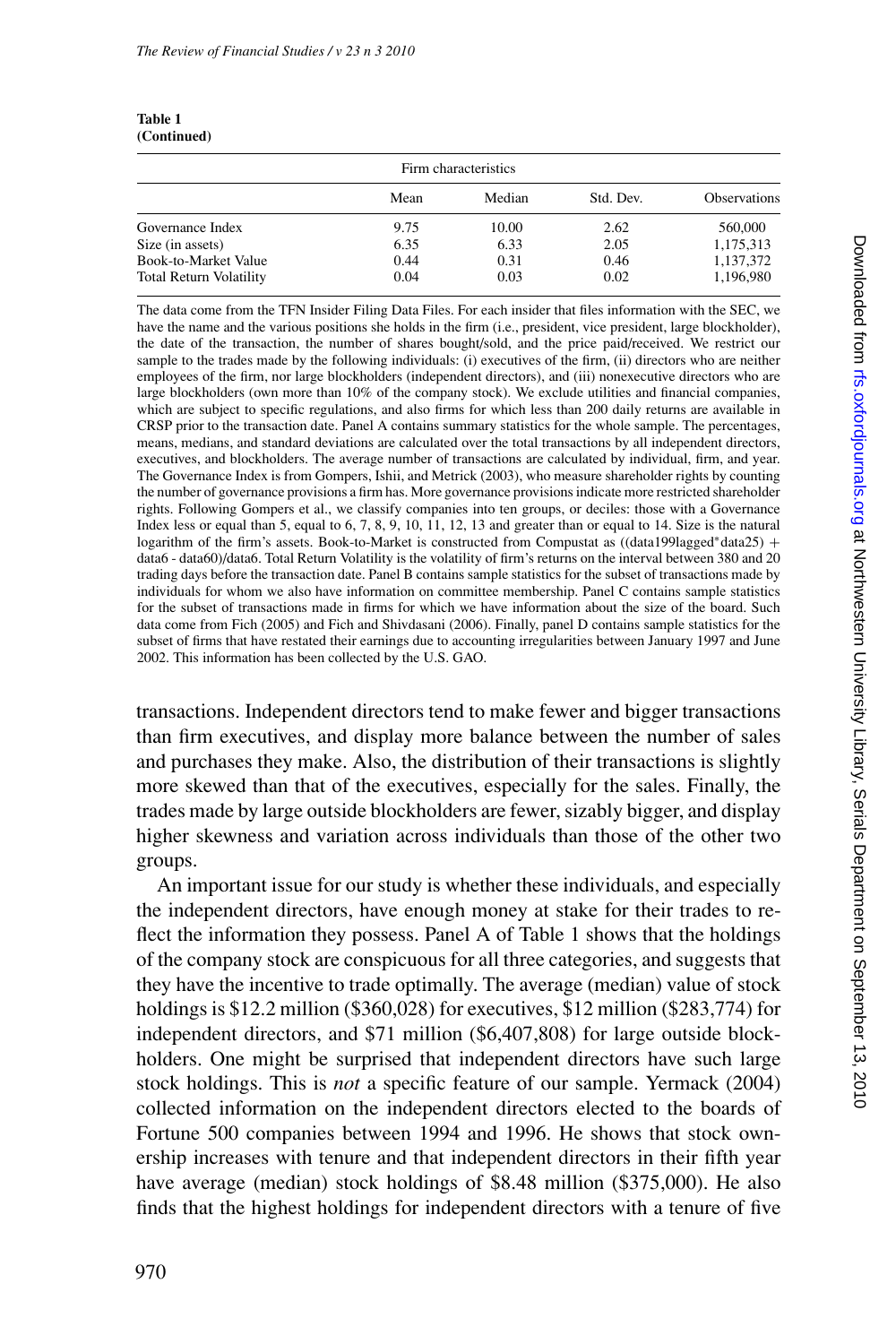

#### **Figure 1**

Average number of transactions by time of the year: (i) executives of the firm, (ii) nonexecutive directors who are not large blockholders (independent directors), and (iii) directors who are not employees of the firm, but own more than 10% of the company stock (large outside blockholders).

years reach \$3.5 billion. These values are comparable to those in our sample, where the average and median tenure for a director are eleven and eight years, respectively.

Despite this evidence, one might still be concerned that the results are driven by the presence on the board of individuals who own a big stake in the firm, but less than 10% of the equity, and thus are classified as independent directors. The analysis of the large outside blockholder category allows an indirect investigation of the effect on the returns of this potential misclassification.

The data also show high skewness and large variation within each group, especially the executives. For comparison, the stock ownership of the top five officers in the firm, obtained from ExecuComp, is similar in magnitude, although it displays less variation and less skewness. The difference could be due to the fact that our executives category includes other officers in addition to the top five executives. To ensure that the trades of a few individuals with extremely large holdings do not influence the results, we replicate the regressions dropping the trades that correspond to the top 1% of holdings in each of the three groups, and the results do not change.

Another important concern for our study is that independent directors might be informed and trade only very infrequently. Consequently, good performance relative to the market does not necessarily imply that they are able to access information consistently over time, nor that they have information at times in which it is crucial for monitoring. To quantify whether this issue is important, in Figure 1, we break down the average number of transactions by time of the year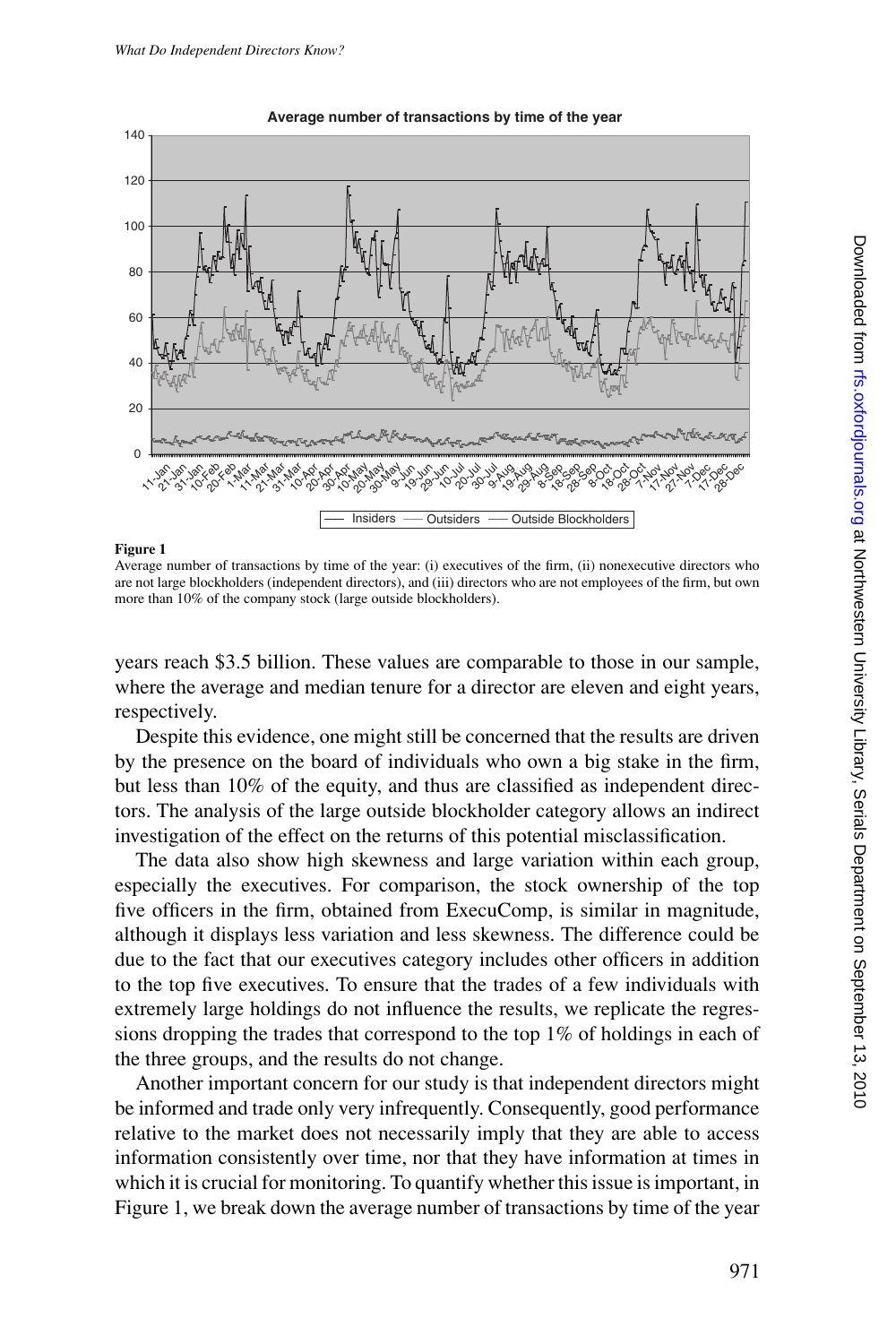for each group of individuals. Figure 1 shows that independent directors trade uniformly throughout the year. Possibly due to blackout periods and a fear of violating insider trading regulations, the average number of trades diminishes for both executives and independent directors around quarterly announcement dates, but more so for executives. This evidence is consistent with Bettis, Coles, and Lemmon (2000), who report that the transactions of insiders diminish in early January, April, July, and October. Also recall that, within each firm, the officers make on average 5.53 purchases per year, while the independent directors make 5.04. This result indicates that on average the independent directors purchase the company stock as frequently as the officers of their firm.

To further investigate whether individual and firm characteristics influence returns, and to potentially shed light on the mechanism through which the information flows, we combine the trades from the SEC filings with data on individual demographic characteristics, tenure, and committee membership from the IRRC dataset (1996–2003), board characteristics from Fich (2005) and Fich and Shivdasani (2006), firm characteristics from Compustat, and the Governance Index constructed by Gompers, Ishii, and Metrick (2003). Panel B of Table 1 illustrates the breakdown of individuals into committees, any links between the director and the firm that could impair her independence, and various demographic characteristics. The audit and the compensation committees are the most common, accounting for 13.30% and 12.47% of the individual-firmyear combinations, while the nominating, corporate governance, and executive committees represent a smaller fraction of the data, because they are smaller in size and also because they were established more recently and do not yet account for many observations. When we merge such information with our dataset, the number of director-company-year combinations for which we have information drops to less than half, from 49,457 to 15,645. The table contains information on the fraction of individuals that are former employees (8.53% of the observations), made business transactions with (2.69%), or provided professional services to the firm (6.62%). It also shows the extent of interlocking with other companies, boards (0.92% of the observations), poor attendance, defined as being present at less than 75% of the meetings (1.62% of the observations), being a director designated by a big investor (1.55%), age (on average 57), tenure (11 years), and institutional holdings (58.7%).

Panel C of Table 1 contains summary statistics for the firms for which information on board size is available. Such data have been collected by Fich and Shivdasani (2006) for the Fortune 1000 firms and are described in detail in their paper. When we merge such information with our dataset, we are left with 1350 firms and 16,314 individuals, corresponding to 56,481 trades and 10.70% of the whole sample. Consistent with the findings of Fich and Shivdasani (2006); Yermack (1996); and others, the average and median board size is 10, with a standard deviation of 2.625.

Finally, we merge our data with a sample collected by the U.S. General Accountability Office (GAO) on firms that restated their earnings due to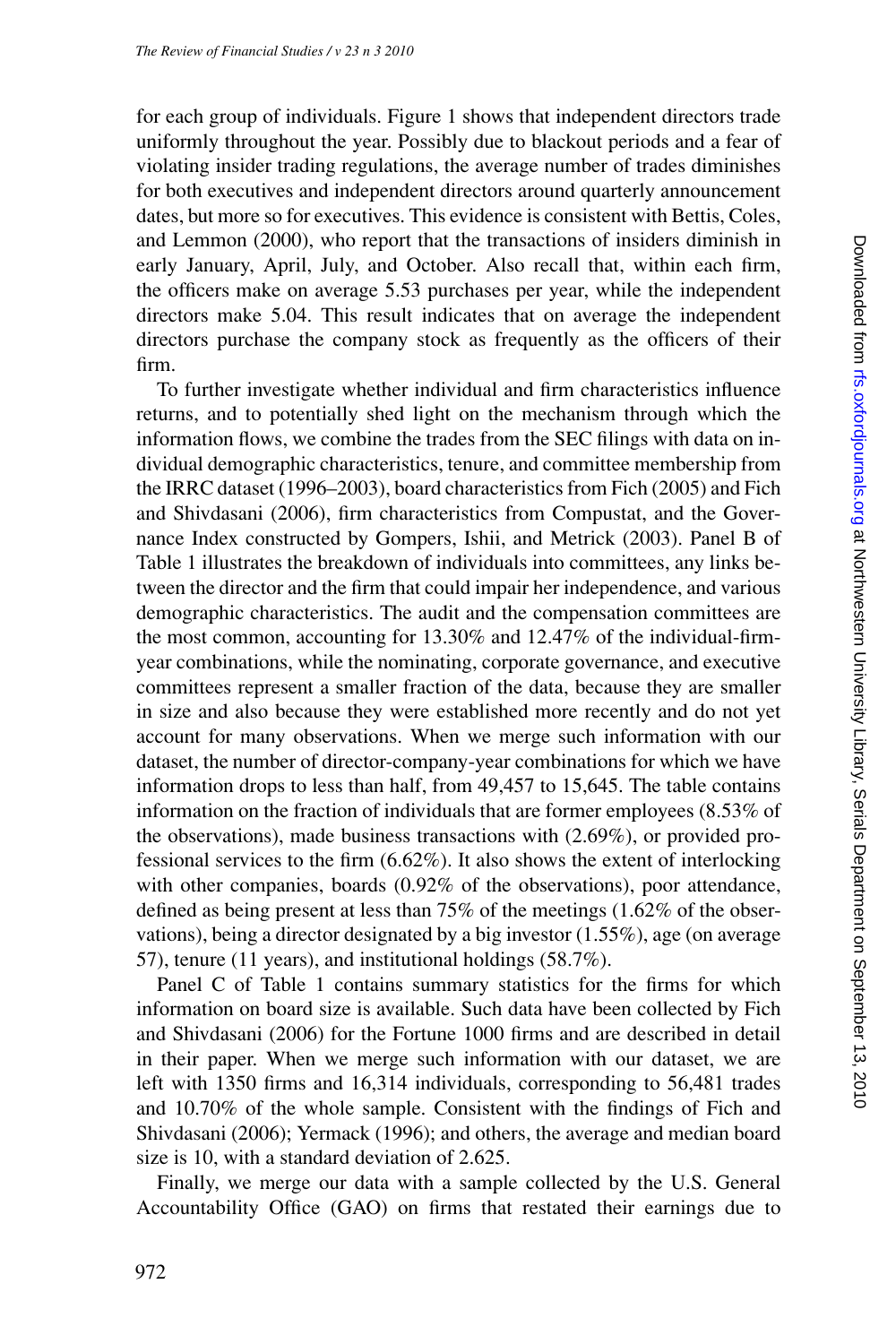accounting irregularities between 1997 and  $2002<sup>12</sup>$  Of the 919 restatement cases collected by GAO, 309 involve firms in our dataset. Most firms experience one restatement, fourteen firms experience two, and four firms experience three. Overall, these 309 cases involve 287 firms, 5703 individuals, and 27,850 trades and account for 5.28% of the original dataset. For each restatement, we have information on the specific reasons for the restatement: whether it was prompted by the company or an external entity (i.e., the SEC/auditor/FASB) and the date it was announced. A large fraction of the firms restated their earnings due to revenue recognition, which according to Anderson and Lombardi Yohn (2002) yields the most pronounced negative market reaction. Such restatements constitute 41.56% of our sample. Cases in which the restatement was prompted by an external party, such as the SEC, FASB, or an auditor, account for 25.81% of the transactions.

To make sure that there are no biases due to the specificity of the subsample analyzed, we also reproduced the trading summary statistics (purchases and sales) reported in panel A of Table 1 for all subsamples (not reported). Since firms that have committee information are bigger and have slightly higher bookto-market values than the whole sample, directors and executives in these firms have on average higher stock holdings. The same is true for the subsample for which the size of the board is available and for the firms that restated their earnings. As expected, the latter group also has worse governance, with an average Governance Index of 11, as opposed to the 9 of the other samples. Given these differences across samples, before adding any control variables we reestimate the base regressions on each subsample to check whether any difference in the findings is simply due to the different samples, as opposed to the extra controls.

## **3. Empirical Results**

To investigate the informativeness of the executives', the independent directors', and the large outside blockholders' trades, we analyze whether independent directors profit when trading the stock of the company they are board members of, by using regression analysis. In a previous version of this paper, we performed an event study that reached similar conclusions. The event study also showed that independent directors and executives have excellent *timing abilities* and do not just happen to be trading at times in which the stock has been doing well for a while. For example, when we analyzed the returns from trading a little earlier than they do (twenty trading days earlier), we found that their returns would have been much lower. The analysis of the individual trading also confirmed previous findings that independent directors and insiders are contrarians, who buy after price declines and sell after price increases (Lakonishok and Lee 2001; Jenter 2005).

The GAO dataset is the most widely used public source of information on restatements.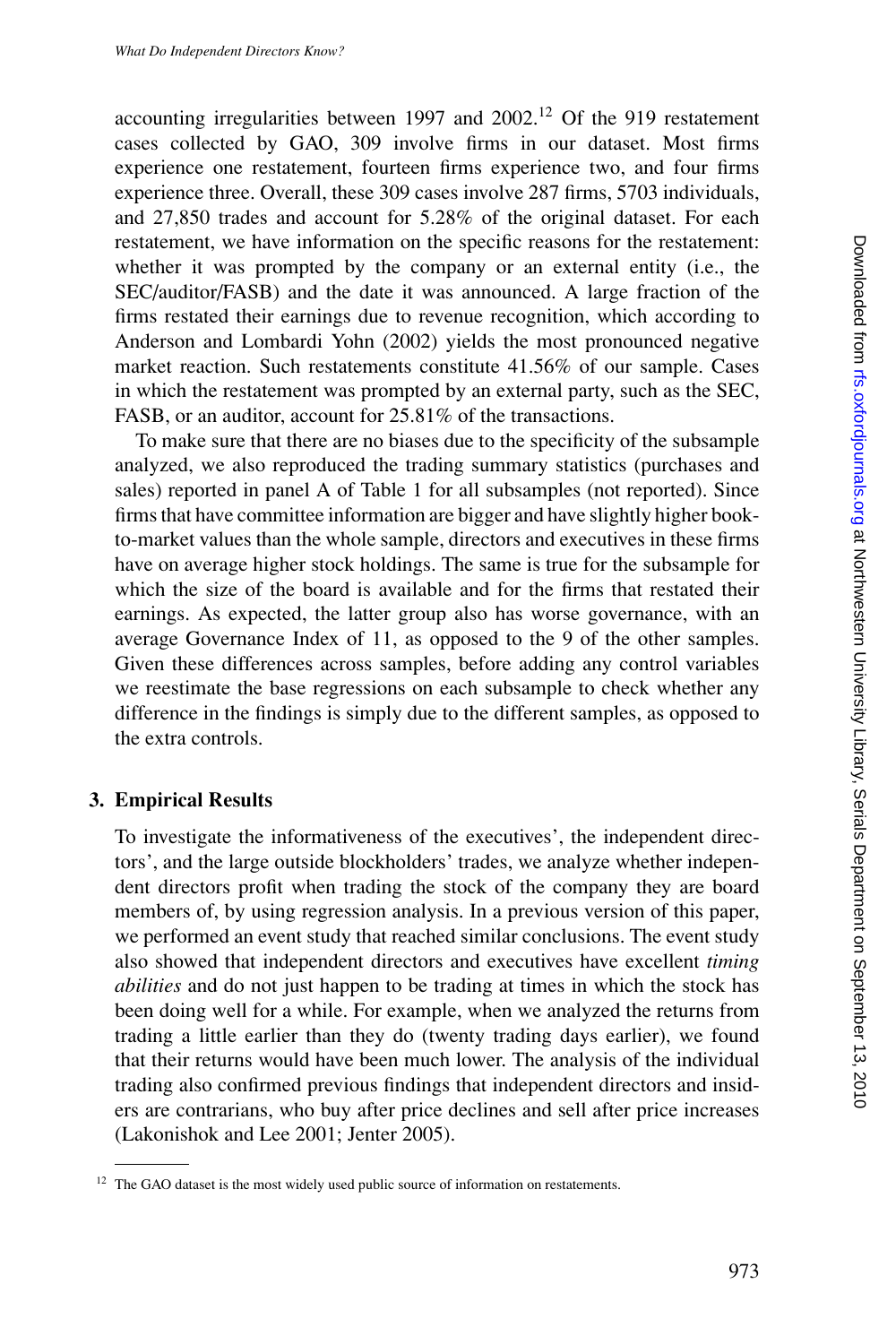For each transaction made by the independent directors, large blockholders, and insiders, we calculate the market-adjusted returns of holding the position for various horizons  $(0, 30, 60, 90,$  and 180 trading days).<sup>13</sup>

In our basic specification, we regress the return on a dummy variable equal to one if the trading is initiated by an independent director and a dummy variable equal to one if the trading is initiated by a large blockholder (we omit the insider's dummy as its coefficient is captured by the constant in the regression). In our specification, we include firm fixed effects for several reasons. First, it is otherwise possible that the results could be driven by a selection bias. If there are some omitted firm characteristics that drive both the choice of directors and their ability to collect information, the results could be entirely explained by the firm selection. Second, it is possible that stocks that are more intensively traded by independent directors have higher average returns, irrespective of who is trading. Finally, Bettis, Coles, and Lemmon (2000) document that a large fraction of firms restrict trading by insiders (in their sample, more than 90% of firms have such policy). If the relative fraction of independent directors and executives in the board is correlated with these governance characteristics, it is possible that our results are due to firm-level governance rules. By including a firm fixed effect, we control for any time-invariant differences across firms and we provide a comparison of executives and independent directors belonging to the same firm and facing the same institutional environment.

Panel A of Table 2 reports the results for purchases. Purchases are more information-driven and will therefore be the main focus of the analysis. In order to appropriately measure the quality of information that independent directors acquire over the course of their jobs, it is important to look at two separate measures. The level of the abnormal returns earned by independent directors is an implicit measure of how much inside information they have visa-vis the market. On the other hand, the difference between the trading returns ` of executives and independent directors measures the quantity of information acquired by them vis-à-vis the private information acquired by the executives. The assumption implicit in the second measure is that executives acquire the maximum level of inside information. The regression analysis allows us to look at both measures, but in the discussion of the results, we mainly focus on the difference between the market-adjusted returns associated with independent directors' trades and those associated with the executive officers' trades.

The constant measures the market-adjusted return of the company officers. On average, mimicking the executives' buys yields a 12.10% market-adjusted return in 180 days.<sup>14</sup> This effect is highly statistically significant and confirms

<sup>&</sup>lt;sup>13</sup> Like most of the literature, we calculate the return from investing one dollar in the same way as the individual does, by either purchasing one dollar worth of the company stock when she buys, or by selling one dollar worth of the company stock when she sells. Market-adjusted buy-and-hold returns (BHARs) are calculated by subtracting the market return from the firm return,  $(R_{it} - R_{mt})$ , compounding it over time and then averaging within each trader category.

<sup>&</sup>lt;sup>14</sup> Rule 16(b) of the Securities and Exchange Act of 1934 requires insiders to surrender any profit made on transactions that are offset within six months. This rule makes the 180 trading day horizon particularly interesting.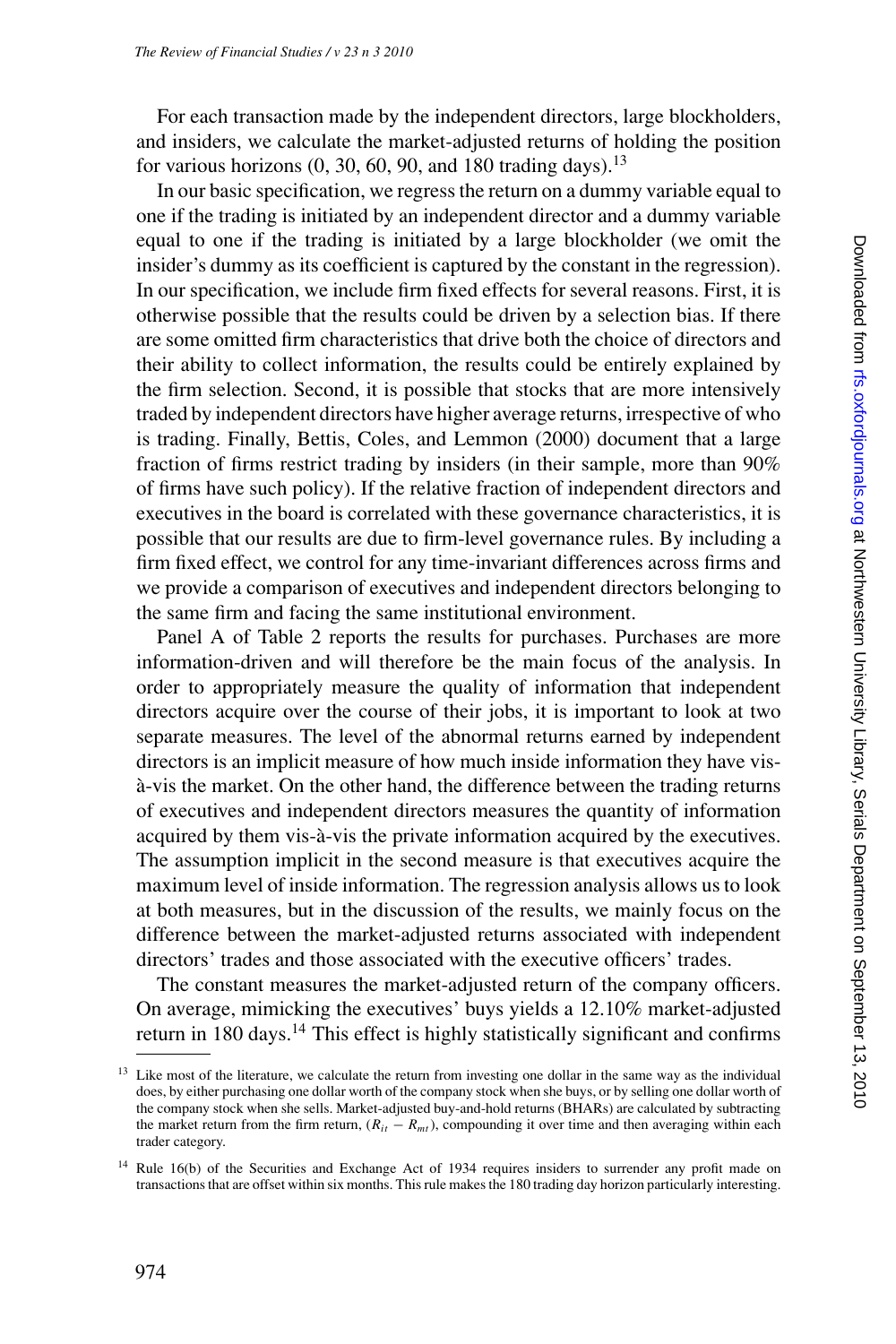|                                | n ffinn   |
|--------------------------------|-----------|
| $\mathbf{\tilde{c}}$<br>ž<br>₽ | Expanding |

| ì                                                                                             |
|-----------------------------------------------------------------------------------------------|
| ֧֧֧֧֧֧֧֧֧֧֧֧֧֧֧֧֧֪֧֧֧֧֧֧֧֧֧֧֧֧֧֧֧֧֧֧֧֧֧֧֧֧֧֚֚֚֚֚֚֚֚֚֚֚֚֚֚֚֚֚֚֚֚֚֚֚֚֝֝֓֝֓֝֟֓֝֬֝֓֝֓֓֜֓֝֬֝֓֜֝֬֝֬ |
|                                                                                               |
| i                                                                                             |
| í                                                                                             |
|                                                                                               |
| ļ<br>l                                                                                        |
| ļ                                                                                             |

|                                                 |                           |                                                                            |                                                                      |                                                                                                                                                                                                     | Panel A: Purchases                                                      |                                                                                                                                                                                                                                                                                                                |                                                                                                                                                                                          |                                                                                                                                                                                                                         |                                                                                                                                                                                                                                                                                         |                                                                                                                                                                                                                                                                                                                                                                                                                                                                        |
|-------------------------------------------------|---------------------------|----------------------------------------------------------------------------|----------------------------------------------------------------------|-----------------------------------------------------------------------------------------------------------------------------------------------------------------------------------------------------|-------------------------------------------------------------------------|----------------------------------------------------------------------------------------------------------------------------------------------------------------------------------------------------------------------------------------------------------------------------------------------------------------|------------------------------------------------------------------------------------------------------------------------------------------------------------------------------------------|-------------------------------------------------------------------------------------------------------------------------------------------------------------------------------------------------------------------------|-----------------------------------------------------------------------------------------------------------------------------------------------------------------------------------------------------------------------------------------------------------------------------------------|------------------------------------------------------------------------------------------------------------------------------------------------------------------------------------------------------------------------------------------------------------------------------------------------------------------------------------------------------------------------------------------------------------------------------------------------------------------------|
|                                                 |                           |                                                                            |                                                                      |                                                                                                                                                                                                     | Market-adjusted return of holding the individual position               |                                                                                                                                                                                                                                                                                                                |                                                                                                                                                                                          |                                                                                                                                                                                                                         |                                                                                                                                                                                                                                                                                         |                                                                                                                                                                                                                                                                                                                                                                                                                                                                        |
|                                                 | $rac{1}{100}$             | $\begin{array}{c} (2) \\ RET(t+30) \end{array}$                            | (3)<br>RET(t + 60)                                                   | (4)<br>RET(t + 90)                                                                                                                                                                                  | (5)<br>RET(t + 180)                                                     | $\frac{6}{R}$                                                                                                                                                                                                                                                                                                  | $\begin{array}{c} (7) \\ RET(t+30) \end{array}$                                                                                                                                          | $\begin{array}{c} (8) \\ {\rm RET(t+60)} \end{array}$                                                                                                                                                                   | $\begin{array}{c} (9) \\ RET(t+90) \end{array}$                                                                                                                                                                                                                                         | $(10)$ RET(t + 180)                                                                                                                                                                                                                                                                                                                                                                                                                                                    |
| Constant                                        |                           |                                                                            |                                                                      |                                                                                                                                                                                                     |                                                                         |                                                                                                                                                                                                                                                                                                                |                                                                                                                                                                                          |                                                                                                                                                                                                                         |                                                                                                                                                                                                                                                                                         |                                                                                                                                                                                                                                                                                                                                                                                                                                                                        |
| Independent Director                            |                           | $4.22***$<br>$(0.11)$<br>$-0.50***$<br>$(0.17)$<br>$-1.23**$<br>$-1.23***$ | 6.52***<br>$(0.16)$<br>$-0.96$ ***<br>$(0.26)$<br>$-1.30$<br>$-1.30$ | $7.92$ $7.92$ $7.93$ $7.93$ $7.93$ $7.94$ $7.92$ $7.92$ $7.92$ $7.92$ $7.92$ $7.92$ $7.92$ $7.92$ $7.92$ $7.92$ $7.92$ $7.92$ $7.92$ $7.92$ $7.92$ $7.92$ $7.92$ $7.92$ $7.92$ $7.92$ $7.92$ $7.92$ | $12.10***$<br>$(0.38)$<br>$-2.12***$<br>$(0.56)$<br>$-0.23$<br>$(2.23)$ |                                                                                                                                                                                                                                                                                                                |                                                                                                                                                                                          |                                                                                                                                                                                                                         |                                                                                                                                                                                                                                                                                         |                                                                                                                                                                                                                                                                                                                                                                                                                                                                        |
|                                                 |                           |                                                                            |                                                                      |                                                                                                                                                                                                     |                                                                         |                                                                                                                                                                                                                                                                                                                |                                                                                                                                                                                          |                                                                                                                                                                                                                         |                                                                                                                                                                                                                                                                                         |                                                                                                                                                                                                                                                                                                                                                                                                                                                                        |
| Large Outside Blockholder                       |                           |                                                                            |                                                                      |                                                                                                                                                                                                     |                                                                         |                                                                                                                                                                                                                                                                                                                |                                                                                                                                                                                          |                                                                                                                                                                                                                         |                                                                                                                                                                                                                                                                                         |                                                                                                                                                                                                                                                                                                                                                                                                                                                                        |
| Transaction                                     |                           |                                                                            |                                                                      |                                                                                                                                                                                                     |                                                                         |                                                                                                                                                                                                                                                                                                                |                                                                                                                                                                                          |                                                                                                                                                                                                                         |                                                                                                                                                                                                                                                                                         |                                                                                                                                                                                                                                                                                                                                                                                                                                                                        |
|                                                 |                           |                                                                            |                                                                      |                                                                                                                                                                                                     |                                                                         |                                                                                                                                                                                                                                                                                                                |                                                                                                                                                                                          |                                                                                                                                                                                                                         |                                                                                                                                                                                                                                                                                         |                                                                                                                                                                                                                                                                                                                                                                                                                                                                        |
| Holdings                                        |                           |                                                                            |                                                                      |                                                                                                                                                                                                     |                                                                         |                                                                                                                                                                                                                                                                                                                |                                                                                                                                                                                          |                                                                                                                                                                                                                         |                                                                                                                                                                                                                                                                                         |                                                                                                                                                                                                                                                                                                                                                                                                                                                                        |
|                                                 |                           |                                                                            |                                                                      |                                                                                                                                                                                                     |                                                                         |                                                                                                                                                                                                                                                                                                                |                                                                                                                                                                                          |                                                                                                                                                                                                                         |                                                                                                                                                                                                                                                                                         |                                                                                                                                                                                                                                                                                                                                                                                                                                                                        |
| Holdings × Independent<br>Director              |                           |                                                                            |                                                                      |                                                                                                                                                                                                     |                                                                         | $\begin{array}{l} 0.26^{*}_{*} \\ 0.04 \\ 0.04 \\ 0.04 \\ 0.04 \\ 0.04 \\ 0.04 \\ 0.04 \\ 0.04 \\ 0.04 \\ 0.04 \\ 0.04 \\ 0.00 \\ 0.00 \\ 0.00 \\ 0.00 \\ 0.00 \\ 0.00 \\ 0.00 \\ 0.00 \\ 0.00 \\ 0.00 \\ 0.00 \\ 0.00 \\ 0.00 \\ 0.00 \\ 0.00 \\ 0.00 \\ 0.00 \\ 0.00 \\ 0.00 \\ 0.00 \\ 0.00 \\ 0.00 \\ 0.0$ | $5.10^{***}$<br>$(0.17)$<br>$(0.46)$<br>$(0.29)$<br>$(0.38^{**}$<br>$(0.39)$<br>$(0.86)$<br>$(0.48)$<br>$(0.04)$<br>$(0.04)$<br>$(0.04)$<br>$(0.04)$<br>$(0.04)$<br>$(0.05)$<br>$(0.05)$ | $7.97^{***}_{0.25}$ $0.25$ $0.029^{***}_{0.25}$ $0.029^{***}_{0.25}$ $0.029^{***}_{0.25}$ $0.029^{***}_{0.25}$ $0.029^{***}_{0.25}$ $0.029^{***}_{0.25}$ $0.029^{***}_{0.25}$ $0.029^{***}_{0.25}$ $0.029^{***}_{0.25}$ |                                                                                                                                                                                                                                                                                         |                                                                                                                                                                                                                                                                                                                                                                                                                                                                        |
|                                                 |                           |                                                                            |                                                                      |                                                                                                                                                                                                     |                                                                         |                                                                                                                                                                                                                                                                                                                |                                                                                                                                                                                          |                                                                                                                                                                                                                         |                                                                                                                                                                                                                                                                                         |                                                                                                                                                                                                                                                                                                                                                                                                                                                                        |
| Outside Blockholder<br>Holdings × Large         |                           |                                                                            |                                                                      |                                                                                                                                                                                                     |                                                                         |                                                                                                                                                                                                                                                                                                                |                                                                                                                                                                                          |                                                                                                                                                                                                                         | $\begin{array}{l} 5.54\%\\ 9.57\%\\ 0.57\%\\ 0.99\%\\ -1.52\%\\ 0.83\%\\ -1.52\%\\ -1.52\%\\ -1.52\%\\ -1.52\%\\ -1.52\%\\ -1.52\%\\ -1.52\%\\ -1.52\%\\ -1.52\%\\ -1.52\%\\ -1.52\%\\ -1.52\%\\ -1.52\%\\ -1.52\%\\ -1.52\%\\ -1.52\%\\ -1.52\%\\ -1.52\%\\ -1.52\%\\ -1.52\%\\ -1.52$ | $\begin{array}{l} \n 1.34\overset{*}{\rightarrow} \\ \n 1.51\overset{1}{\rightarrow} \\ \n 0.80\overset{1}{\rightarrow} \\ \n 0.80\overset{1}{\rightarrow} \\ \n 0.80\overset{1}{\rightarrow} \\ \n 0.80\overset{1}{\rightarrow} \\ \n 0.80\overset{1}{\rightarrow} \\ \n 0.80\overset{1}{\rightarrow} \\ \n 0.80\overset{1}{\rightarrow} \\ \n 0.80\overset{1}{\rightarrow} \\ \n 0.80\overset{1}{\rightarrow} \\ \n 0.80\overset{1}{\rightarrow} \\ \n 0.1\overset{$ |
|                                                 |                           |                                                                            |                                                                      |                                                                                                                                                                                                     |                                                                         |                                                                                                                                                                                                                                                                                                                |                                                                                                                                                                                          |                                                                                                                                                                                                                         |                                                                                                                                                                                                                                                                                         |                                                                                                                                                                                                                                                                                                                                                                                                                                                                        |
| Transaction × Independent<br>Director           |                           |                                                                            |                                                                      |                                                                                                                                                                                                     |                                                                         | $(0.03)$<br>-1.40                                                                                                                                                                                                                                                                                              | $(0.12)$<br>$-8.48$                                                                                                                                                                      | $(0.20)$<br>$15.85$                                                                                                                                                                                                     | $(0.24)$<br>15.19<br>14.742<br>6.42                                                                                                                                                                                                                                                     |                                                                                                                                                                                                                                                                                                                                                                                                                                                                        |
|                                                 |                           |                                                                            |                                                                      |                                                                                                                                                                                                     |                                                                         |                                                                                                                                                                                                                                                                                                                |                                                                                                                                                                                          |                                                                                                                                                                                                                         |                                                                                                                                                                                                                                                                                         |                                                                                                                                                                                                                                                                                                                                                                                                                                                                        |
| Outside Blockholder<br>Transaction × Large      |                           |                                                                            |                                                                      |                                                                                                                                                                                                     |                                                                         | $(1.02)$<br>$2.17$                                                                                                                                                                                                                                                                                             | $(5.19)$<br>9.17                                                                                                                                                                         | $11.34$<br>4.15                                                                                                                                                                                                         |                                                                                                                                                                                                                                                                                         | $(14.85)$<br>$22.57$                                                                                                                                                                                                                                                                                                                                                                                                                                                   |
|                                                 |                           |                                                                            |                                                                      |                                                                                                                                                                                                     |                                                                         |                                                                                                                                                                                                                                                                                                                |                                                                                                                                                                                          |                                                                                                                                                                                                                         |                                                                                                                                                                                                                                                                                         |                                                                                                                                                                                                                                                                                                                                                                                                                                                                        |
| Firm fixed effects<br>Observations<br>R-squared | $\frac{\text{Yes}}{0.10}$ | $\frac{\text{Yes}}{0.1459}$                                                | $\frac{Yes}{80,789}$                                                 | $\frac{Y_{CS}}{179,921}$                                                                                                                                                                            | $\frac{Yes}{176,065}$                                                   | $(1.81)$<br>$Y_{.6}$<br>$Y_{.6}$<br>$Y_{.6}$<br>$Y_{.6}$<br>$Y_{.6}$                                                                                                                                                                                                                                           | $(7.10)$<br>$X_{65,007}$<br>$0.22$                                                                                                                                                       | $\frac{12.82}{x}$<br>$\frac{9.853}{54.853}$                                                                                                                                                                             | $\begin{array}{c} 15.26 \\ \text{Yes} \\ 54,707 \\ 0.29 \end{array}$                                                                                                                                                                                                                    | $\frac{18.56}{\text{Yes}}$<br>54,059                                                                                                                                                                                                                                                                                                                                                                                                                                   |
|                                                 |                           |                                                                            |                                                                      |                                                                                                                                                                                                     |                                                                         |                                                                                                                                                                                                                                                                                                                |                                                                                                                                                                                          |                                                                                                                                                                                                                         |                                                                                                                                                                                                                                                                                         |                                                                                                                                                                                                                                                                                                                                                                                                                                                                        |

975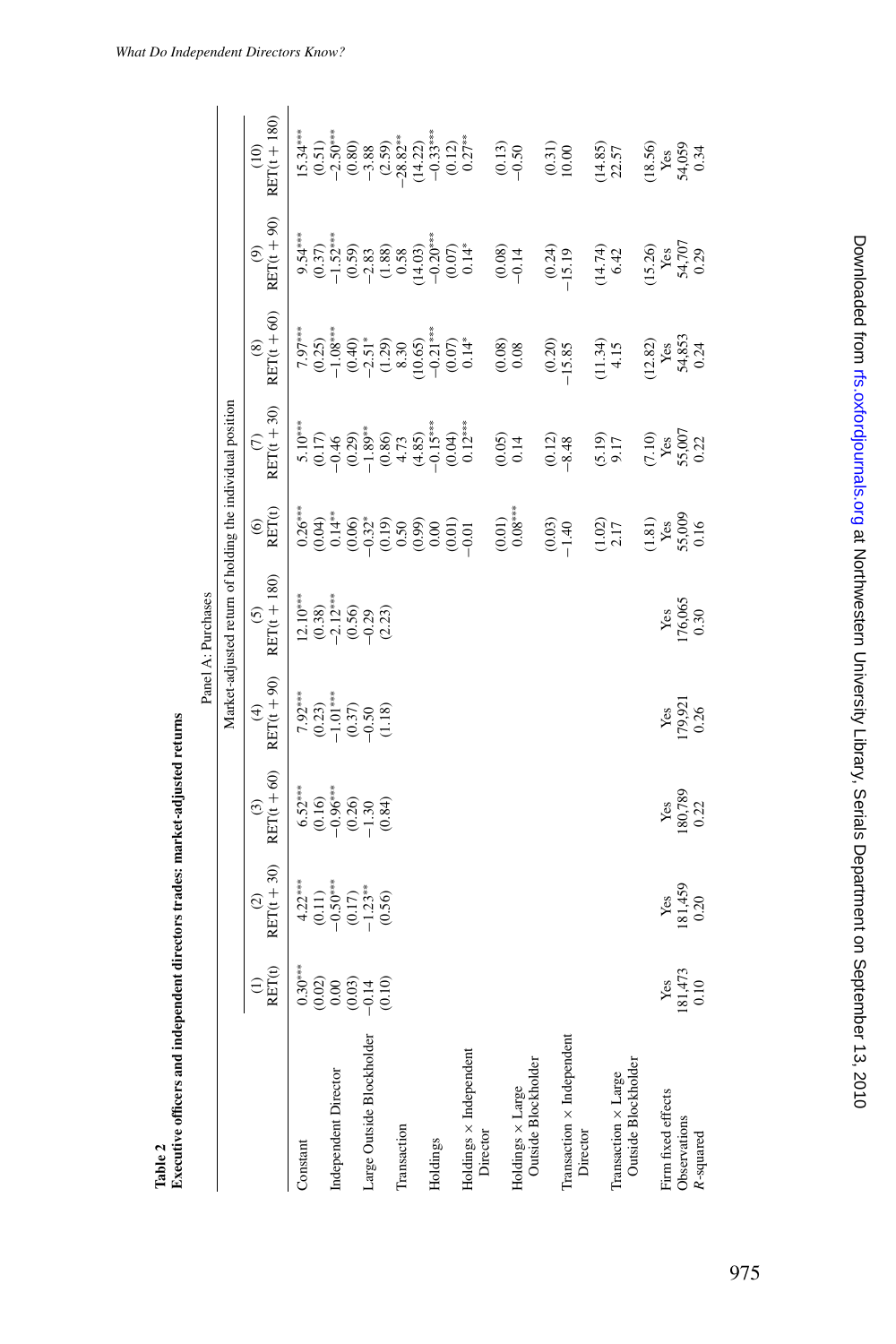|                                              |                                                                 |                                                                                                                                                                                                                                                                                                                                                                                                                  |                                                                   |                                                                    | Panel B: Sales                                                           |                                  |                                                                       |                                                                                                                                                                                                                                                                                                                                                         |                                     |                                                                      |
|----------------------------------------------|-----------------------------------------------------------------|------------------------------------------------------------------------------------------------------------------------------------------------------------------------------------------------------------------------------------------------------------------------------------------------------------------------------------------------------------------------------------------------------------------|-------------------------------------------------------------------|--------------------------------------------------------------------|--------------------------------------------------------------------------|----------------------------------|-----------------------------------------------------------------------|---------------------------------------------------------------------------------------------------------------------------------------------------------------------------------------------------------------------------------------------------------------------------------------------------------------------------------------------------------|-------------------------------------|----------------------------------------------------------------------|
| Constant                                     |                                                                 |                                                                                                                                                                                                                                                                                                                                                                                                                  |                                                                   |                                                                    |                                                                          |                                  |                                                                       |                                                                                                                                                                                                                                                                                                                                                         |                                     |                                                                      |
| Independent Director                         | $-0.52***$<br>$-0.01$<br>$-0.10***$<br>$-0.23***$<br>$-0.23***$ | $\begin{array}{l} \text{18}^{\ast\ast} \\ \text{-0.07} \\ \text{-0.31} \\ \text{-0.51} \\ \text{-0.51} \\ \text{-0.51} \\ \text{-0.51} \\ \text{-0.52} \\ \text{-0.53} \\ \text{-0.54} \\ \text{-0.54} \\ \text{-0.54} \\ \text{-0.54} \\ \text{-0.54} \\ \text{-0.54} \\ \text{-0.54} \\ \text{-0.54} \\ \text{-0.54} \\ \text{-0.54} \\ \text{-0.54} \\ \text{-0.54} \\ \text{-0.54} \\ \text{-0.54} \\ \text$ | $0.27$<br>$0.1$<br>$0.67$<br>$0.21$<br>$0.34$<br>$0.56$<br>$0.56$ | $0.72$<br>$+1.12$<br>$-1.12$<br>$-1.03$<br>$-0.46$<br>$-0.79$      | $1.60***$<br>$(0.2)$<br>$-2.51***$<br>$(0.44)$<br>$-2.88***$<br>$(1.18)$ |                                  |                                                                       |                                                                                                                                                                                                                                                                                                                                                         |                                     |                                                                      |
|                                              |                                                                 |                                                                                                                                                                                                                                                                                                                                                                                                                  |                                                                   |                                                                    |                                                                          |                                  |                                                                       |                                                                                                                                                                                                                                                                                                                                                         |                                     |                                                                      |
| Large Outside Blockholder                    |                                                                 |                                                                                                                                                                                                                                                                                                                                                                                                                  |                                                                   |                                                                    |                                                                          |                                  |                                                                       |                                                                                                                                                                                                                                                                                                                                                         |                                     |                                                                      |
| Transaction                                  |                                                                 |                                                                                                                                                                                                                                                                                                                                                                                                                  |                                                                   |                                                                    |                                                                          |                                  |                                                                       |                                                                                                                                                                                                                                                                                                                                                         |                                     |                                                                      |
| Holdings                                     |                                                                 |                                                                                                                                                                                                                                                                                                                                                                                                                  |                                                                   |                                                                    |                                                                          |                                  |                                                                       |                                                                                                                                                                                                                                                                                                                                                         |                                     |                                                                      |
|                                              |                                                                 |                                                                                                                                                                                                                                                                                                                                                                                                                  |                                                                   |                                                                    |                                                                          |                                  |                                                                       |                                                                                                                                                                                                                                                                                                                                                         |                                     |                                                                      |
| $H$ oldings $\times$ Independent<br>Director |                                                                 |                                                                                                                                                                                                                                                                                                                                                                                                                  |                                                                   |                                                                    |                                                                          |                                  |                                                                       | $\begin{array}{l} \n 3^* \\  2^* \\  14 \\  3^* \\  3^* \\  4^* \\  5^* \\  6^* \\  7^* \\  8^* \\  8^* \\  9^* \\  14^* \\  9^* \\  16^* \\  9^* \\  17^* \\  18^* \\  19^* \\  19^* \\  19^* \\  19^* \\  19^* \\  19^* \\  19^* \\  19^* \\  19^* \\  19^* \\  19^* \\  19^* \\  19^* \\  19^* \\  19^* \\  19^* \\  19^* \\  19^* \\  19^* \\  19^$ |                                     |                                                                      |
|                                              |                                                                 |                                                                                                                                                                                                                                                                                                                                                                                                                  |                                                                   |                                                                    |                                                                          |                                  |                                                                       |                                                                                                                                                                                                                                                                                                                                                         |                                     |                                                                      |
| Outside Blockholder<br>Holdings × Large      |                                                                 |                                                                                                                                                                                                                                                                                                                                                                                                                  |                                                                   |                                                                    |                                                                          |                                  |                                                                       |                                                                                                                                                                                                                                                                                                                                                         |                                     |                                                                      |
|                                              |                                                                 |                                                                                                                                                                                                                                                                                                                                                                                                                  |                                                                   |                                                                    |                                                                          |                                  |                                                                       |                                                                                                                                                                                                                                                                                                                                                         |                                     |                                                                      |
| Transaction × Independent                    |                                                                 |                                                                                                                                                                                                                                                                                                                                                                                                                  |                                                                   |                                                                    |                                                                          |                                  |                                                                       |                                                                                                                                                                                                                                                                                                                                                         |                                     |                                                                      |
| Director                                     |                                                                 |                                                                                                                                                                                                                                                                                                                                                                                                                  |                                                                   |                                                                    |                                                                          |                                  |                                                                       |                                                                                                                                                                                                                                                                                                                                                         |                                     |                                                                      |
| Transaction × Large                          |                                                                 |                                                                                                                                                                                                                                                                                                                                                                                                                  |                                                                   |                                                                    |                                                                          |                                  |                                                                       |                                                                                                                                                                                                                                                                                                                                                         | (5.60)                              |                                                                      |
| Outside Blockholder                          |                                                                 |                                                                                                                                                                                                                                                                                                                                                                                                                  |                                                                   |                                                                    |                                                                          |                                  |                                                                       |                                                                                                                                                                                                                                                                                                                                                         |                                     |                                                                      |
|                                              |                                                                 |                                                                                                                                                                                                                                                                                                                                                                                                                  |                                                                   |                                                                    |                                                                          |                                  |                                                                       |                                                                                                                                                                                                                                                                                                                                                         |                                     |                                                                      |
| Firm fixed effects                           |                                                                 |                                                                                                                                                                                                                                                                                                                                                                                                                  |                                                                   |                                                                    |                                                                          |                                  |                                                                       |                                                                                                                                                                                                                                                                                                                                                         |                                     |                                                                      |
| Observations                                 | $\frac{Yes}{346,526}$                                           | Yes<br>346,469<br>0.15                                                                                                                                                                                                                                                                                                                                                                                           | $\frac{Y_{CS}}{0.17}$                                             | $\begin{array}{c}\n Y_{\rm CS} \\  142,845 \\  0.19\n \end{array}$ | Yes<br>136,759<br>0.22                                                   | $(1.36)$<br>$(1.39)$<br>$(3.30)$ | $\begin{array}{c} (5.38) \\ \text{Yes} \\ 80.597 \\ 0.18 \end{array}$ | $(7.18)$<br>$X_{65,30}$<br>$0.20$                                                                                                                                                                                                                                                                                                                       | $(6.80)$<br>Yes<br>$80,456$<br>0.24 | $\begin{array}{c} 16.13 \\ \text{Yes} \\ 79,827 \\ 0.29 \end{array}$ |
| R-squared                                    |                                                                 |                                                                                                                                                                                                                                                                                                                                                                                                                  |                                                                   |                                                                    |                                                                          |                                  |                                                                       |                                                                                                                                                                                                                                                                                                                                                         |                                     |                                                                      |
|                                              |                                                                 |                                                                                                                                                                                                                                                                                                                                                                                                                  |                                                                   |                                                                    |                                                                          |                                  |                                                                       |                                                                                                                                                                                                                                                                                                                                                         |                                     | continued overleaf                                                   |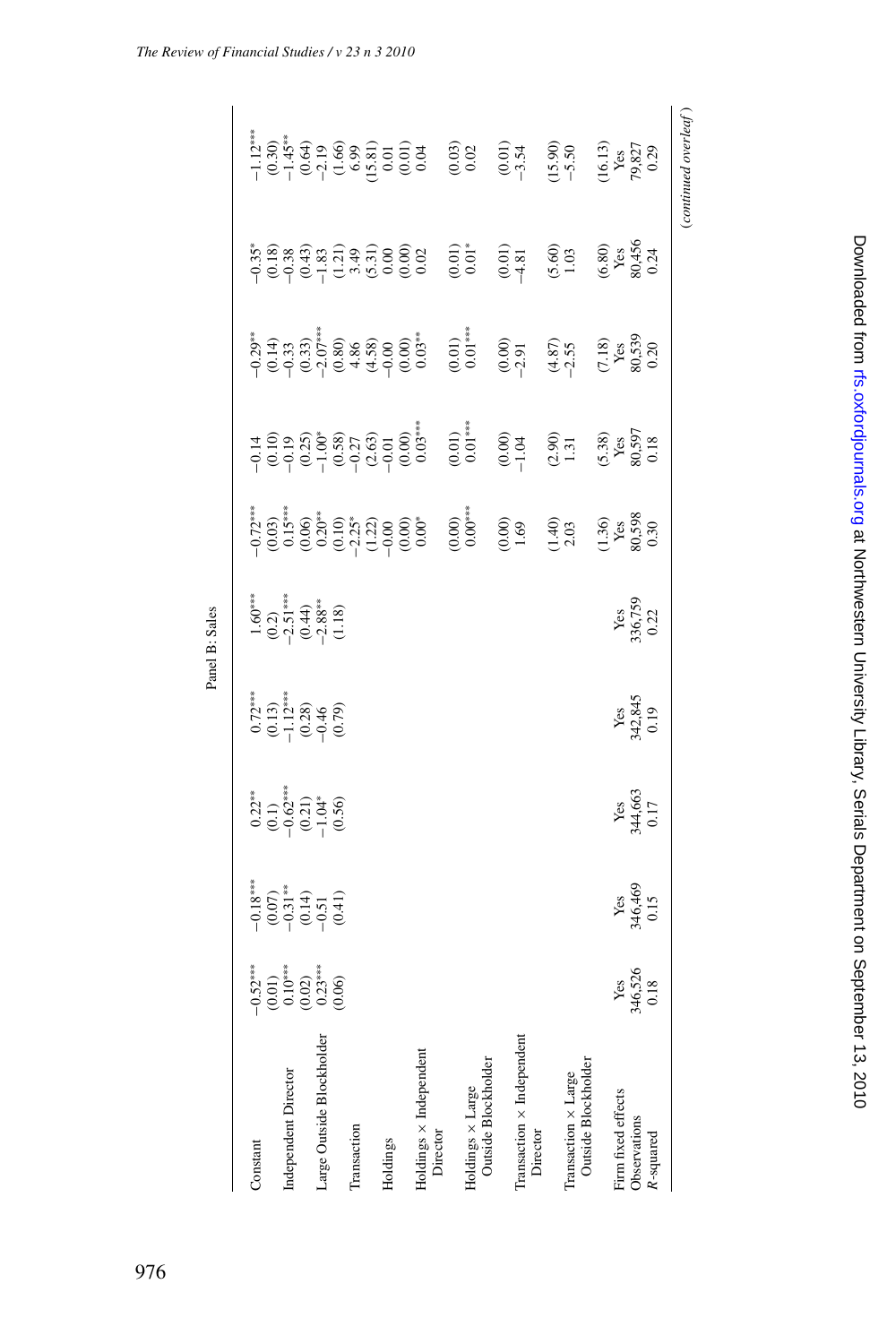|                                              |                                                                    |                                                                |                                                                    |                                                   | Panel C: Purchases                                                                                   |                                                                                                                                     |                                                                                                                                                                                        |                                                                                                                                                   |                                                                                                                                                                                                                                                                                                               |                                                                                                                                                                                                                                                      |
|----------------------------------------------|--------------------------------------------------------------------|----------------------------------------------------------------|--------------------------------------------------------------------|---------------------------------------------------|------------------------------------------------------------------------------------------------------|-------------------------------------------------------------------------------------------------------------------------------------|----------------------------------------------------------------------------------------------------------------------------------------------------------------------------------------|---------------------------------------------------------------------------------------------------------------------------------------------------|---------------------------------------------------------------------------------------------------------------------------------------------------------------------------------------------------------------------------------------------------------------------------------------------------------------|------------------------------------------------------------------------------------------------------------------------------------------------------------------------------------------------------------------------------------------------------|
|                                              | $\frac{(1)}{RET(t)}$                                               | $\begin{array}{c} (2) \\ RET(t+30) \end{array}$                | (3)<br>RET(t + 60)                                                 | (4)<br>RET(t + 90)                                | $\begin{array}{c} (5) \\ \text{RET}(t+180) \end{array}$                                              | $\frac{6}{R}$                                                                                                                       | $(T)$<br>RET(t + 30)                                                                                                                                                                   | $RET(t + 60)$<br>$\circledast$                                                                                                                    | $\begin{array}{c} (9) \\ {\rm RET}(t+90) \end{array}$                                                                                                                                                                                                                                                         | $RET(t + 180)$<br>(10)                                                                                                                                                                                                                               |
| Constant                                     |                                                                    | $4.69***$                                                      |                                                                    |                                                   |                                                                                                      |                                                                                                                                     |                                                                                                                                                                                        |                                                                                                                                                   |                                                                                                                                                                                                                                                                                                               |                                                                                                                                                                                                                                                      |
| Independent Director                         | $0.33$<br>$0.63$<br>$0.63$<br>$0.63$<br>$0.63$<br>$0.10$<br>$0.10$ | $(0.15)$<br>$-1.41***$<br>$(0.19)$<br>$-1.68***$<br>$-1.68***$ | $7.26$ $7.26$ $0.28$ $0.38$ $0.35$ $0.39$ $0.39$ $0.04$ $0.04$     | $8.94***\n(0.44)\n(0.53)\n(0.53)\n(1.45)\n(1.45)$ | $\begin{array}{l} 13.61^{***} \\ (0.61) \\ (0.78^{***} \\ (0.77) \\ (0.77) \\ (2.77) \\ \end{array}$ |                                                                                                                                     |                                                                                                                                                                                        |                                                                                                                                                   |                                                                                                                                                                                                                                                                                                               |                                                                                                                                                                                                                                                      |
|                                              |                                                                    |                                                                |                                                                    |                                                   |                                                                                                      |                                                                                                                                     |                                                                                                                                                                                        |                                                                                                                                                   |                                                                                                                                                                                                                                                                                                               |                                                                                                                                                                                                                                                      |
| Large Outside Blockholder                    |                                                                    |                                                                |                                                                    |                                                   |                                                                                                      |                                                                                                                                     |                                                                                                                                                                                        |                                                                                                                                                   |                                                                                                                                                                                                                                                                                                               |                                                                                                                                                                                                                                                      |
| Transaction                                  |                                                                    |                                                                |                                                                    |                                                   |                                                                                                      | $(3, 0.05)$<br>$(0.05)$<br>$(0.05)$<br>$(0.05)$<br>$(0.05)$<br>$(0.05)$<br>$(0.05)$<br>$(0.05)$<br>$(0.05)$<br>$(0.05)$<br>$(0.05)$ | $\begin{array}{l} 5.32^{***} \\ 5.32^{***} \\ 0.20 \\ -1.10^{***} \\ 0.29 \\ -1.03 \\ 0.00 \\ -1.03 \\ 0.00 \\ -1.03 \\ 0.00 \\ -1.03 \\ 0.00 \\ -1.03 \\ 0.01 \\ 0.03 \\ \end{array}$ | $8.45$ $4.5$ $8.45$ $6.71$ $6.71$ $6.71$ $6.71$ $6.71$ $6.71$ $6.71$ $6.71$ $6.71$ $6.71$ $6.71$ $6.71$ $6.71$ $6.71$ $6.71$ $6.71$ $6.71$ $6.71$ | $\begin{array}{l} 10.0^{3*}\\ 20.0^{4*}\\ 3.8^{3*}\\ 47,10^{4*}\\ 5.8^{3*}\\ 64,10^{2*}\\ 7,11^{2*}\\ 7,11^{2*}\\ 7,12^{2*}\\ 7,13^{2*}\\ 7,14^{2*}\\ 7,15^{2*}\\ 7,16^{2*}\\ 7,17^{2*}\\ 7,17^{2*}\\ 7,17^{2*}\\ 7,17^{2*}\\ 7,17^{2*}\\ 7,17^{2*}\\ 7,17^{2*}\\ 7,17^{2*}\\ 7,17^{2*}\\ 7,17^{2*}\\ 7,17^{$ | 16.29 **<br>$(0.83)$<br>$(-5.01)$ **<br>$(-1.11)$<br>$(-1.11)$<br>$(-1.11)$<br>$(-1.11)$<br>$(-1.11)$<br>$(-1.11)$<br>$(-1.11)$<br>$(-1.11)$<br>$(-1.11)$<br>$(-1.11)$<br>$(-1.11)$<br>$(-1.11)$<br>$(-1.11)$<br>$(-1.11)$<br>$(-1.11)$<br>$(-1.11)$ |
| Holdings                                     |                                                                    |                                                                |                                                                    |                                                   |                                                                                                      |                                                                                                                                     |                                                                                                                                                                                        |                                                                                                                                                   |                                                                                                                                                                                                                                                                                                               |                                                                                                                                                                                                                                                      |
|                                              |                                                                    |                                                                |                                                                    |                                                   |                                                                                                      |                                                                                                                                     |                                                                                                                                                                                        |                                                                                                                                                   |                                                                                                                                                                                                                                                                                                               |                                                                                                                                                                                                                                                      |
| $H$ oldings $\times$ Independent<br>Director |                                                                    |                                                                |                                                                    |                                                   |                                                                                                      |                                                                                                                                     |                                                                                                                                                                                        |                                                                                                                                                   |                                                                                                                                                                                                                                                                                                               |                                                                                                                                                                                                                                                      |
|                                              |                                                                    |                                                                |                                                                    |                                                   |                                                                                                      | $\begin{array}{c} 0.01 \\ 0.01 \end{array}$                                                                                         | $\begin{array}{c} (0.05) \\ 0.01 \end{array}$                                                                                                                                          | (0.07)                                                                                                                                            |                                                                                                                                                                                                                                                                                                               | $(0.14)$<br>-0.63**                                                                                                                                                                                                                                  |
| Outside Blockholder<br>Holdings × Large      |                                                                    |                                                                |                                                                    |                                                   |                                                                                                      |                                                                                                                                     |                                                                                                                                                                                        |                                                                                                                                                   | (0.09)                                                                                                                                                                                                                                                                                                        |                                                                                                                                                                                                                                                      |
|                                              |                                                                    |                                                                |                                                                    |                                                   |                                                                                                      |                                                                                                                                     |                                                                                                                                                                                        |                                                                                                                                                   |                                                                                                                                                                                                                                                                                                               |                                                                                                                                                                                                                                                      |
| Transaction × Independent<br>Director        |                                                                    |                                                                |                                                                    |                                                   |                                                                                                      | $(0.02)$<br>-1.79**                                                                                                                 | (0.09)                                                                                                                                                                                 | $\begin{array}{c} (0.11) \\ 10.14 \end{array}$                                                                                                    | $\begin{array}{c} (0.16) \\ -8.90 \end{array}$                                                                                                                                                                                                                                                                | $\begin{array}{c} 0.26 \\ 6.18 \end{array}$                                                                                                                                                                                                          |
|                                              |                                                                    |                                                                |                                                                    |                                                   |                                                                                                      |                                                                                                                                     |                                                                                                                                                                                        |                                                                                                                                                   |                                                                                                                                                                                                                                                                                                               |                                                                                                                                                                                                                                                      |
| Outside Blockholder<br>Transaction × Large   |                                                                    |                                                                |                                                                    |                                                   |                                                                                                      | $\begin{array}{c} (0.83) \\ 1.38 \end{array}$                                                                                       | $(5.35)$<br>$3.51$                                                                                                                                                                     | $(11.12)$<br>2.32                                                                                                                                 | $(14.14)$<br>1.74                                                                                                                                                                                                                                                                                             | $(7.92)$<br>3.62                                                                                                                                                                                                                                     |
|                                              |                                                                    |                                                                |                                                                    |                                                   |                                                                                                      |                                                                                                                                     |                                                                                                                                                                                        | (13.58)                                                                                                                                           |                                                                                                                                                                                                                                                                                                               |                                                                                                                                                                                                                                                      |
| Firm fixed effects                           |                                                                    |                                                                |                                                                    |                                                   | 2                                                                                                    |                                                                                                                                     |                                                                                                                                                                                        |                                                                                                                                                   |                                                                                                                                                                                                                                                                                                               |                                                                                                                                                                                                                                                      |
| Observations<br>R-squared                    | $\frac{N_0}{181,473}$                                              | No<br>181,459<br>0.00                                          | $\begin{array}{c} \tt{No} \\ \tt{80,789} \\ \tt{0.00} \end{array}$ | $\frac{N_0}{179,921}$                             | 176,065<br>0.00                                                                                      | $(1.56)$<br>$(1.56)$<br>$(5.00)$<br>$(0.00)$                                                                                        | $(8.31)$<br>$X_9$<br>$X_9$ ,007<br>$0.00$                                                                                                                                              | $\begin{array}{c} \text{No} \\ 54,853 \\ 0.00 \end{array}$                                                                                        | $\begin{array}{c} 15.99 \\ \text{No} \\ 54,707 \\ 0.00 \end{array}$                                                                                                                                                                                                                                           | $\begin{array}{c} 12.20 \\ \text{N}_0 \\ 54.059 \\ 0.00 \end{array}$                                                                                                                                                                                 |

Table 2<br>**(Continued) (Continued)**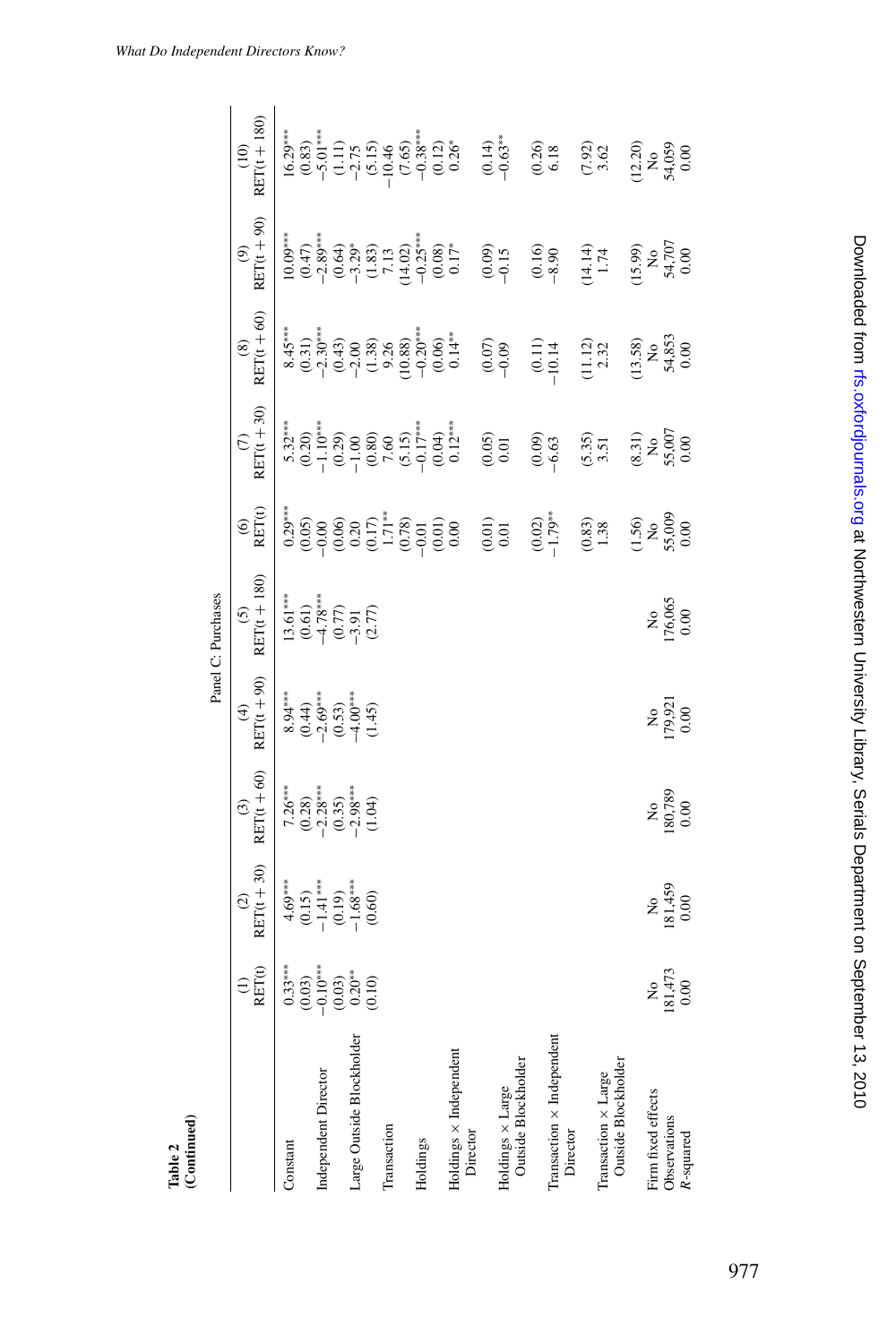|                                                                                                                                                                                                                                                                                                                                                                                                                                                                                                                                                                                                                                                                                                                                                                                                                                                                                                                                                                                                                                             |                              |                           |                                                          |                                                                               | Panel D: Sales                                                                        |                                                                                        |                                                                                              |                                                                    |                   |                                                                                                                                                                                                                                                                                |
|---------------------------------------------------------------------------------------------------------------------------------------------------------------------------------------------------------------------------------------------------------------------------------------------------------------------------------------------------------------------------------------------------------------------------------------------------------------------------------------------------------------------------------------------------------------------------------------------------------------------------------------------------------------------------------------------------------------------------------------------------------------------------------------------------------------------------------------------------------------------------------------------------------------------------------------------------------------------------------------------------------------------------------------------|------------------------------|---------------------------|----------------------------------------------------------|-------------------------------------------------------------------------------|---------------------------------------------------------------------------------------|----------------------------------------------------------------------------------------|----------------------------------------------------------------------------------------------|--------------------------------------------------------------------|-------------------|--------------------------------------------------------------------------------------------------------------------------------------------------------------------------------------------------------------------------------------------------------------------------------|
| Constant                                                                                                                                                                                                                                                                                                                                                                                                                                                                                                                                                                                                                                                                                                                                                                                                                                                                                                                                                                                                                                    | $-0.53***$                   | $-0.17**$                 | 0.18                                                     | $0.58***$                                                                     | $1.26***$                                                                             | $-0.69***$                                                                             | $-0.03$                                                                                      |                                                                    |                   |                                                                                                                                                                                                                                                                                |
| Independent Director                                                                                                                                                                                                                                                                                                                                                                                                                                                                                                                                                                                                                                                                                                                                                                                                                                                                                                                                                                                                                        | $0.11***$<br>(0.01)          | (0.09)                    |                                                          |                                                                               |                                                                                       |                                                                                        |                                                                                              |                                                                    |                   |                                                                                                                                                                                                                                                                                |
| Large Outside Blockholder                                                                                                                                                                                                                                                                                                                                                                                                                                                                                                                                                                                                                                                                                                                                                                                                                                                                                                                                                                                                                   | $(0.02)$<br>0.23***<br>0.06) | $\frac{(0.16)}{-1.21***}$ | $(0.14)$<br>$-0.37$<br>$-0.25$<br>$-2.00***$<br>$(0.72)$ | $\begin{array}{c} 9,9,9,9,0 \\ 6,9,9,9,0 \\ 6,9,9,0 \\ -1,0,0 \\ \end{array}$ | $\begin{array}{c} (0.29) \\ -1.28^{**} \\ (0.58) \\ -3.82^{**} \\ (1.71) \end{array}$ | $0.02$<br>$0.05$<br>$0.06$<br>$0.06$<br>$0.05$<br>$0.05$<br>$0.05$<br>$0.05$<br>$0.05$ | $(0.11)$<br>$(0.35)$<br>$(0.28)$<br>$(0.61)$<br>$(0.61)$<br>$(1.77)$<br>$(0.60)$<br>$(1.60)$ | $(0.44)$<br>$-3.10***$<br>$-1.30$<br>$-1.30$<br>$-1.30$<br>$-0.00$ |                   | $-6.64$<br>$-6.64$<br>$-6.64$<br>$-6.64$<br>$-6.64$<br>$-6.64$<br>$-6.64$<br>$-6.64$<br>$-6.64$<br>$-6.64$<br>$-6.64$<br>$-6.64$<br>$-6.64$<br>$-6.64$<br>$-6.64$<br>$-6.64$<br>$-6.64$<br>$-6.64$<br>$-6.64$<br>$-6.64$<br>$-6.64$<br>$-6.64$<br>$-6.64$<br>$-6.64$<br>$-6.6$ |
|                                                                                                                                                                                                                                                                                                                                                                                                                                                                                                                                                                                                                                                                                                                                                                                                                                                                                                                                                                                                                                             |                              | (0.43)                    |                                                          |                                                                               |                                                                                       |                                                                                        |                                                                                              |                                                                    |                   |                                                                                                                                                                                                                                                                                |
| Transaction                                                                                                                                                                                                                                                                                                                                                                                                                                                                                                                                                                                                                                                                                                                                                                                                                                                                                                                                                                                                                                 |                              |                           |                                                          |                                                                               |                                                                                       |                                                                                        |                                                                                              |                                                                    |                   |                                                                                                                                                                                                                                                                                |
| Holdings                                                                                                                                                                                                                                                                                                                                                                                                                                                                                                                                                                                                                                                                                                                                                                                                                                                                                                                                                                                                                                    |                              |                           |                                                          |                                                                               |                                                                                       | (1.15)                                                                                 |                                                                                              |                                                                    | (0.00)            |                                                                                                                                                                                                                                                                                |
| $H$ oldings $\times$ Independent<br>Director                                                                                                                                                                                                                                                                                                                                                                                                                                                                                                                                                                                                                                                                                                                                                                                                                                                                                                                                                                                                |                              |                           |                                                          |                                                                               |                                                                                       | $\begin{array}{c} 0.00 \\ 0.00^{**} \end{array}$                                       | $^{(0.01)}_{0.02***}$                                                                        | $(0.00)$<br>$0.03**$                                               | 0.02              |                                                                                                                                                                                                                                                                                |
|                                                                                                                                                                                                                                                                                                                                                                                                                                                                                                                                                                                                                                                                                                                                                                                                                                                                                                                                                                                                                                             |                              |                           |                                                          |                                                                               |                                                                                       | (0.00)                                                                                 | (0.01)                                                                                       | $^{(0.01)}_{0.01**}$                                               | (0.01)            | (0.02)                                                                                                                                                                                                                                                                         |
| Outside Blockholder<br>Holdings × Large                                                                                                                                                                                                                                                                                                                                                                                                                                                                                                                                                                                                                                                                                                                                                                                                                                                                                                                                                                                                     |                              |                           |                                                          |                                                                               |                                                                                       | $0.00***$                                                                              | $0.02**$                                                                                     |                                                                    | $0.01\,$          |                                                                                                                                                                                                                                                                                |
|                                                                                                                                                                                                                                                                                                                                                                                                                                                                                                                                                                                                                                                                                                                                                                                                                                                                                                                                                                                                                                             |                              |                           |                                                          |                                                                               |                                                                                       | (0.00)                                                                                 | (0.01)                                                                                       | (0.00)                                                             | (0.01)            | (0.02)                                                                                                                                                                                                                                                                         |
| Transaction × Independent<br>Director                                                                                                                                                                                                                                                                                                                                                                                                                                                                                                                                                                                                                                                                                                                                                                                                                                                                                                                                                                                                       |                              |                           |                                                          |                                                                               |                                                                                       | $2.82**$                                                                               | $-1.51$                                                                                      | 64.0                                                               | $-1.25$           | 0.96                                                                                                                                                                                                                                                                           |
|                                                                                                                                                                                                                                                                                                                                                                                                                                                                                                                                                                                                                                                                                                                                                                                                                                                                                                                                                                                                                                             |                              |                           |                                                          |                                                                               |                                                                                       | (1.41)                                                                                 | (1.87)                                                                                       | (2.33)                                                             | $(3.51)$<br>7.94* | (6.42)                                                                                                                                                                                                                                                                         |
| Outside Blockholder<br>Transaction × Large                                                                                                                                                                                                                                                                                                                                                                                                                                                                                                                                                                                                                                                                                                                                                                                                                                                                                                                                                                                                  |                              |                           |                                                          |                                                                               |                                                                                       | $4.15***$                                                                              | 1.87                                                                                         | 4.18                                                               |                   | 9.23                                                                                                                                                                                                                                                                           |
|                                                                                                                                                                                                                                                                                                                                                                                                                                                                                                                                                                                                                                                                                                                                                                                                                                                                                                                                                                                                                                             |                              |                           |                                                          |                                                                               |                                                                                       | (1.30)                                                                                 | (4.33)                                                                                       | (4.06)                                                             | (4.20)            | (7.75)                                                                                                                                                                                                                                                                         |
| Firm fixed effects                                                                                                                                                                                                                                                                                                                                                                                                                                                                                                                                                                                                                                                                                                                                                                                                                                                                                                                                                                                                                          | $\frac{1}{2}$                | ż                         | $\frac{1}{2}$                                            | No<br>342,845                                                                 | ż                                                                                     | No<br>80,598                                                                           | $_{80,597}^{\rm No}$                                                                         | No<br>80,539                                                       | No<br>80,456      | $\frac{N_0}{79,827}$                                                                                                                                                                                                                                                           |
| Observations                                                                                                                                                                                                                                                                                                                                                                                                                                                                                                                                                                                                                                                                                                                                                                                                                                                                                                                                                                                                                                | 346,526                      | 346,469                   | 344,663                                                  |                                                                               | 336,759                                                                               |                                                                                        |                                                                                              |                                                                    |                   |                                                                                                                                                                                                                                                                                |
| R-squared                                                                                                                                                                                                                                                                                                                                                                                                                                                                                                                                                                                                                                                                                                                                                                                                                                                                                                                                                                                                                                   | 0.00                         | 0.00                      | $0.00$                                                   | $0.00$                                                                        | 0.00                                                                                  | 0.00                                                                                   | 0.00                                                                                         | 0.00                                                               | 0.00              |                                                                                                                                                                                                                                                                                |
| the trade in the company stock minus the return of taking the opposite position in the value-weighted market index) multiplied by 100 to make the coefficients in percentage form. Independent<br>director is a dummy equal to 1 if the individual is an independent director, but not a large blockholder; large outside blockholder is a dummy equal to 1 if the individual is a director on the<br>The dependent variable is the market-adjusted return of holding the individual's position for 0, 30, 60, 90, and 180 trading days, respectively (i.e., the return of investing 1 dollar mimicking<br>\$00,000), while holding is the dollar value of the individual's holdings, scaled by \$10 million. Transaction * Independent Director is an interaction term between the size of the transaction<br>and the independent director indicator variable; similarly, Transaction * Large Outside Blockholder is an interaction term between the transaction size and the large outside blockholder<br>board, is not an officer or otl |                              |                           |                                                          |                                                                               |                                                                                       |                                                                                        |                                                                                              |                                                                    |                   | her insider, and owns more than 10% of the company stock. Transaction measures the size of the transaction as a fraction of market capitalization (measured in                                                                                                                 |
| dummy. In panels A and C, the regressions include only purchase transactions, while in panels B and D the regressions include only sale transactions. The regressions in panels A and B<br>include firm fixed effects, while panels C and D do not. The standard errors are corrected for the nonindependence of the observations within the same individual. The symbols ***, and                                                                                                                                                                                                                                                                                                                                                                                                                                                                                                                                                                                                                                                          |                              |                           |                                                          |                                                                               |                                                                                       |                                                                                        |                                                                                              |                                                                    |                   |                                                                                                                                                                                                                                                                                |

*\** indicate statistical significance at the 1%, 5%, and 10% levels, respectively. indicate statistical significance at the 1%, 5%, and 10% levels, respectively.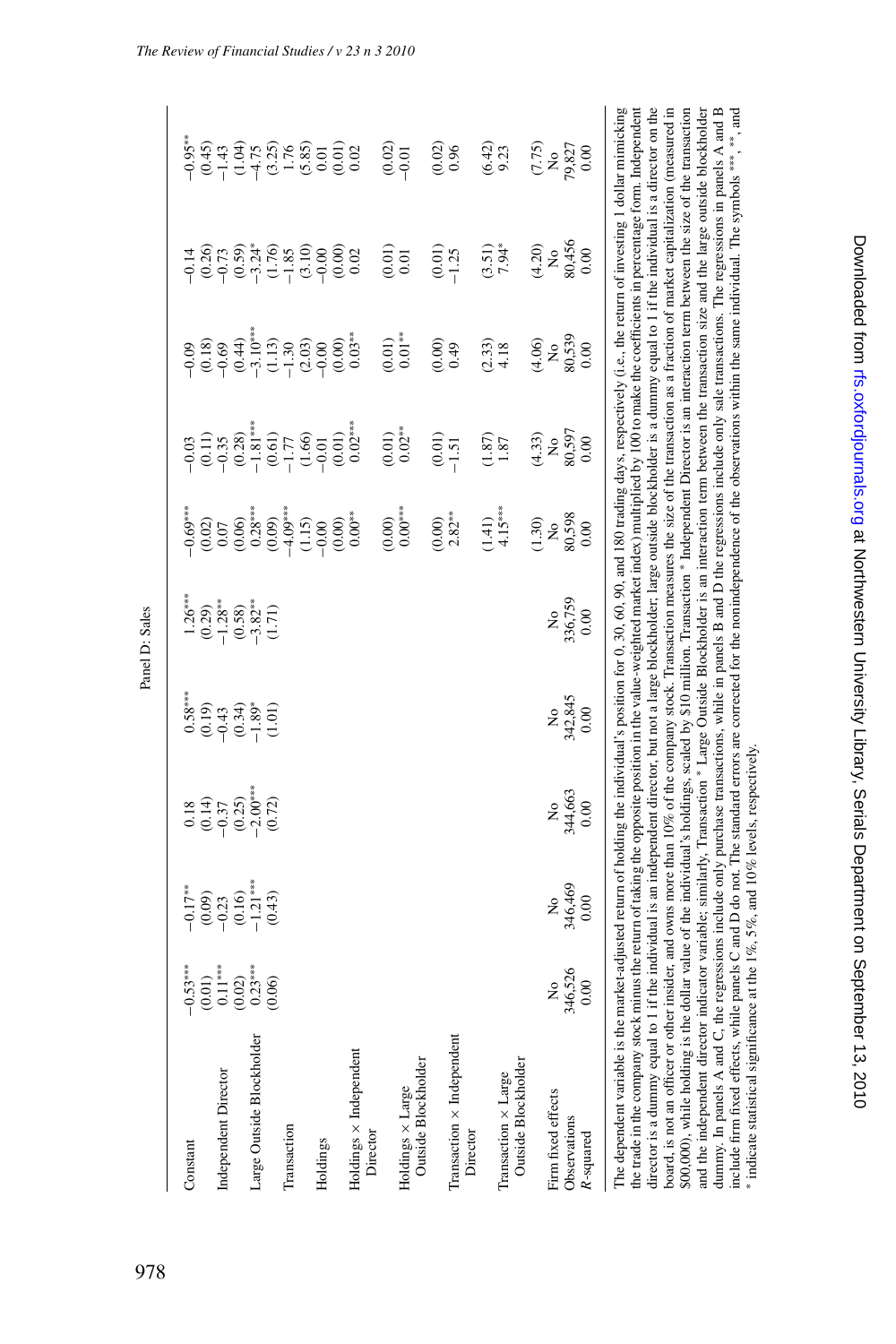that executives earn higher returns than the market, even after accounting for firm fixed effects. Mimicking the buys of the independent directors yields a market-adjusted return of 2.12% less than the executives over the same horizon.

To quantify the economic significance of the trading profits of the independent directors, we compare them to the compensation that a typical independent director earns. We calculate such compensation as the sum of the average annual retainer from Yermack (2004) and additional compensation (meeting fees, committee fees, and other fringe benefits) calculated by Perry (2000). The average total annual gain from purchases corresponds to 58% of the total compensation that directors receive. This estimate is consistent with the estimate provided by Yermack (2004).<sup>15</sup>

On average, independent directors make larger transactions than the executives. If bigger transactions generate an incentive to trade better, then the difference in mean returns between these two groups could be biased downward. To account for this possibility, we control for transaction size, stock holdings, and the interaction between these variables and the identity of the individual trader (the last five columns of panel A in Table 2). The results do not change. Mimicking the executives' trades generates a statistically significant 15.34% market-adjusted return, while the difference between executives and independent directors is unchanged and equal to 2.5%. In general, the size of the transaction does not affect returns, except at the longer horizon where, all else equal, an increase of \$10,000 in the size of the transaction leads to a 2.88% drop in the return. To interpret this magnitude, notice that the mean transaction size is \$72,731, while the median one is \$8712. On the contrary, the size of the stock holdings significantly reduces returns at all horizons, although this effect is not economically sizeable. An increase of \$10 million in stock holdings is associated with a decrease in returns of only 0.33%. Recall that the average stock holdings are \$12.2 million, while the median holdings are \$360,028. Interestingly, we find that independent directors who have larger holdings in the firm do slightly better than independent directors with smaller holdings (0.27% more at the longer horizon). This result is consistent with the theory that executives get information due to their role in the firm, while independent directors need to exert effort to get information. The higher the incentives to find out information, the more the independent director will try to acquire it.

Finally, the coefficient of large outside blockholders indicates that the high returns of independent directors are not due to large stock holdings and are not biased upward by potential misclassification of large blockholders into the independent director category. The difference between executives and large outside blockholders is bigger than the one between executives and independent

<sup>&</sup>lt;sup>15</sup> We obtain slightly higher values if instead of using the average annual retainer calculated by Yermack (2004), we use Spencer and Stuart S&P 500 company data, which do not take into account stock and stock option compensation.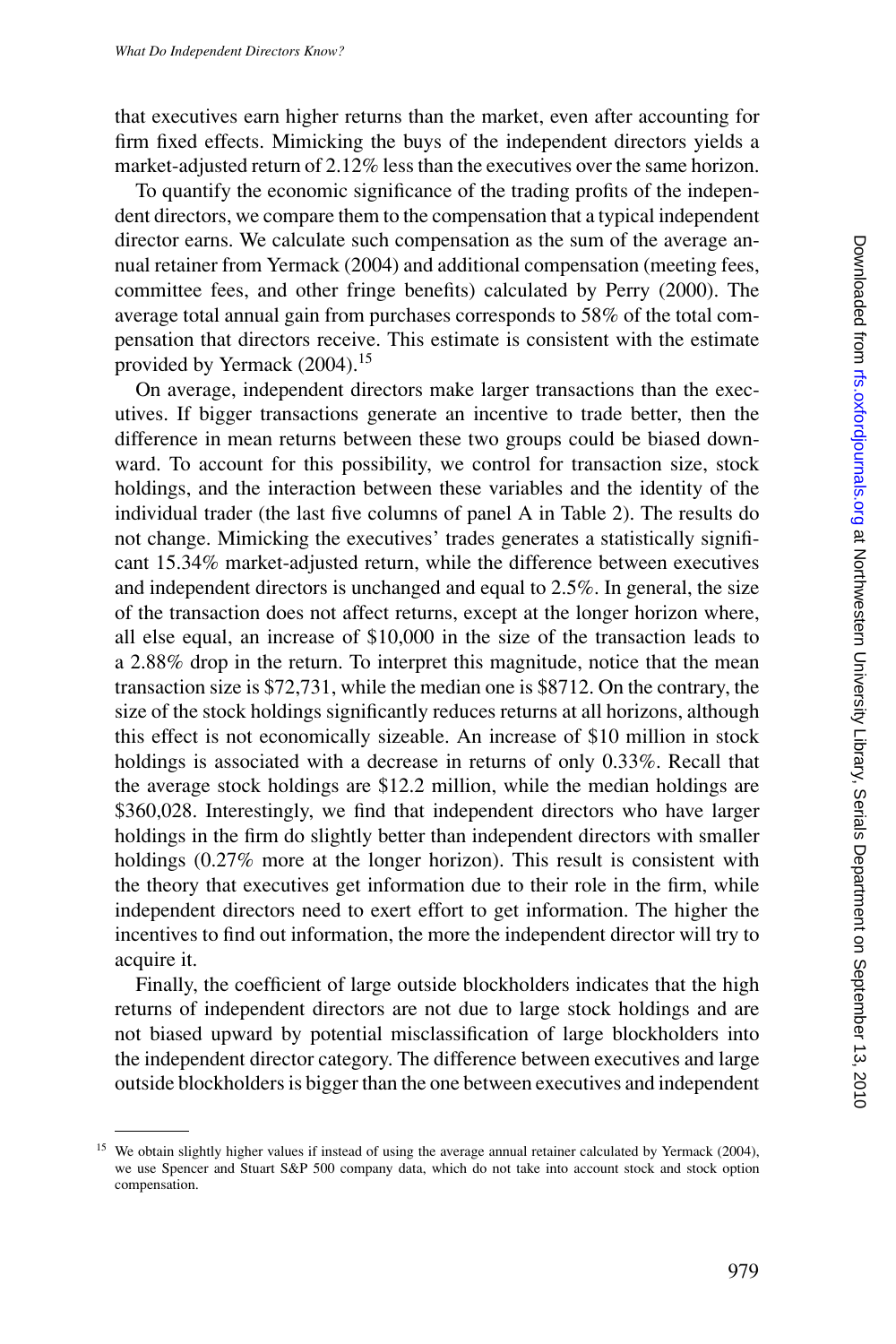directors at most horizons, although it is not statistically significant, which is possibly due to the few observations available for this group.

As a further check, we also repeat the regressions both after trimming the sample of the trades in the top 1% for transaction size and the stock holdings in each trader category, and after winsorizing such variables (not reported). We find that the results are not affected by these changes. An alternative strategy to eliminating the top percentile is to run regressions for each decile; these results (not reported) confirm our previous findings as well.<sup>16</sup>

In panel B of Table 2, we run the same regressions for sale transactions. Consistent with the findings of the insider trading literature, executives do not earn higher abnormal returns on sales. The difference between executives, and independent directors' returns is of the same magnitude and statistical significance as for purchases.

While the introduction of firm fixed effects in the regression addresses several problems mentioned before, it could in principle inflate the average returns of contrarian investors, who tend to buy after big price declines and sell after price run-ups (Lakonishok and Lee 2001; Jenter 2005). In the regressions with fixed effects, for each firm the coefficient of the insider dummy represents the officers' average return above (or below) the average firm return. (The coefficient reported in the table represents the average of this quantity across all firms.) If independent directors trade after price declines and before price run-ups and their returns are compared to the average for the firm over the entire time span, it is possible that the difference is positive, but the level is not.<sup>17</sup> For this reason, we re-ran the regressions presented in panels A and B of Table 2, removing the firm fixed effects (Table 2, panels C and D). The results show that the officers' returns in the OLS regressions without fixed effects are similar to those in the regressions with firm fixed effects. The average 180 trading day return on purchases is 16.29% versus 15.34% in the regressions with fixed effects (Table 2, panel A). This finding indicates that the effect of contrarian trading does not inflate the level of insiders' returns. On the contrary, the wedge between independent directors, and officers' returns is now wider: 5.01% versus 2.5% in the fixed-effect regression. This could be due to a composition effect; the independent directors as a group tend to trade more frequently in firms that have lower returns. This latter result highlights the importance of using firm fixed effects and comparing independent directors and officers within the same firm.

<sup>&</sup>lt;sup>16</sup> Once we control for firm fixed effects, stock holdings, the identity of the trader, and the interactions of the last two terms, independent directors enjoy positive and significant market-adjusted returns across all transaction sizes, with the exception of the smallest decile, where the average market-adjusted return for the officers is only 4.47%. As far as the difference between independent directors, and officers' returns is concerned, the results vary across deciles. Sometimes the directors' returns are economically and statistically indistinguishable from those of the officers and sometimes significantly lower. However, we find no relationship between transaction size and the difference in returns.

<sup>&</sup>lt;sup>17</sup> For example, if the insiders earn  $-5\%$ , but the average return for the firm over the period 1986–2003 is  $-15\%$ , the dummy will be equal to 10%, offering a distorted measure of the absolute level of the return.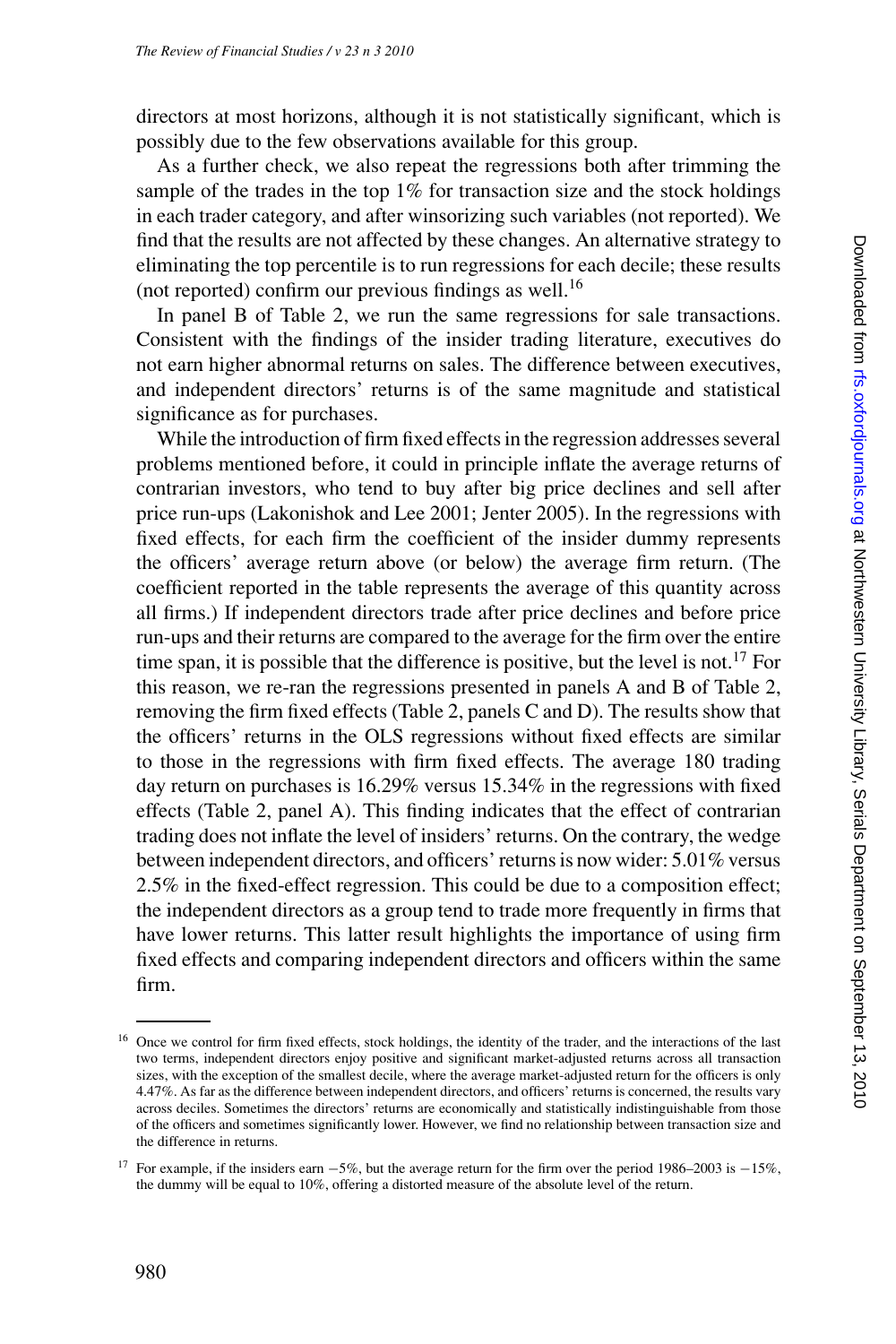## **4. Robustness Checks**

A natural question that arises when looking at our findings is whether the individuals categorized by the governance rules as independent are indeed truly independent. To investigate this issue, we exploit a stricter definition of independence proposed in the Higgs report for the U.K., which identifies as strictly independent those directors who are not employees of the firm, former employees, or employees of an organization to which the firm gives charitable contributions. In addition, the director cannot have any business relationship with the company, provide any professional service to the company, or be a relative of any officer. Finally, a strictly independent director does not have any interlocking directorships with any one of the executives or any other affiliation with the company.<sup>18</sup> The information to implement such definition comes from the IRRC dataset and is available only for a subset of the transactions, and only for the period between 1996 and 2003. In this subsample, there are 4,190,880 observations, corresponding to 22.28% of the whole sample. The data cover 1739 firms, 22,336 individuals, and 117,626 trades. Of the 891,600 observations regarding the independent directors, 629,680 (70.62%) satisfy the definition of strict independence. This number increases slightly over the period. Compared to the other independent directors, on average the strictly independent directors make smaller transactions, own less of the company stock, have a much shorter tenure (10 versus 15 years), and are more likely to sit on the audit and compensation committees (a 45.22% probability versus a 23.47%, and a 43.68% probability versus a 19.81%, respectively). Also, the firms in which these individuals trade are larger and have a higher market-to-book ratio than those in the whole sample.

Table 3 shows that using this definition of independence does not substantially change our results. The average market-adjusted return associated with the officers' purchases is 12.42%, significant at the 1% level. The trading performance associated with the strictly independent directors is statistically indistinguishable from that of the firm's executives. In purchase transactions, both executives and strictly independent directors outperform the market; while in sales transactions, they both earn negative abnormal returns (not reported). Although these differences are not statistically significant, the magnitude of the coefficients indicates that the strictly independent directors underperform the executives by 4.44% when they buy the company stock, while the other outside directors do better than the executives. In the next section, we show that this difference is not always big and negative, but rather depends on the committees the director sits on. This evidence suggests that independent directors have less information than the executives, but in some cases, depending on which

<sup>&</sup>lt;sup>18</sup> According to the Sarbanes-Oxley Act, a director is independent if she is "not receiving, other than for service on the board, any consulting, advisory, or other compensatory fee from the issuer, and [is not] an affiliated person of the issuer, or any subsidiary thereof." The Higgs Report considers independent the narrower group of directors who have "no material business relationship" with the company. Note that this definition of independent director has also been used by Shivdasani and Yermack (1999).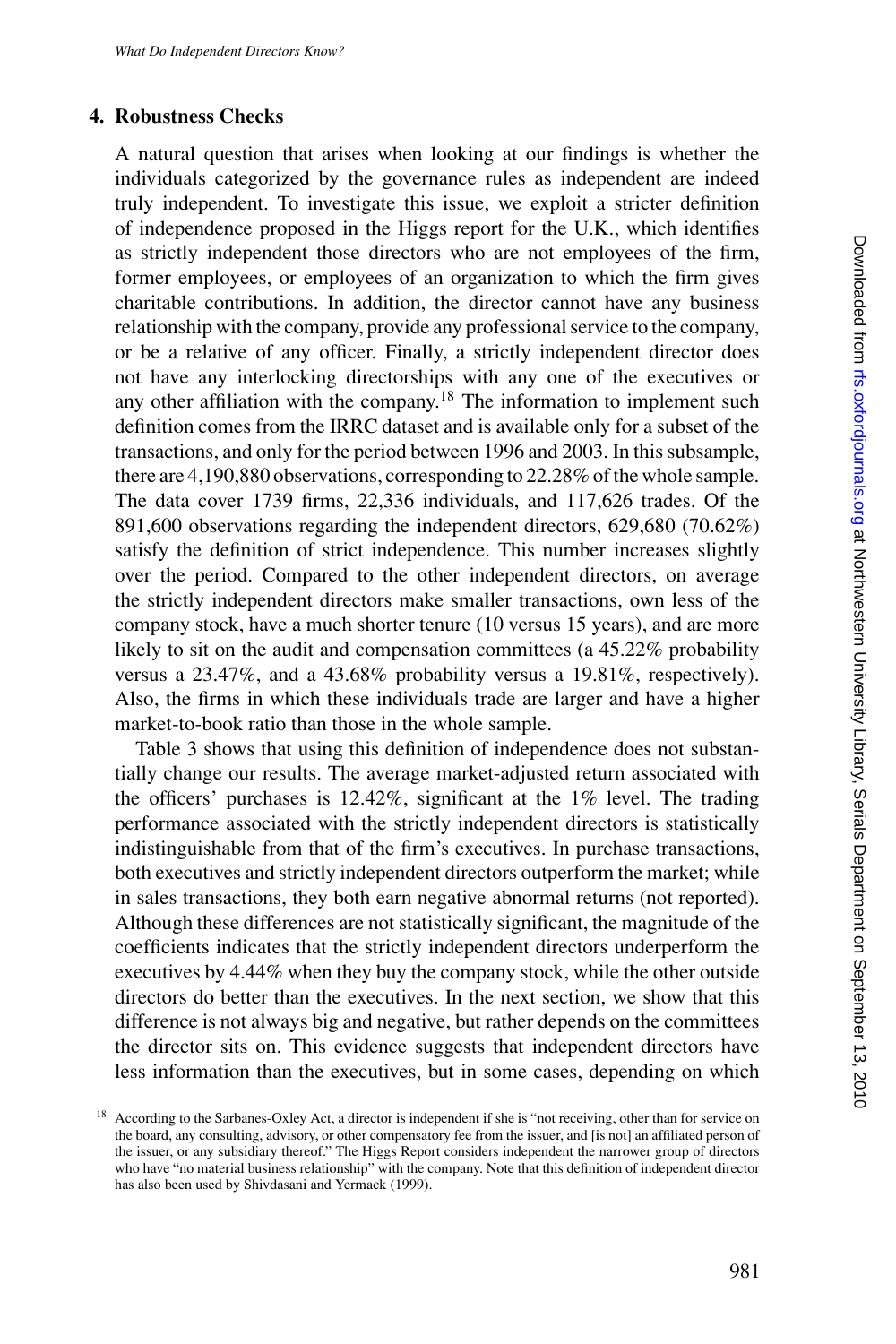|                             |               |                                                           | Purchases          |                      |                       |
|-----------------------------|---------------|-----------------------------------------------------------|--------------------|----------------------|-----------------------|
|                             |               | Market-adjusted return of holding the individual position |                    |                      |                       |
|                             | (1)<br>RET(t) | (2)<br>$RET(t + 30)$                                      | (3)<br>$RET(t+60)$ | (4)<br>$RET(t + 90)$ | (5)<br>$RET(t + 180)$ |
| Constant                    | $-0.11***$    | $3.67***$                                                 | $7.27***$          | $7.35***$            | $12.42***$            |
|                             | (0.04)        | (0.19)                                                    | (0.31)             | (0.36)               | (0.61)                |
| <b>Independent Director</b> | 0.23          | 0.14                                                      | $-0.21$            | $-0.66$              | 1.45                  |
|                             | (0.19)        | (0.71)                                                    | (1.36)             | (1.67)               | (3.03)                |
| Large Outside Blockholder   | $0.54**$      | $-0.65$                                                   | 0.58               | 3.15                 | 2.07                  |
|                             | (0.26)        | (1.24)                                                    | (2.37)             | (3.44)               | (4.66)                |
| Strictly Independent        | $-0.19$       | $-0.10$                                                   | $-1.38$            | $-1.48$              | $-4.44$               |
|                             | (0.18)        | (0.75)                                                    | (1.35)             | (1.70)               | (3.05)                |
| Firm fixed effects          | Yes           | Yes                                                       | <b>Yes</b>         | Yes                  | Yes                   |
| <b>Observations</b>         | 21.791        | 21.791                                                    | 21,770             | 21.737               | 21,495                |
| $R$ -squared                | 0.12          | 0.25                                                      | 0.31               | 0.37                 | 0.39                  |

#### **Table 3 Executive officers and independent directors trades: strictly independent directors**

The dependent variable is the market-adjusted return of holding the individual's position for 0, 30, 60, 90, and 180 trading days, respectively (i.e., the return of investing 1 dollar mimicking the trade in the company stock minus the return of taking the opposite position in the value-weighted market index) multiplied by 100 to make the coefficients in percentage form. Independent director is a dummy equal to 1 if the individual is an independent director, but not a large blockholder; large outside blockholder is a dummy equal to 1 if the individual is a director on the board, is not an officer, and owns more than 10% of the company stock. The reported regressions include only purchase transactions. The regressions including only sale transactions are available upon request. Strictly independent director is a dummy equal to 1 if the director is classified as strictly independent according to the criteria of the Higgs Report. The Higgs Report defines as independent those directors who are not employees, former employees, nor employees of an organization to which the firm gives charity contributions, do not provide any professional service to the company, are not a relative of any officer, do not have interlocking directorship with one of the executives, or any other affiliation with the company. All the regressions include firm fixed effects. The standard errors are corrected for the nonindependence of the observations within the same individual. The symbols <sup>∗∗∗</sup>, <sup>∗∗</sup>, and <sup>∗</sup> indicate statistical significance at the 1%, 5%, and 10% levels, respectively.

committee they sit on, they do have the means to get information about the firm.

Another angle from which to look at the issue of whether these individuals are truly independent is to analyze their holdings of the company stock. One might wonder whether the reason for the good performance of this group is that some independent directors have very high stock holdings (see Section IIA and Yermack 2004). Focusing our analysis on independent directors with progressively lower levels of stock holdings, we find that this is not the case. In particular, we replicate the base regressions reported in Table 2 sequentially dropping observations of independent directors' trades in the highest 5th percentile of holdings values until we reach the bottom 5% (not reported). We find that, when we control for transaction size, stock holdings, and their interactions with the trader's identity, the market-adjusted returns of the executives are very stable across the subsamples, ranging between 15% and 16%, and are statistically significant at the 1% level. The difference between executives, and independent directors' returns is less than 3% in the samples where we discard independent directors down to the 35th percentile of the holdings distribution (corresponding to \$102,900). It is between 3.4% and 3.9%, when we further discard independent directors down to the 15th percentile (\$23,260), and it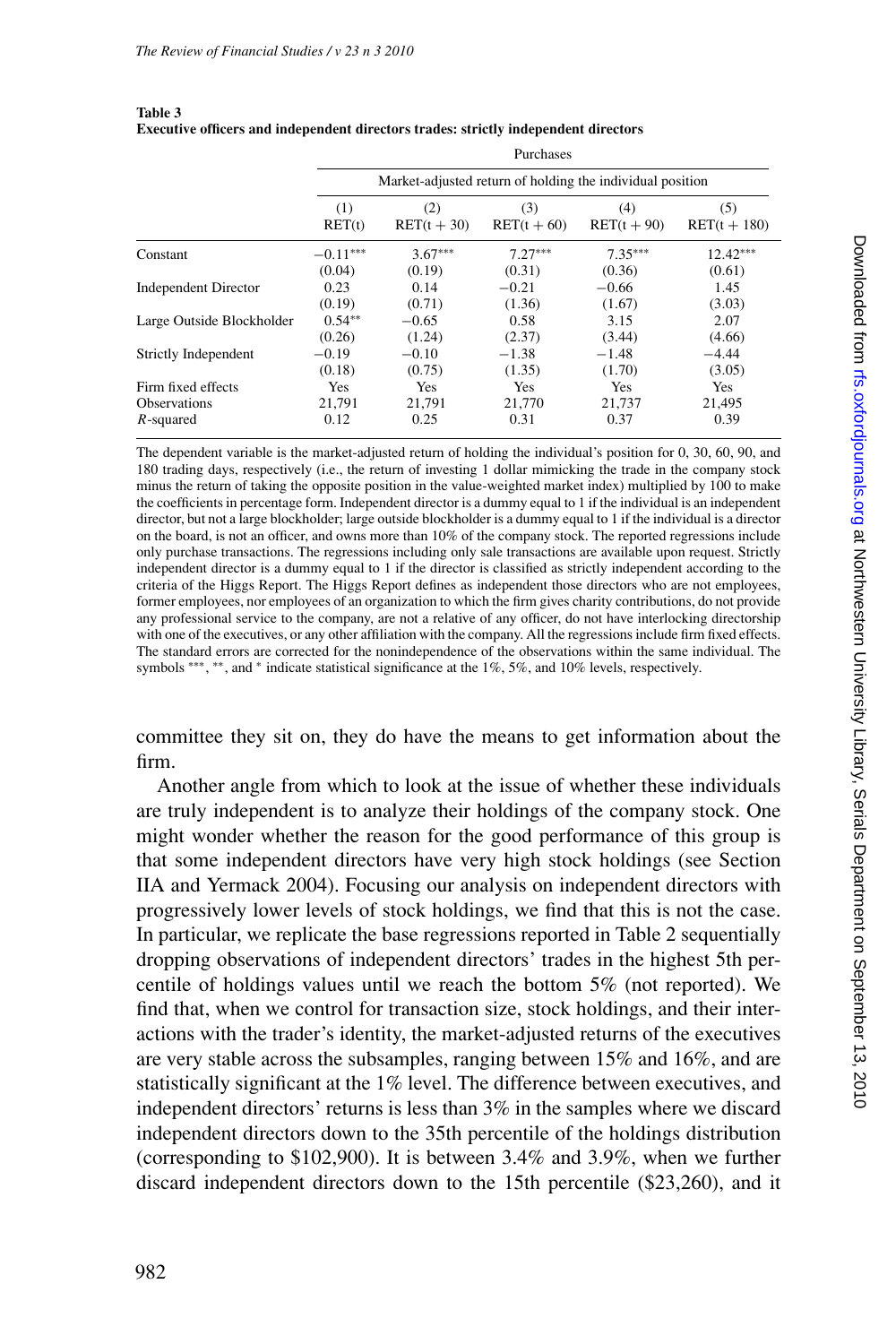|                             |               | Market-adjusted return of holding the individual position |                    |                      |                       |
|-----------------------------|---------------|-----------------------------------------------------------|--------------------|----------------------|-----------------------|
|                             | (1)<br>RET(t) | (2)<br>$RET(t + 30)$                                      | (3)<br>$RET(t+60)$ | (4)<br>$RET(t + 90)$ | (5)<br>$RET(t + 180)$ |
| Constant                    | $1.36***$     | $7.28***$                                                 | $12.90***$         | 19.58***             | 45.74***              |
|                             | (0.20)        | (0.95)                                                    | (1.53)             | (2.12)               | (4.06)                |
| <b>Independent Director</b> | 0.00          | $-0.59***$                                                | $-1.15***$         | $-1.44***$           | $-2.54***$            |
|                             | (0.04)        | (0.19)                                                    | (0.29)             | (0.43)               | (0.63)                |
| Large Outside Blockholder   | $-0.19*$      | $-1.25**$                                                 | $-1.52*$           | $-1.99$              | $-3.34$               |
|                             | (0.11)        | (0.61)                                                    | (0.92)             | (1.29)               | (2.19)                |
| Size                        | $-0.27***$    | $-1.19***$                                                | $-2.36***$         | $-3.93***$           | $-9.60***$            |
|                             | (0.04)        | (0.19)                                                    | (0.30)             | (0.42)               | (0.76)                |
| Book-to-Market              | $0.41***$     | $4.49***$                                                 | $8.59***$          | $12.55***$           | $22.60***$            |
|                             | (0.06)        | (0.27)                                                    | (0.44)             | (0.60)               | (1.46)                |
| Firm fixed effects          | Yes           | Yes                                                       | Yes                | Yes                  | Yes                   |
| <b>Observations</b>         | 133,036       | 133,029                                                   | 132,774            | 132,554              | 131,354               |
| R-squared                   | 0.10          | 0.20                                                      | 0.23               | 0.28                 | 0.31                  |

Purchases

| Table 4                                                                                      |
|----------------------------------------------------------------------------------------------|
| Executive officers and independent directors trades: controlling for market-to-book and size |

The dependent variable is the market-adjusted return of holding the individual's position for 0, 30, 60, 90, and 180 trading days, respectively (i.e., the return of investing 1 dollar mimicking the trade in the company stock minus the return of taking the opposite position in the value-weighted market index) multiplied by 100 to make the coefficients in percentage form. Independent director is a dummy equal to 1 if the individual is an independent director, but not a large blockholder; large outside blockholder is a dummy equal to 1 if the individual is a director on the board, is not an officer, and owns more than 10% of the company stock. Size is the natural logarithm of the firm's assets. Book-to-Market is calculated as the sum of the market value of common equity and total assets minus the book value of equity over the book value of equity. The reported regressions include only purchase transactions. The regressions including only sale transactions are available upon request. All the regressions include firm fixed effects. The standard errors are corrected for the nonindependence of the observations within the same individual. The symbols ∗∗∗, ∗∗, and ∗ indicate statistical significance at the 1%, 5%, and 10% levels, respectively.

increases to 6.89% and 8.52% in the bottom 10th (\$13,716) and 5th percentile  $(\$6,135)$ , respectively.<sup>19</sup> The results for sales transactions also confirm our earlier findings.

In Table 4, we re-ran the regressions reported in panel A of Table 2, controlling for firm size and book-to-market. Both the executives and the independent directors trade more in smaller, high book-to-market firms, which have historically performed well. The more recent insider trading literature has argued that the abnormal returns obtained by imitating these individuals might not be robust to controlling for trading strategies that exploit the size and book-tomarket risk factors. Our results are robust to such controls. Consistent with the findings of Eckbo and Smith (1998); Lakonishok and Lee (2001); and Jenter (2005), accounting for size and book-to-market decreases the average returns earned by mimicking the company's executives. However, such returns are still positive and highly statistically significant. The coefficients indicate that in firms with the average size and book-to-market ratio, the executives' average

<sup>19</sup> The results are even stronger when we do not control for transaction size, stock holdings, and their interactions. The difference between executives and independent directors is between 1.82% and 2.01%, and statistically significant at the 1% level. This is true even when we restrict our analysis to independent directors in the bottom 5% of the holdings distribution.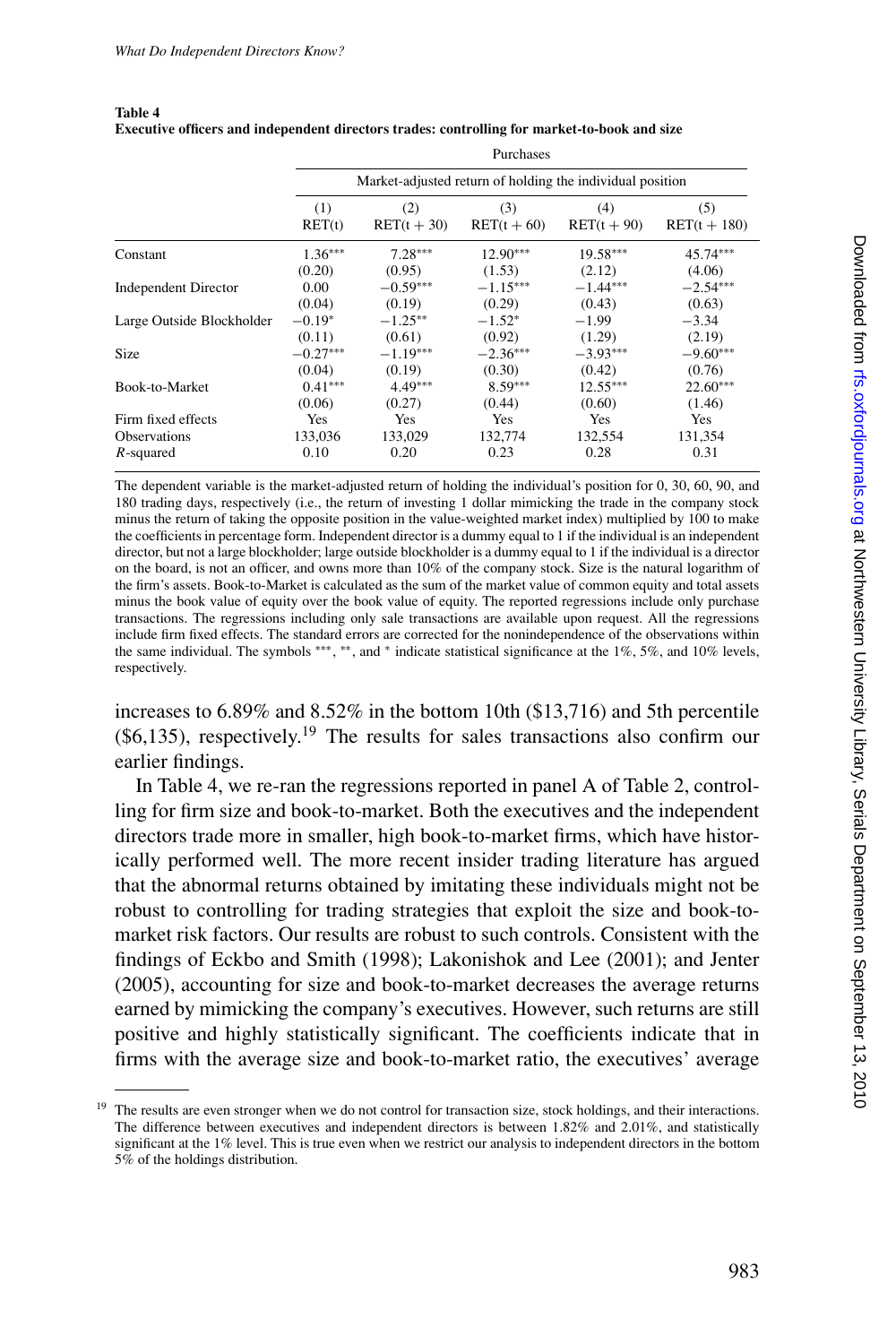(median) return from purchase transactions is 8.72% (5.12%) more than the market, significant at the 1% level, and most important, the difference between independent directors and executives does not change after controlling for firm size and book-to-market ratio.

One other concern is that these individuals make higher returns than the market because they trade in riskier companies, and such riskiness varies over time and is not captured by the firm fixed effects. The previous analysis partly accounts for risk by looking at cumulative abnormal returns and by controlling for the size and book-to-market risk factors. In Table 5, we further examine this issue and run the regressions on subsamples generated based on the quartiles of total firm return volatility, measured on the interval between 380 and 20 trading days before the transaction. This variable captures both systematic and idiosyncratic risk. The results should be interpreted keeping in mind that, if these individuals have superior information about the company, what appears to be volatility and risk for an uninformed investor is not necessarily so for the insider. Table 5 reports the results for purchases and shows that the return of the executives increases with the volatility of stock returns. The difference between the executives and independent directors increases with risk across the subsamples, although not monotonically. It is the lowest in the third volatility quartile, where it is equal to 0.33% and is not statistically significant, and the highest in the fourth quartile, where it is equal to 4.91% and significant at the 1% level. Overall, the independent directors do not underperform the executives in most of their trades, except for companies that have experienced a high amount of volatility in the previous year (fourth quartile). For such firms, the returns enjoyed by mimicking the executives' trades are quite high, 31.78% on average, and statistically significant. The returns of independent directors trading in the same type of firms are significantly lower, although still substantial at 26.87% on average. The returns from sales (not reported) are not economically different from zero for all the quartiles.

## **5. The Effect of Governance and Institutional Settings**

In this section, we investigate in more detail the mechanisms through which the independent directors can acquire information. We start by examining the effect of governance quality on trading performance and on the differences between executives and independent directors. Next, we analyze the effect of various internal governance mechanisms, such as the committees they sit on and other features of the corporate boards that have been shown by previous studies to matter for monitoring effectiveness, such as board size and directors' attendance.

#### **5.1 Are independent directors better informed in better governed firms?**

To characterize the governance of the company, we use the Governance Index of Gompers, Ishii, and Metrick (2003), which measures shareholder rights by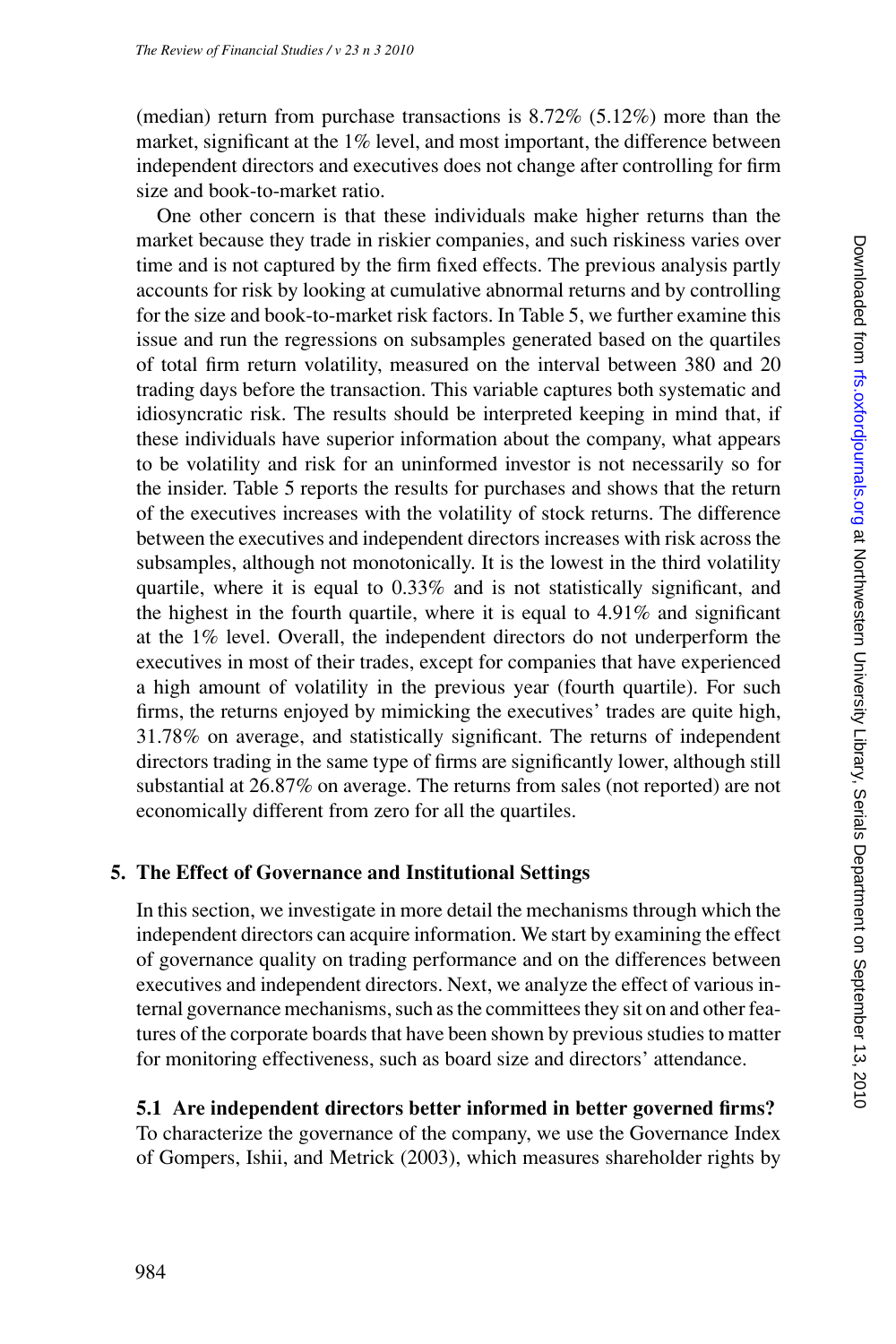|                             | (1)<br>RET(t) | (2)<br>$RET(t + 30)$                     | (3)<br>$RET(t+60)$ | (4)<br>$RET(t + 90)$ | (5)<br>$RET(t + 180)$ |
|-----------------------------|---------------|------------------------------------------|--------------------|----------------------|-----------------------|
|                             |               | Total return volatility: first quartile  |                    |                      |                       |
| Constant                    | $-0.03$       | $0.82***$                                | $0.99***$          | $0.86***$            | $0.95***$             |
|                             | (0.02)        | (0.10)                                   | (0.15)             | (0.19)               | (0.29)                |
| <b>Independent Director</b> | $-0.02$       | $-0.29**$                                | $-0.43**$          | $-0.20$              | $-0.74*$              |
|                             | (0.03)        | (0.14)                                   | (0.21)             | (0.26)               | (0.39)                |
| Large Outside Blockholder   | 0.03          | 0.16                                     | 0.66               | $-0.50$              | 0.25                  |
|                             | (0.13)        | (0.67)                                   | (0.87)             | (1.17)               | (2.15)                |
| Firm fixed effects          | Yes           | Yes                                      | Yes                | Yes                  | Yes                   |
| <b>Observations</b>         | 45,084        | 45,080                                   | 44,917             | 44,696               | 43,731                |
| $R$ -squared                | 0.14          | 0.23                                     | 0.27               | 0.30                 | 0.37                  |
|                             |               | Total return volatility: second quartile |                    |                      |                       |
| Constant                    | $-0.04$       | $2.75***$                                | $4.05***$          | $4.50***$            | $6.01***$             |
|                             | (0.03)        | (0.13)                                   | (0.18)             | (0.24)               | (0.38)                |
| <b>Independent Director</b> | 0.06          | $-1.00***$                               | $-1.57***$         | $-1.69***$           | $-2.73***$            |
|                             | (0.05)        | (0.20)                                   | (0.29)             | (0.40)               | (0.61)                |
| Large Outside Blockholder   | 0.19          | $-0.18$                                  | 0.61               | $-0.96$              | $-3.68*$              |
|                             | (0.15)        | (0.69)                                   | (0.95)             | (1.29)               | (1.99)                |
| Firm fixed effects          | Yes           | Yes                                      | Yes                | Yes                  | Yes                   |
| <b>Observations</b>         | 45,085        | 45,081                                   | 44,908             | 44,695               | 43,730                |
| $R$ -squared                | 0.20          | 0.31                                     | 0.39               | 0.42                 | 0.47                  |
|                             |               | Total return volatility: third quartile  |                    |                      |                       |
| Constant                    | $0.12***$     | $3.74***$                                | $6.31***$          | $7.00***$            | $9.55***$             |
|                             | (0.04)        | (0.18)                                   | (0.27)             | (0.35)               | (0.54)                |
| <b>Independent Director</b> | $0.19***$     | 0.30                                     | $-0.18$            | 0.02                 | $-0.33$               |
|                             | (0.07)        | (0.29)                                   | (0.49)             | (0.60)               | (0.90)                |
| Large Outside Blockholder   | 0.10          | 0.12                                     | $-0.37$            | 0.58                 | 0.16                  |
|                             | (0.17)        | (0.78)                                   | (1.14)             | (1.43)               | (2.24)                |
| Firm fixed effects          | Yes           | Yes                                      | Yes                | Yes                  | Yes                   |
| <b>Observations</b>         | 45,080        | 45,080                                   | 44,912             | 44,695               | 43,733                |
| $R$ -squared                | 0.17          | 0.31                                     | 0.38               | 0.43                 | 0.47                  |
|                             |               | Total return volatility: fourth quartile |                    |                      |                       |
| Constant                    | $1.09***$     | $9.38***$                                | $14.45***$         | 19.00***             | 31.78***              |
|                             | (0.07)        | (0.31)                                   | (0.46)             | (0.70)               | (1.10)                |
| <b>Independent Director</b> | $-0.14$       | $-0.78$                                  | $-1.44*$           | $-1.85$              | $-4.91***$            |
|                             | (0.11)        | (0.53)                                   | (0.78)             | (1.19)               | (1.81)                |
| Large Outside Blockholder   | $-0.48**$     | $-4.01***$                               | $-4.73***$         | $-3.62$              | $-5.17$               |
|                             | (0.22)        | (1.19)                                   | (1.72)             | (2.41)               | (3.88)                |
| Firm fixed effects          | Yes           | Yes                                      | Yes                | Yes                  | Yes                   |
| Observations                | 46,224        | 46,218                                   | 46,052             | 45,835               | 44,871                |
| $R$ -squared                | 0.15          | 0.28                                     | 0.30               | 0.33                 | 0.41                  |
|                             |               |                                          |                    |                      |                       |

**Table 5 Executive officers and independent directors trades: accounting for return volatility**

Purchases

The dependent variable is the market-adjusted return of holding the individual's position for 0, 30, 60, 90, and 180 trading days, respectively (i.e., the return of investing 1 dollar mimicking the trade in the company stock minus the return of taking the opposite position in the value-weighted market index) multiplied by 100 to make the coefficients in percentage form. Independent director is a dummy equal to 1 if the individual is an independent director, but not a large blockholder; large outside blockholder is a dummy equal to 1 if the individual is a director on the board, is not an officer, and owns more than 10% of the company stock. The observations are separated into quartiles of total return volatility, measured by the variance of returns over the interval (−380,−20) trading days before the transaction, adjusted for the time span over which the return is calculated (0, 30, 60, 90, and 180) trading days). The reported regressions include only purchase transactions. The regressions including only sale transactions are available upon request. All the regressions include firm fixed effects. The standard errors are corrected for the nonindependence of the observations within the same individual. The symbols ∗∗∗, ∗∗, and ∗ indicate statistical significance at the 1%, 5%, and 10% levels, respectively.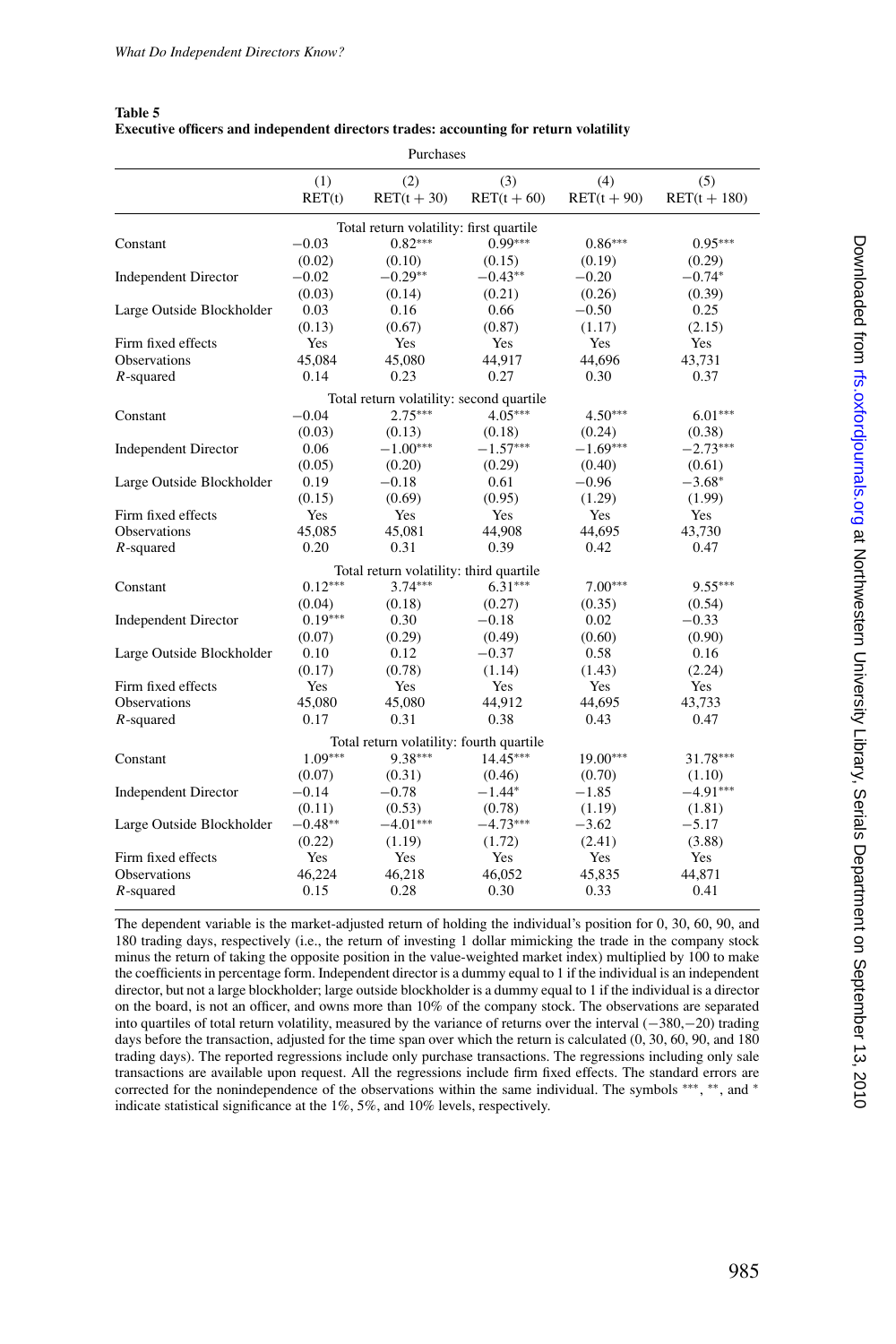counting the number of governance provisions for each firm. More governance provisions indicate more restricted shareholder rights. Gompers et al. provide empirical evidence that cross-sectionally, firm value is higher when shareholder rights are stronger (i.e., when the G Index is lower). Following their approach, we classify companies into ten groups, or deciles: those with a Governance Index less than or equal than 5, equal to  $6, 7, 8, 9, 10, 11, 12, 13$ , and greater than or equal to 14.

In Table 6, we run the base regressions controlling for governance decile and find that both executives and independent directors earn significantly higher returns than the market, for almost all levels of the Governance Index. At the mean Governance Index (equal to 9), the executives' market-adjusted return is 17.55%, significant at the 1% level, while in most of the other deciles it is slightly above 11%. Exceptions are the best governed firms (governance indices 5 and 6), where the executives' returns are low and indistinguishable from zero, and the worst governed firms (Governance Index 14), where they are very high. This result is striking because on average firms with worse governance generate lower returns for their investors than otherwise similar firms (Gompers, Ishii, and Metrick 2003). Robustness checks (not reported) that either trim or winsorize outliers confirm this finding. One possible interpretation is that in better governed firms both executives and independent directors may feel more restrained from trading on private information or that these firms hire outside directors and executives that are less likely to trade on inside information. As a consequence, they would make less money compared to the market (Giannetti and Simonov  $2006$ <sup>20</sup> Alternatively, our results are also consistent with the hypothesis that firms with better governance might have better mechanisms in place that allow the market to receive information: the gap between insiders' information and the market information is smaller.

If better governed firms are more transparent and have better developed mechanisms to transmit information to the board, we would expect that, all else being equal, the wedge between independent directors and executives' returns is smaller in better governed firms. The results reported in Table 6 support this view. The average difference between independent directors' and executives' returns varies across governance deciles. It is equal to 0 for the best governed firms. It is around 2–2.5% for the higher levels of the Governance Index, although not statistically significant, and it becomes bigger in economic terms (6.85% and 6.10%, respectively) and statistically significant at the 1% level in the case of G Indices equal to 12 and higher or equal to 14. The findings are stronger when we focus on strictly independent directors, who supposedly rely more on board meetings and formal communication channels to get information about the firm. Our results are robust to using an alternative measure of corporate governance developed by Bebchuck, Cohen, and Ferrell (2004).

<sup>&</sup>lt;sup>20</sup> Somewhat contrary to this prior, our results indicate that independent directors in better governed firms trade on average more frequently than independent directors in worse governed firms. However, with these statistics, we are not able to rule out whether they trade more often, but at times in which they have less information.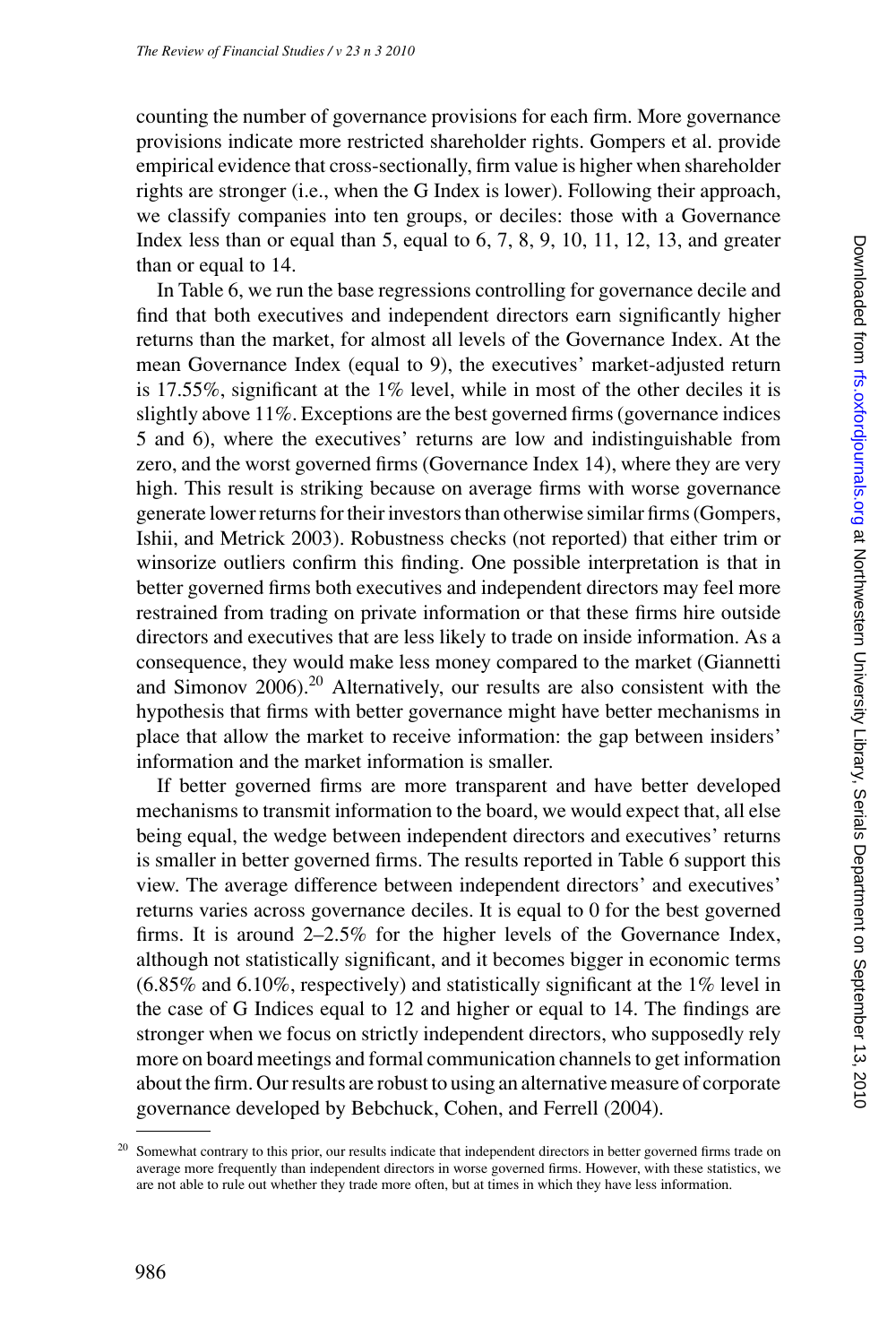| Table 6                                                                                    |  |  |
|--------------------------------------------------------------------------------------------|--|--|
| Executive officers and independent directors trades by governance: market-adjusted returns |  |  |

|                                                   |                    |                                                           | Purchases            |                     |                                                                    |
|---------------------------------------------------|--------------------|-----------------------------------------------------------|----------------------|---------------------|--------------------------------------------------------------------|
|                                                   |                    | Market-adjusted return of holding the individual position |                      |                     |                                                                    |
|                                                   | (1)<br>RET(t)      | (2)                                                       | (3)                  | (4)                 | (5)<br>$RET(t + 30)$ RET $(t + 60)$ RET $(t + 90)$ RET $(t + 180)$ |
| Constant                                          | 0.26               | 1.83                                                      | 3.22                 | 3.51                | 0.96                                                               |
| Governance $= 6$                                  | (0.21)<br>$-0.33$  | (1.22)<br>$-0.10$                                         | (2.07)<br>$-2.06$    | (2.28)<br>$-0.11$   | (3.68)<br>5.23                                                     |
|                                                   | (0.26)             | (1.40)                                                    | (2.50)               | (2.80)              | (4.99)                                                             |
| Governance $= 7$                                  | $-0.64***$         | $-0.17$                                                   | $-1.46$              | 2.72                | $11.74**$                                                          |
|                                                   | (0.24)             | (1.38)                                                    | (2.31)               | (2.61)              | (4.72)                                                             |
| Governance $= 8$                                  | $-0.45*$<br>(0.26) | 1.22<br>(1.41)                                            | 2.61                 | 3.18<br>(2.72)      | $11.24**$<br>(4.43)                                                |
| Governance $= 9$                                  | $-0.21$            | 1.69                                                      | (2.37)<br>$5.74***$  | $6.89**$            | $17.55***$                                                         |
|                                                   | (0.27)             | (1.54)                                                    | (2.53)               | (2.92)              | (4.77)                                                             |
| Governance $= 10$                                 | $-0.52*$           | $-0.38$                                                   | 2.05                 | 1.68                | $11.70**$                                                          |
|                                                   | (0.28)             | (1.54)                                                    | (2.58)               | (2.98)              | (5.03)                                                             |
| Governance $= 11$                                 | $-0.29$            | $2.78*$                                                   | $5.70**$             | $6.63**$            | $11.66**$                                                          |
|                                                   | (0.28)             | (1.54)                                                    | (2.59)               | (2.99)              | (4.89)                                                             |
| Governance $= 12$                                 | $-0.20$            | 4.93***                                                   | 7.95***              | $7.93**$            | $13.96***$                                                         |
|                                                   | (0.29)             | (1.66)                                                    | (2.67)               | (3.14)              | (5.18)                                                             |
| Governance $= 13$                                 | $-0.42$            | 2.41                                                      | $5.68**$             | 2.20                | 8.78                                                               |
|                                                   | (0.31)             | (1.80)                                                    | (2.86)               | (3.29)              | (5.39)                                                             |
| Governance $> 14$                                 | $-0.17$            | $6.61***$                                                 | $10.34***$           | $8.07**$            | $21.31***$                                                         |
|                                                   | (0.33)             | (1.80)                                                    | (2.85)               | (3.35)              | (5.38)                                                             |
| Governance $\leq$ 5 $*$ Indep. Dir                | $-0.15$            | $-2.39*$                                                  | $-4.57***$           | $-3.95**$           | 0.05                                                               |
| Governance = $6 *$ Indep. Dir                     | (0.16)             | (1.34)                                                    | (1.68)               | (1.90)              | (3.20)<br>$-2.49$                                                  |
|                                                   | $-0.20$<br>(0.21)  | $-0.68$<br>(1.23)                                         | $-1.37$<br>(1.67)    | 0.16<br>(2.12)      | (4.32)                                                             |
| Governance $= 7$ * Indep. Dir                     | $0.25*$            | $-1.33$                                                   | $-1.50$              | $-2.75*$            | $-3.64$                                                            |
|                                                   | (0.15)             | (0.85)                                                    | (1.16)               | (1.62)              | (3.26)                                                             |
| Governance $= 8$ * Indep. Dir                     | 0.26               | 1.22                                                      | 0.94                 | 0.96                | $-2.45$                                                            |
|                                                   | (0.19)             | (0.81)                                                    | (1.18)               | (1.51)              | (2.69)                                                             |
| Governance $= 9$ * Indep. Dir                     | 0.11               | 0.20                                                      | $-3.22***$           | $-3.13**$           | $-3.31$                                                            |
|                                                   | (0.14)             | (0.71)                                                    | (0.98)               | (1.31)              | (2.13)                                                             |
| Governance $= 10$ * Indep. Dir                    | 0.16               | 0.39                                                      | $-1.57$              | 0.01                | $-2.27$                                                            |
|                                                   | (0.14)             | (0.76)                                                    | (1.41)               | (1.64)              | (2.67)                                                             |
| Governance $= 11$ * Indep. Dir                    | 0.03               | $-0.24$                                                   | $-1.78**$            | $-3.62***$          | $-2.15$                                                            |
|                                                   | (0.11)             | (0.55)                                                    | (0.90)               | (1.06)              | (1.70)                                                             |
| Governance $= 12$ * Indep. Dir                    | $-0.16$            | $-2.35***$                                                | $-3.41***$           | $-4.92***$          | $-6.85***$                                                         |
|                                                   | (0.14)             | (0.79)                                                    | (1.17)               | (1.46)              | (2.65)                                                             |
| Governance $= 13$ * Indep. Dir                    | 0.17<br>(0.14)     | 0.46                                                      | $-0.44$              | 0.55                | 1.79                                                               |
| Governance $\geq 14$ * Indep. Dir                 | $-0.06$            | (0.97)<br>$-2.64***$                                      | (1.42)<br>$-2.95***$ | (1.59)<br>$-3.32**$ | (2.31)<br>$-6.10***$                                               |
|                                                   | (0.15)             | (0.70)                                                    | (1.01)               | (1.34)              | (2.18)                                                             |
| Governance $\leq$ 5 *Large Outside Blockholder    | 0.24               | $-2.83$                                                   | $-3.09$              | 6.04                | 3.71                                                               |
|                                                   | (0.48)             | (2.94)                                                    | (3.43)               | (8.41)              | (11.23)                                                            |
| Governance $= 6$ *Large Outside Blockholder       | 0.19               | $-9.41***$                                                | $-8.04*$             | $-10.15$            | $-10.45$                                                           |
|                                                   | (0.73)             | (2.53)                                                    | (4.62)               | (7.47)              | (10.65)                                                            |
| Governance $= 7$ *Large Outside Blockholder       | $-0.01$            | $5.19**$                                                  | $7.47***$            | 12.98***            | 8.74                                                               |
|                                                   | (0.52)             | (2.05)                                                    | (2.41)               | (4.04)              | (7.68)                                                             |
| Governance = $8$ *Large Outside Blockholder -0.21 |                    | 3.09                                                      | 14.79**              | $20.40*$            | 28.54                                                              |
|                                                   | (0.39)             | (4.29)                                                    | (5.93)               | (11.15)             | (19.47)                                                            |
| Governance = $9$ *Large Outside Blockholder -0.43 |                    | $-6.84**$                                                 | $-11.87**$           | $-10.65**$          | $-17.13**$                                                         |
|                                                   | (0.51)             | (3.07)                                                    | (5.80)               | (5.11)              | (8.49)                                                             |
| Governance = $10$ *Large Outside Blockholder      | $1.57*$            | $7.72**$                                                  | 1.32                 | 3.48                | $-0.19$                                                            |
| Governance $= 11$ *Large Outside Blockholder      | (0.84)<br>$0.77**$ | (3.45)<br>$-0.01$                                         | (5.84)<br>0.10       | (6.55)<br>$-8.63$   | (5.82)<br>$-4.04$                                                  |
|                                                   | (0.33)             | (3.97)                                                    | (9.03)               | (6.67)              | (13.04)                                                            |
| Governance $= 12$ *Large Outside Blockholder      | $1.97***$          | $-0.29$                                                   | $-21.05***$          | $-23.27***$         | $-9.06$                                                            |
|                                                   | (0.72)             | (2.78)                                                    | (7.00)               | (5.50)              | (6.03)                                                             |
|                                                   |                    |                                                           |                      |                     |                                                                    |

(*continued overleaf* )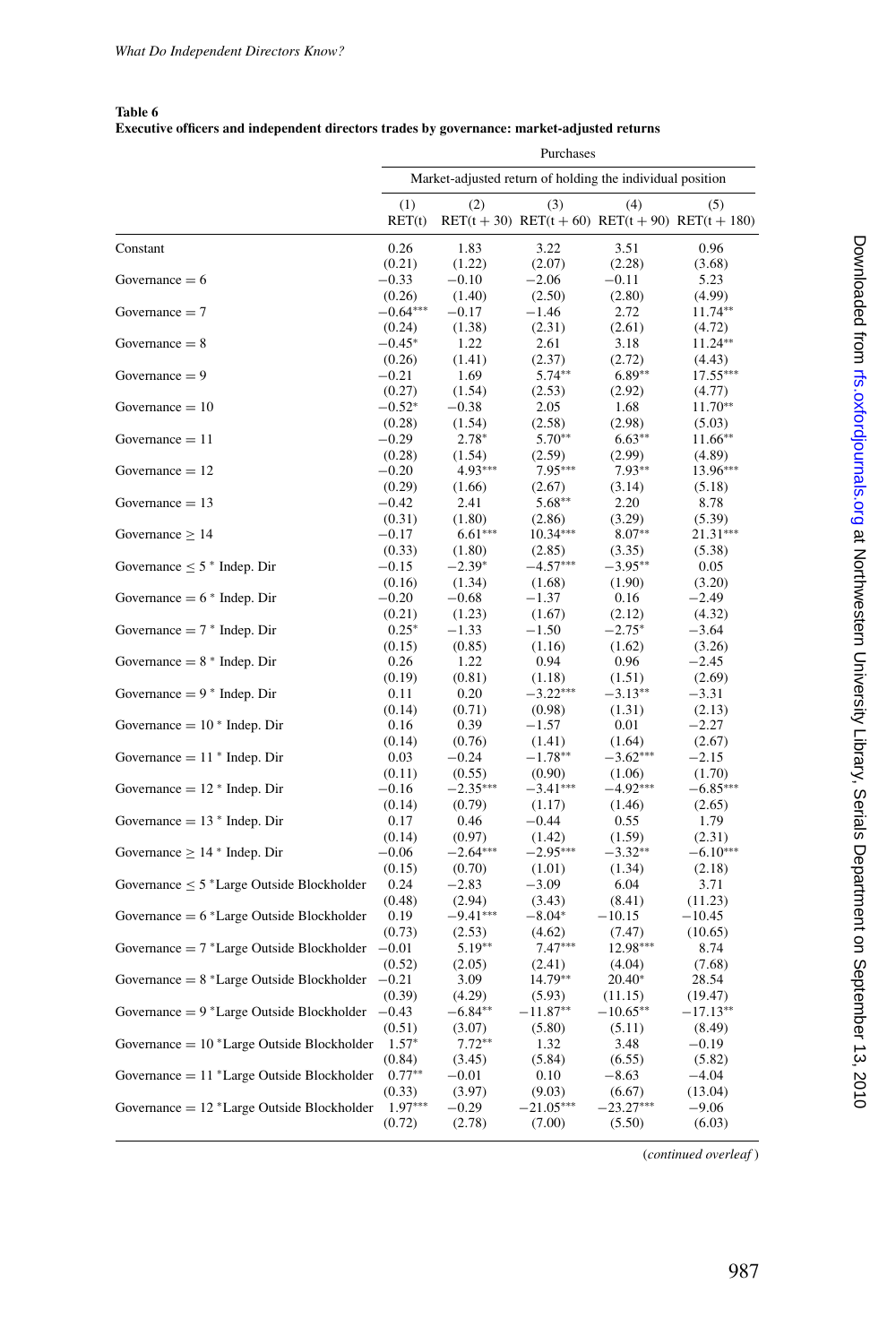#### **Table 6 (Continued)**

|                                                           |                       |                                                           | Purchases             |                       |                                                                    |
|-----------------------------------------------------------|-----------------------|-----------------------------------------------------------|-----------------------|-----------------------|--------------------------------------------------------------------|
|                                                           |                       | Market-adjusted return of holding the individual position |                       |                       |                                                                    |
|                                                           | (1)<br>RET(t)         | (2)                                                       | (3)                   | (4)                   | (5)<br>$RET(t + 30)$ RET $(t + 60)$ RET $(t + 90)$ RET $(t + 180)$ |
| Governance = $13$ *Large Outside Blockholder $-0.80$ **   | (0.39)                | $6.96**$<br>(3.46)                                        | 4.79<br>(3.60)        | 1.46<br>(4.08)        | 13.75<br>(9.74)                                                    |
| Governance $\geq 14$ *Large Outside Blockholder           | 0.01<br>(0.39)        | $-1.57$<br>(3.98)                                         | 0.28<br>(3.57)        | $-2.65$<br>(5.20)     | 2.64<br>(4.59)                                                     |
| Firm fixed effects<br><b>Observations</b><br>$R$ -squared | Yes<br>37.263<br>0.12 | Yes<br>37,263<br>0.21                                     | Yes<br>37,203<br>0.27 | Yes<br>37,119<br>0.27 | <b>Yes</b><br>36,566<br>0.35                                       |

The dependent variable is the market-adjusted return of holding the individual's position for 0, 30, 60, 90, and 180 trading days, respectively (i.e., the return of investing 1 dollar mimicking the trade in the company stock minus the return of taking the opposite position in the value-weighted market index) multiplied by 100 to make the coefficients in percentage form. Independent director is a dummy equal to 1 if the individual is an independent director, but not a large blockholder; large outside blockholder is a dummy equal to 1 if the individual is a director on the board, is not an officer, and owns more than 10% of the company stock. The Governance Index is a measure constructed by Gompers, Ishii, and Metrick (2003) by counting the number of governance provisions a firm has. More governance provisions (higher Governance Index) indicate worst governance. Following Gompers et al., we classify companies with a Governance Index  $\leq 5$ , equal to 6, 7, 8, 9, 10, 11, 12, 13,  $\geq 14$ . Governance  $= 1$  \* Indep. Dir is an interaction term between the dummy variable for the first decile of the Governance Index and the Independent Director dummy, while Governance  $= 1$   $*$  Large Outside Blockholder is an interaction term between the dummy variable for the first decile of the Governance Index and the Large Outside Blockholder dummy. The other interaction terms are defined in a similar way. The reported regressions include only purchase transactions. The regressions for sales transactions and those for purchases and sales controlling for whether the director is strictly independent are available upon request. All the regressions include firm fixed effects. The standard errors are corrected for the nonindependence of the observations within the same individual. The symbols ∗∗∗, ∗∗, and <sup>∗</sup> indicate statistical significance at the 1%, 5%, and 10% levels, respectively.

One possible explanation of these results is that they are driven by the extent of analyst coverage. Higher analyst coverage may lead to more informative stock prices and lower trading profits and, to the extent that analyst coverage is correlated with corporate governance attributes, the measures proxying for corporate governance may be picking up the effect of analyst coverage. To check whether this is the case, we re-ran the specification of Table 6 controlling for analyst coverage (unreported). Analyst coverage reduces the gap between the insiders, and independent directors' returns and the market return. However, the difference in returns between executives and independent directors does not change and the overall effect of corporate governance quality on trading profits is also unchanged.

We also find (not reported) that all the individuals do worse than the market when selling the company stock in well-governed firms. However, the negative abnormal return turns positive as the Governance Index gets worse. Controlling for whether the directors are strictly independent does not change this result.

## **5.2 Do committee membership and attendance matter for the acquisition of information?**

We have committee membership data only for one subsample, which is described in Section 2.1. The committees analyzed are the audit committee, the compensation, the nominating, the corporate governance, and the executive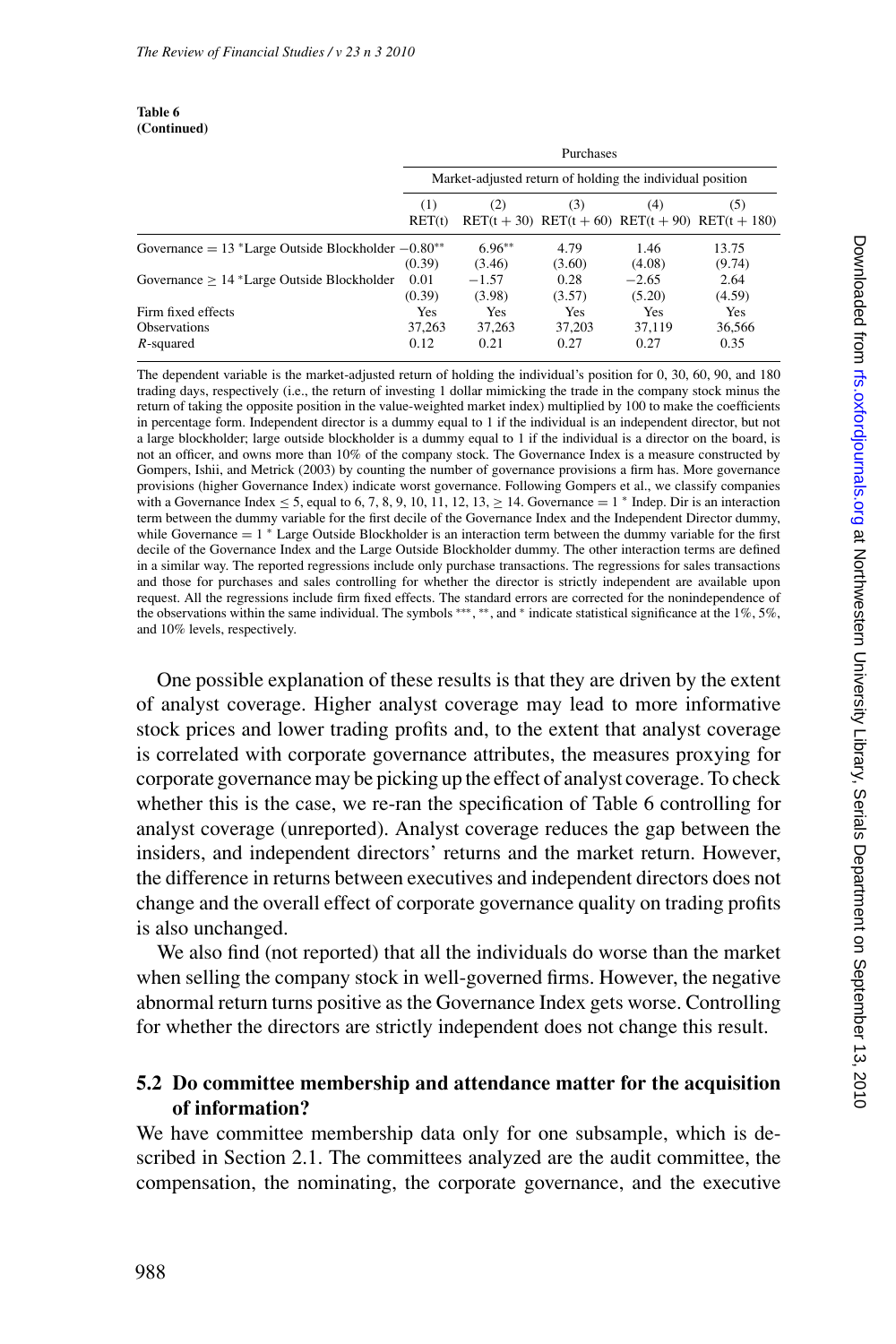committees. The audit committee nominates the external auditor, and ensures that the financial statements are accurate, complete, and reliable. The compensation committee reviews the compensation package of the CEO and the other officers. The nominating committee oversees the size and composition of the board and proposes the new board members to be elected. The corporate governance committee oversees governance practices and establishes criteria to evaluate the board members and the officers. Finally, the executive committee acts on behalf of the full board outside meeting times and has responsibilities and powers that vary across firms. Adams (2003) provides a more detailed description of the characteristics of each committee and indicates that all of them have a monitoring role as their main duty, with the exception of the executive committee, which has a strategic role as well.

Table 7 reports the regression coefficients obtained when controlling for committee membership. The executives earn on average a 10.85% abnormal return, while the returns of the independent directors vary depending on which committee they are sitting on.<sup>21</sup> In particular, when we separate the independent directors into *strictly independent* (according to the Higgs Report's criteria) and other outside directors, we find that the strictly independent directors sitting on the audit committee earn 1.89% more than the executives sitting on the same committee, while the other outside directors earn 12.39% less. The interaction between a strictly independent director and the audit committee and the audit committee dummy are jointly statistically significant at the  $1\%$  level.<sup>22</sup> Interestingly, the strictly independent directors sitting on the compensation committee earn significantly less than the executives:  $-17.67\%$ , which is significant at the 5% level. The other outside directors earn 20.90% more, but this is not statistically significant. Since belonging to the audit committee implies better knowledge of the firm's financial statements, we would expect that, if trading performance reflects information at all, its members will have a better trading performance than the others. Also, the people that should benefit most from sitting on a committee are the strictly independent directors, as other individuals get information by working at the company or through informal channels by virtue of their close relation to the officers. Our findings confirm this conjecture.

Finally, strictly independent directors sitting on the executive committee earn higher returns than the executive sitting on the same committee, while those on the governance and the nominating committees do not earn sizably different returns than the executives.

<sup>21</sup> To make sure that any difference in the findings is due to the additional regressors, rather than the different sample, we have re-run the base regressions on this subsample (not reported). The results are the same as those in panel A of Table 2.

<sup>&</sup>lt;sup>22</sup> Panel B in Table 7 reports the *p*-values of F tests of the null hypothesis that the coefficients of dummy that trading is done by an audit committee member and the interaction between this dummy and the strictly independent dummy are jointly equal to zero.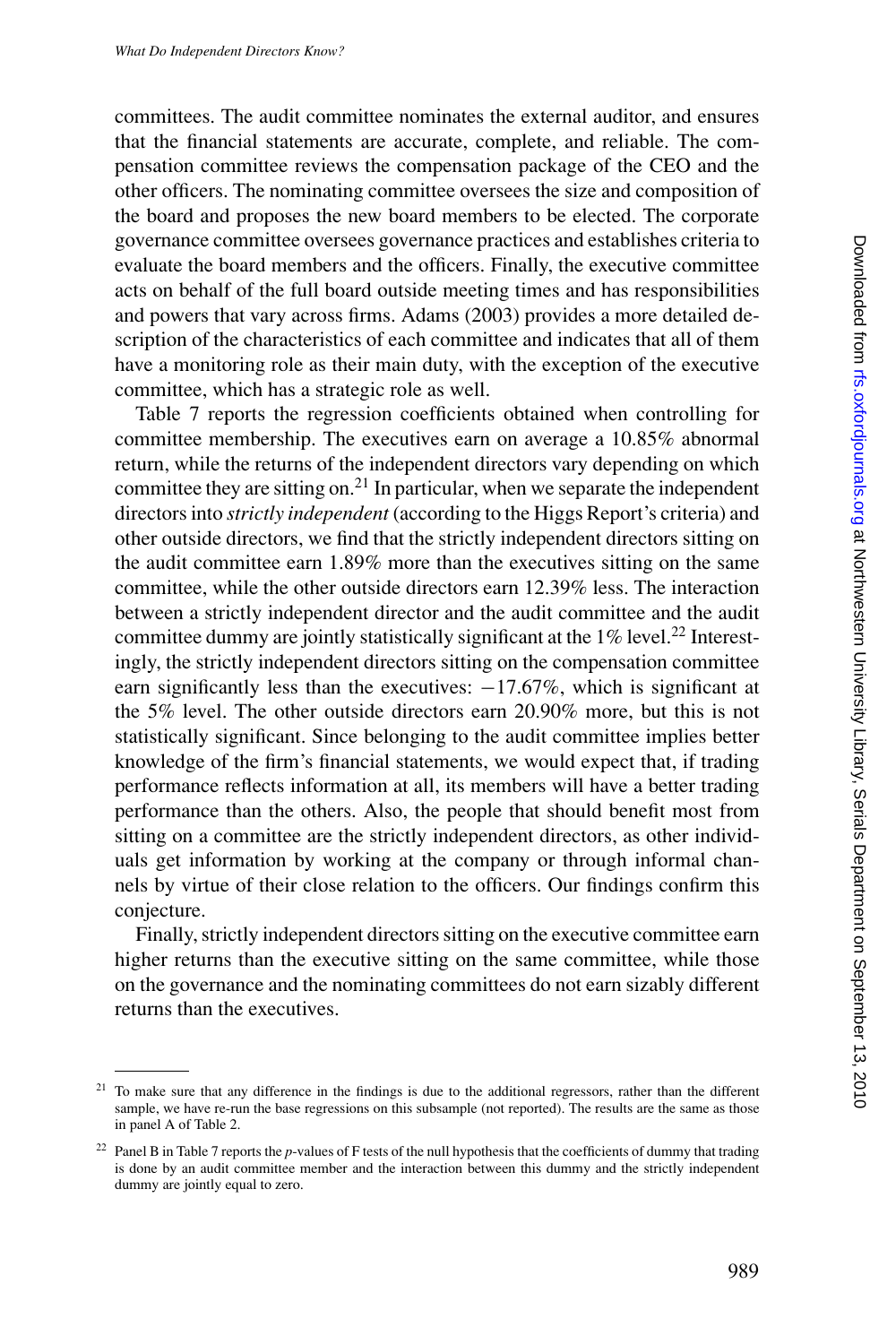|                                                      |                   | Purchases                                                 |                    |                    |                                                                    |
|------------------------------------------------------|-------------------|-----------------------------------------------------------|--------------------|--------------------|--------------------------------------------------------------------|
|                                                      |                   | Market-adjusted return of holding the individual position |                    |                    |                                                                    |
|                                                      | (1)<br>RET(t)     | (2)                                                       | (3)                | (4)                | (5)<br>$RET(t + 30)$ RET $(t + 60)$ RET $(t + 90)$ RET $(t + 180)$ |
| Constant                                             | $-0.14***$        | $3.62***$                                                 | $6.07***$          | $5.98***$          | $10.85***$                                                         |
| Audit Committee                                      | (0.05)            | (0.20)                                                    | (0.30)             | (0.37)             | (0.60)                                                             |
|                                                      | 0.71              | 0.72                                                      | 13.98              | 13.27              | 9.68                                                               |
|                                                      | (0.66)            | (2.92)                                                    | (12.04)            | (10.69)            | (14.88)                                                            |
| Strictly Indep Dir <sup>*</sup> Audit Committee      | $-0.01$           | $-0.60$                                                   | $-3.57$            | $-2.49$            | 1.89                                                               |
|                                                      | (0.47)            | (1.59)                                                    | (2.54)             | (3.37)             | (5.89)                                                             |
| Other outside Dir * Audit Committee                  | $-0.67$           | $-0.28$                                                   | $-10.15$           | $-10.87$           | $-12.39$                                                           |
|                                                      | (0.81)            | (3.25)                                                    | (11.94)            | (11.04)            | (16.10)                                                            |
| Outside Blockholder * Audit Committee                | 1.02              | $-0.30$                                                   | $-8.38$            | $-0.69$            | $-3.41$                                                            |
|                                                      | (1.77)            | (4.89)                                                    | (14.11)            | (17.66)            | (20.89)                                                            |
| <b>Compensation Committee</b>                        | 0.71              | $-1.21$                                                   | 1.65               | $-2.82$            | $-3.82$                                                            |
|                                                      | (0.51)            | (1.91)                                                    | (5.27)             | (5.22)             | (10.33)                                                            |
| Strictly Indep Dir * Compensation Committee -0.50    | (0.43)            | $-2.64*$<br>(1.51)                                        | $-4.65*$<br>(2.74) | -4.99<br>(4.36)    | $-17.67**$<br>(8.69)                                               |
| Other outside Dir $*$ Compensation Committee $-0.29$ | (0.64)            | 3.41<br>(2.35)                                            | 2.53<br>(5.65)     | 7.65<br>(6.73)     | 20.90<br>(13.69)                                                   |
| Outside Blockholder * Compensation<br>Committee      | $-0.83$           | 1.95                                                      | 0.61               | 18.95*             | 5.44                                                               |
| Corporate Governance Committee                       | (1.14)            | (4.34)                                                    | (7.47)             | (11.17)            | (16.07)                                                            |
|                                                      | 0.65              | 1.29                                                      | 1.58               | 3.80               | $-9.78$                                                            |
|                                                      | (0.86)            | (2.54)                                                    | (3.48)             | (3.89)             | (7.01)                                                             |
| Strictly Indep Dir * Corp. Gov. Committee            | 0.42              | 0.61                                                      | 4.23               | 4.90               | 0.64                                                               |
|                                                      | (0.73)            | (2.36)                                                    | (3.48)             | (3.68)             | (6.53)                                                             |
| Other outside Dir * Corp. Gov. Committee             | $-0.87$           | $-0.22$                                                   | $-4.19$            | $-6.74$            | 9.00                                                               |
|                                                      | (1.16)            | (3.31)                                                    | (4.68)             | (5.14)             | (9.03)                                                             |
| Outside Blockholder * Corp. Gov. Committee           | 0.27              | 2.21                                                      | 31.03              | 11.53              | $64.06**$                                                          |
|                                                      | (1.60)            | (22.10)                                                   | (19.62)            | (15.33)            | (32.58)                                                            |
| Nominating Committee                                 | $-0.50$           | $-2.00$                                                   | $-2.04$            | 0.02               | 5.92                                                               |
|                                                      | (0.40)            | (1.74)                                                    | (2.50)             | (2.95)             | (5.59)                                                             |
| Strictly Indep Dir <sup>*</sup> Nominating Committee | $-0.71$           | $-0.46$                                                   | 0.22               | $-1.88$            | 0.31                                                               |
|                                                      | (0.44)            | (1.84)                                                    | (2.91)             | (3.68)             | (7.08)                                                             |
| Other outside Dir <sup>*</sup> Nominating Committee  | $1.03*$           | 2.33                                                      | 1.32               | 1.72               | $-4.45$                                                            |
|                                                      | (0.59)            | (2.40)                                                    | (3.72)             | (4.58)             | (8.70)                                                             |
| Outside Blockholder * Nominating Committee           | 0.46              | $-1.84$                                                   | $-4.13$            | $-8.80$            | $-9.90$                                                            |
|                                                      | (1.19)            | (3.70)                                                    | (4.72)             | (6.73)             | (11.64)                                                            |
| <b>Executive Committee</b>                           | 0.16              | 0.62                                                      | 1.89               | 0.24               | 2.32                                                               |
|                                                      | (0.23)            | (0.96)                                                    | (1.59)             | (1.76)             | (2.91)                                                             |
| Strictly Indep Dir * Executive Committee             | $1.88***$         | 0.11                                                      | 0.49               | 3.55               | 5.25                                                               |
|                                                      | (0.75)            | (2.17)                                                    | (3.68)             | (4.37)             | (9.54)                                                             |
| Other outside Dir * Executive Committee              | $-1.76**$         | $-1.36$                                                   | $-3.83$            | $-5.92$            | $-9.67$                                                            |
|                                                      | (0.75)            | (2.10)                                                    | (4.36)             | (4.84)             | (10.02)                                                            |
| Outside Blockholder * Executive Committee            | $-0.39$           | 5.97*                                                     | $10.67***$         | 13.24              | 13.40                                                              |
|                                                      | (0.84)            | (3.46)                                                    | (4.10)             | (8.88)             | (8.94)                                                             |
| Transaction                                          | $-0.58$<br>(1.89) | $-1.35$<br>(7.85)                                         | 13.22<br>(9.07)    | 16.42<br>(11.29)   | 34.64                                                              |
| Holdings                                             | 0.01<br>(0.01)    | $-0.07**$<br>(0.03)                                       | $-0.08*$<br>(0.04) | $-0.07*$<br>(0.04) | (27.76)<br>$-0.20***$<br>(0.07)                                    |
| Firm fixed effects                                   | Yes               | Yes                                                       | Yes                | Yes                | Yes                                                                |
| Observations                                         | 14,009            | 14,009                                                    | 14,003             | 13,998             | 13,929                                                             |
| $R$ -squared                                         | 0.16              | 0.24                                                      | 0.28               | 0.34               | 0.40                                                               |

Panel A

#### **Table 7 Executive officers and independent directors trading: committees**

(*continued overleaf* )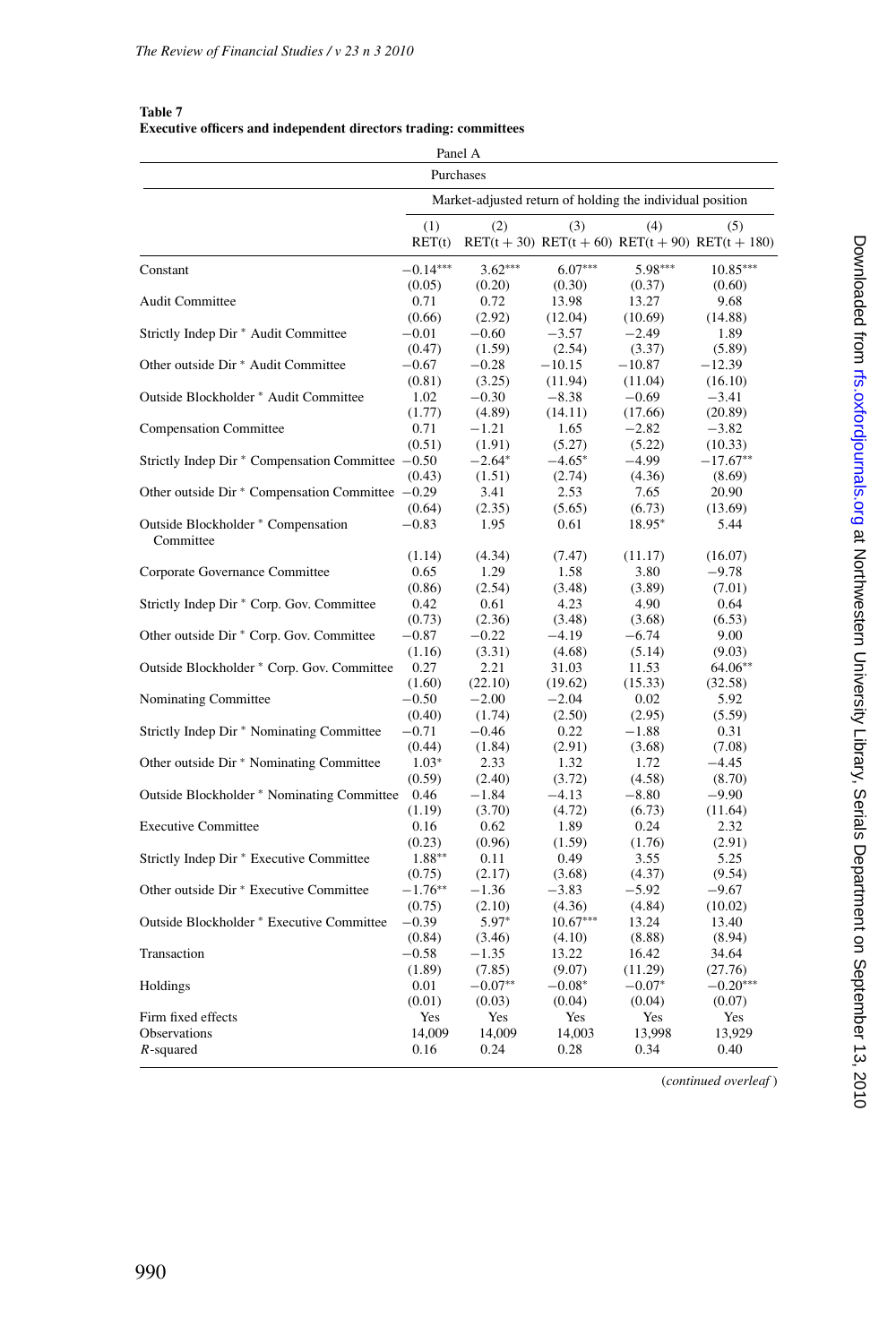| Table 7     |
|-------------|
| (Continued) |

Panel B: Joint statistical significance

|                                                                        | Purchases     |                                                           |      |      |                                                                         |
|------------------------------------------------------------------------|---------------|-----------------------------------------------------------|------|------|-------------------------------------------------------------------------|
|                                                                        |               | Market-adjusted return of holding the individual position |      |      |                                                                         |
|                                                                        | (1)<br>RET(t) | (2)                                                       | (3)  | (4)  | (5)<br>RET( $t + 30$ ) RET( $t + 60$ ) RET( $t + 90$ ) RET( $t + 180$ ) |
| Audit Committee, Audit Committee * Str Indep                           | 0.02          | 0.00                                                      | 0.00 | 0.00 | 0.00                                                                    |
| Audit Committee, Audit Committee *<br>Outside Dir.                     | 0.02          | 0.00                                                      | 0.00 | 0.00 | 0.00                                                                    |
| Compensation Committee, Compensation<br>Committee * Str Indep          | 0.01          | 0.00                                                      | 0.00 | 0.00 | 0.00                                                                    |
| Compensation Committee, Compensation<br>Committee * Other Outside Dir. | 0.02          | 0.00                                                      | 0.00 | 0.00 | 0.00                                                                    |

The dependent variable is the market-adjusted return of holding the individual's position for 0, 30, 60, 90, and 180 trading days, respectively (i.e., the return of investing 1 dollar mimicking the trade in the company stock minus the return of taking the opposite position in the value-weighted market index) multiplied by 100 to make the coefficients in percentage form. Independent director is a dummy equal to 1 if the individual is an independent director, but not a large blockholder; large outside blockholder is a dummy equal to 1 if the individual is a director on the board, is not an officer, and owns more than 10% of the company stock. Strictly independent director is a dummy equal to 1 if the director is classified as strictly independent according to the criteria of the Higgs Report. The Higgs Report defines as independent those directors who are not employees, former employees, nor employees of an organization to which the firm gives charity contributions, do not provide any professional service to the company, are not a relatives of any officer, do not have interlocking directorship with one of the executives, or any other affiliation with the company. The committees variables (e.g., audit committee, governance committee, etc.) are indicator variables equal to one if the individual belongs to a given committee, and zero otherwise. The interaction terms such as Strictly Independent Director <sup>∗</sup> Audit Committee and Strictly Other Outside Director <sup>∗</sup> Audit Committee are indicator variables equal to one if the individual belongs to a committee and it is also a strictly independent director or an outside director who is not strictly independent, respectively. The reported regressions include only purchase transactions. The regressions including only sale transactions are available upon request. All the regressions include firm fixed effects. The standard errors are corrected for the non-independence of the observations within the same individual. The symbols \*\*\*, \*\*, and <sup>∗</sup> indicate statistical significance at the 1%, 5%, and 10% levels, respectively. Panel B reports F tests of the joint significance of some of the coefficients. For example, the first row of the table reports the F test of the joint significance of the coefficients of the Audit Committee dummy and the interaction term between Strictly Independent dummy and Audit Committee dummy. The other rows can be interpreted in a similar way.

There may be different reasons why certain committees are associated with higher average returns, and, more generally, why independent directors earn positive abnormal returns. One reason may be that their duties involve the acquisition of different types and varying degrees of information, which can be used in their trading. An alternative explanation is that the executives provide information to the independent directors in exchange for less monitoring activity. Distinguishing between these two conflicting hypotheses is very hard. Nevertheless, if the executives reward directors by providing them with more inside information, it is more likely that independent directors sitting on the compensation and nominating committees will earn higher returns, as the executives may have more incentives to bribe those independent directors. On the contrary, if the independent directors acquire information over the course of their duties as board members, it is more likely that directors on the audit committee, who are exposed to financial information, will earn higher returns. The results in Table 7 provide some tentative evidence consistent with the "informed director" explanation rather than with the "bribed director" one.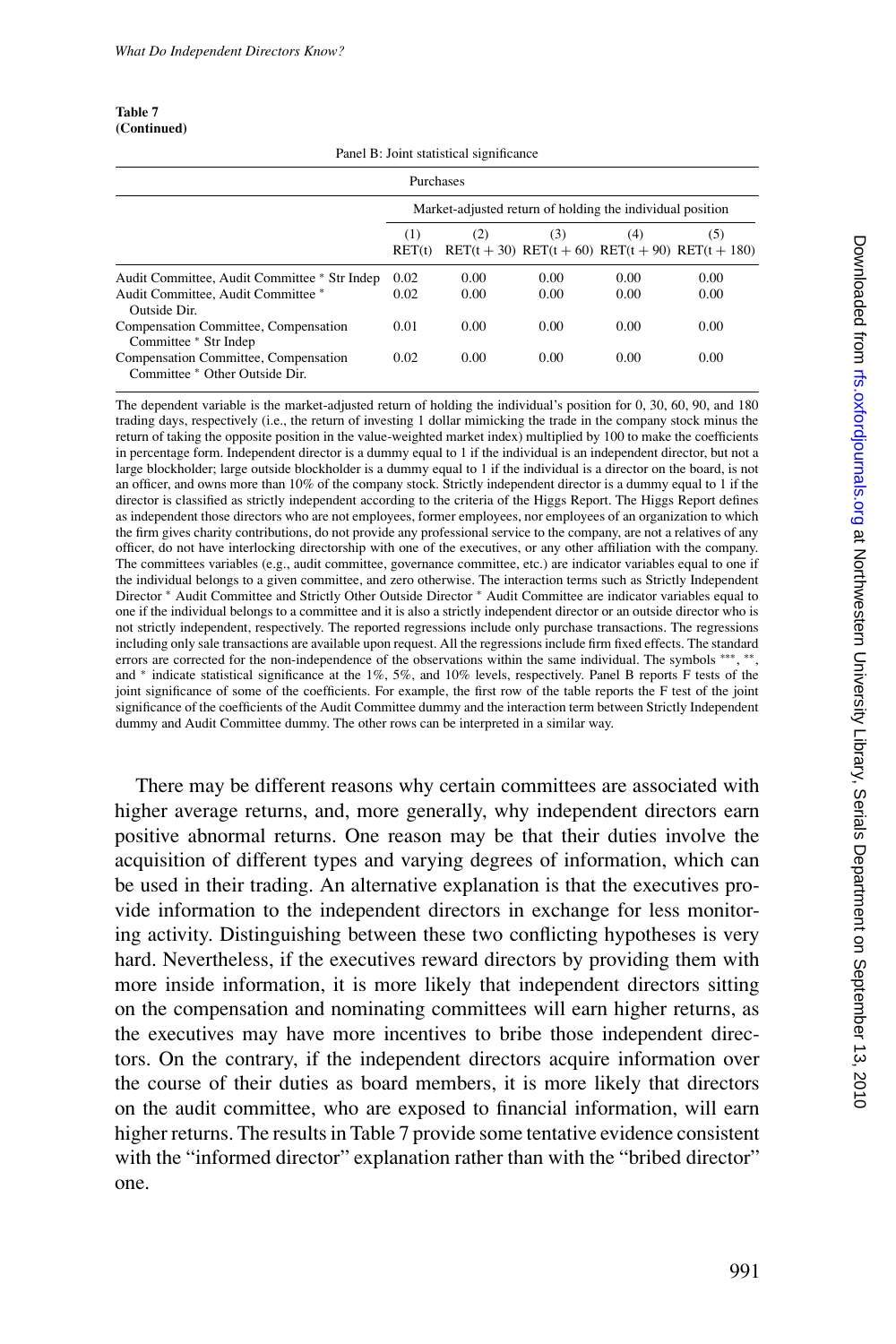The good trading performance of the strictly independent directors sitting on the audit committee is consistent with the hypothesis that the independent directors acquire information on the job. However, there are at least two alternative interpretations of this result. First, it is possible that the better trading performance is due to a selection effect. If individuals that are better at trading are more likely to be selected to sit on certain committees, then their superior trading performance is erroneously attributed to their participation on a given committee, rather than to individual ability. The ideal way to address this issue would be to add individual fixed effects to the regressions, on top of the firm fixed effects. Unfortunately, this proves very difficult from the econometric point of view since different individuals join and leave a firm at different times and move to and from other firms.<sup>23</sup> While it is possible that individual trading abilities are part of the explanation, our results indicate that, on average, being on the audit committee is associated with below average returns. The returns are higher only for strictly independent directors on the audit committee. If the trading returns are due to ability and not information, the implication would be that the average outside director on the audit committee has lower abilities than the rest of the individuals trading in our sample, while the average strictly independent director sitting on the audit committee has better trading abilities than anybody else. Additionally, if trading skills were the only reason for the differences, we should see that attending the meetings regularly does not have any effect on trading performance. However,we find the contrary, that independent directors who attend less than 75% of the meetings earn significantly lower returns; albeit, this is not statistically significant at all horizons. These results are reported in Table 8, along with the finding that the executives who attend less than 75% of the meetings make more money in their purchase transactions than executives with higher attendance. The dummy on low attendance and the interaction term between attendance and independent director are jointly significant at the 10% level ( $p = .0795$ ).

Another possibility is that audit committee membership is highly correlated with tenure on the board, and this variable proxies for a tenure effect. While it is not in contradiction with our interpretation, this possibility raises the issue that information is acquired over time, rather than through participation in specific committees. To study this hypothesis, we re-ran the basic regressions adding tenure and the interaction of tenure and trader identity. Our basic results do not change and the coefficient on tenure is not significant.

These findings provide suggestive evidence that independent directors possess information about the current and future conditions of their company. Consistent with our intuition, committee membership and attendance are important means of information acquisition for the strictly independent directors,

<sup>&</sup>lt;sup>23</sup> The results are heavily dependent on whether the firm or the individual fixed effects is estimated first. See Abowd, Kramarz, and Margolis (1999) for a structural framework that addresses this issue for a special case in the context of labor markets.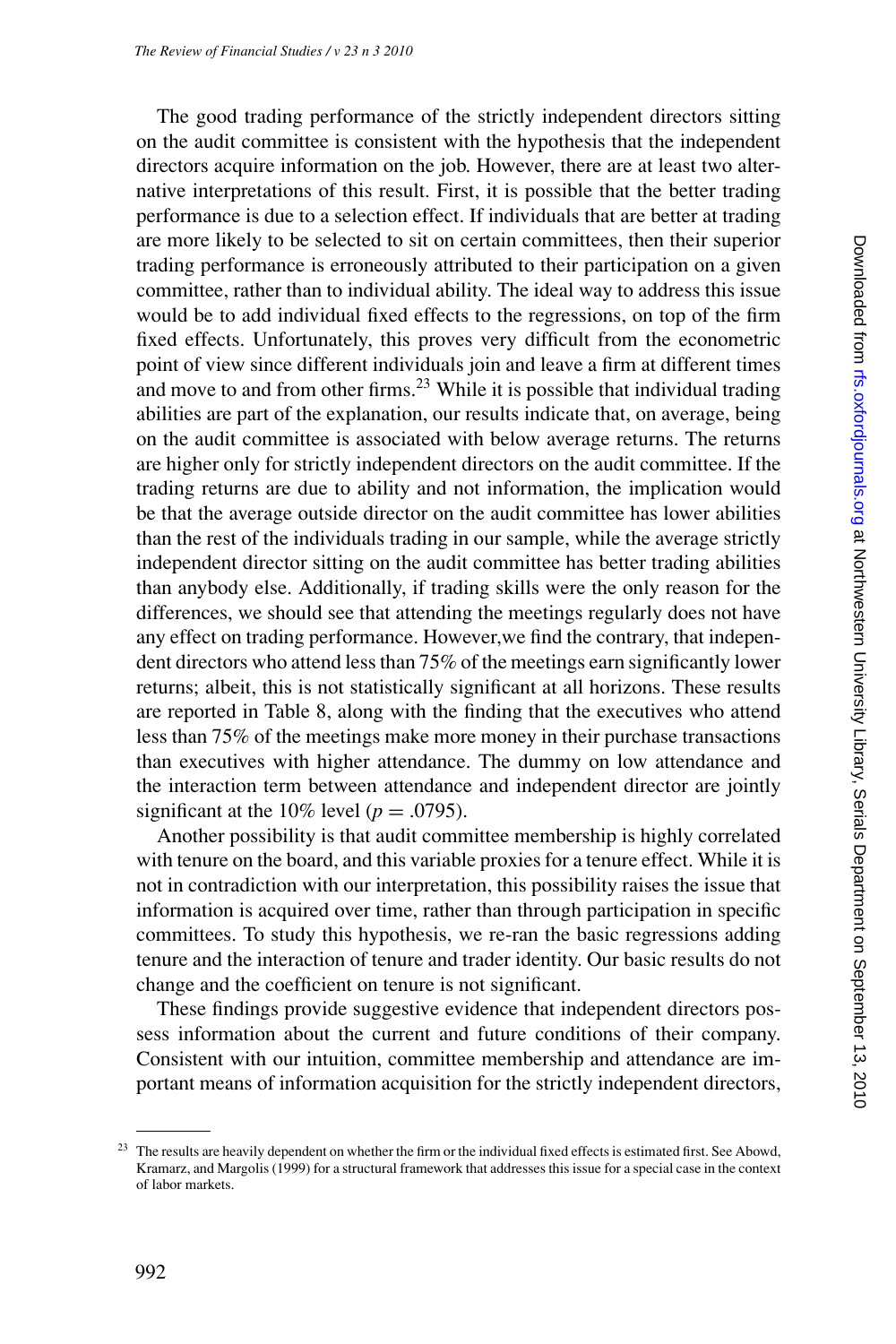| Table 8                                                                 |  |
|-------------------------------------------------------------------------|--|
| <b>Executive officers and independent directors trading: attendance</b> |  |

|                                            |               |                                                           | Purchases          |                      |                       |
|--------------------------------------------|---------------|-----------------------------------------------------------|--------------------|----------------------|-----------------------|
|                                            |               | Market-adjusted return of holding the individual position |                    |                      |                       |
|                                            | (1)<br>RET(t) | (2)<br>$RET(t + 30)$                                      | (3)<br>$RET(t+60)$ | (4)<br>$RET(t + 90)$ | (5)<br>$RET(t + 180)$ |
| Constant                                   | $-0.18*$      | $2.66***$                                                 | $5.65***$          | $4.51***$            | $6.56***$             |
|                                            | (0.10)        | (0.47)                                                    | (0.90)             | (0.94)               | (1.47)                |
| <b>Independent Director</b>                | 0.09          | 0.61                                                      | $-0.65$            | $-0.36$              | 1.01                  |
|                                            | (0.13)        | (0.60)                                                    | (1.12)             | (1.19)               | (1.86)                |
| Large Outside Blockholder                  | 0.39          | $-0.51$                                                   | $6.37**$           | 11.04*               | 14.84*                |
|                                            | (0.47)        | (1.73)                                                    | (3.19)             | (5.71)               | (8.55)                |
| Attended Less than 75% of Board/           | 2.11          | $-13.15***$                                               | 11.19              | $8.96*$              | 18.67                 |
| <b>Committee Meetings</b>                  | (2.89)        | (4.72)                                                    | (11.63)            | (5.36)               | (21.86)               |
| Attended $\langle 75\%$ * Indep Dir        | $-2.21$       | $13.78***$                                                | $-13.30$           | $-13.61**$           | $-25.83$              |
|                                            | (2.90)        | (4.99)                                                    | (11.86)            | (5.93)               | (22.13)               |
| Attended $\langle 75\%$ * Outside Blckhldr | $-2.81$       | $18.89***$                                                | $-10.35$           | $-3.24$              | $-3.51$               |
|                                            | (2.90)        | (5.82)                                                    | (12.35)            | (8.33)               | (23.08)               |
| Firm fixed effects                         | Yes           | Yes                                                       | <b>Yes</b>         | Yes                  | Yes                   |
| <b>Observations</b>                        | 37,263        | 37,263                                                    | 37,203             | 37,119               | 36,566                |
| $R$ -squared                               | 0.12          | 0.21                                                      | 0.27               | 0.27                 | 0.35                  |
|                                            |               | Joint statistical significance                            |                    |                      |                       |
| Attendance,                                |               |                                                           |                    |                      |                       |
| Attendance * Indep Director                | 0.71          | 0.02                                                      | 0.41               | 0.05                 | 0.08                  |

The dependent variable is the market-adjusted return of holding the individual's position for 0, 30, 60, 90, and 180 trading days, respectively (i.e., the return of investing 1 dollar mimicking the trade in the company stock minus the return of taking the opposite position in the value-weighted market index) multiplied by 100 to make the coefficients in percentage form. Independent director is a dummy equal to 1 if the individual is an independent director, but not a large blockholder; large outside blockholder is a dummy equal to 1 if the individual is a director on the board, is not an officer, and owns more than 10% of the company stock. Attendance is an indicator variable that is equal to one if the director attended less than 75% of the meetings. The reported regressions include only purchase transactions. The regressions including only sale transactions are available upon request. All the regressions include firm fixed effects. The standard errors are corrected for the non-independence of the observations within the same individual. The symbols ∗∗∗, ∗∗, and ∗ indicate statistical significance at the 1%, 5%, and 10% levels, respectively. At the bottom of the table we report F tests of the coefficients of the Independent Director dummy and the interaction term between Independent Director dummy and the Poor Attendance dummy.

who might have less access to informal communication channels and do not work in the firm every day.

A related question is whether independent board members of firms whose board meets often learn more about the firm due to the frequency of the meetings. To investigate this possibility, we augmented our dataset with data from Board Analyst Database from Wharton. Among other things, the dataset reports the number of full board meetings held the previous year, as reported in the most recent proxy filing for the period between 2001 and 2006. Unfortunately, this dataset covers only a tiny fraction of our time line (2001–2003) and it does not have a large coverage. After merging the Board Analyst data with our data, we were left with 2300 observations. Nonetheless, we divided the sample into two subgroups: firms with frequent meetings (seven or more meetings a year) and firms with less frequent meetings (less than seven meetings a year) and reran our basic specifications. The results (not reported) show that the difference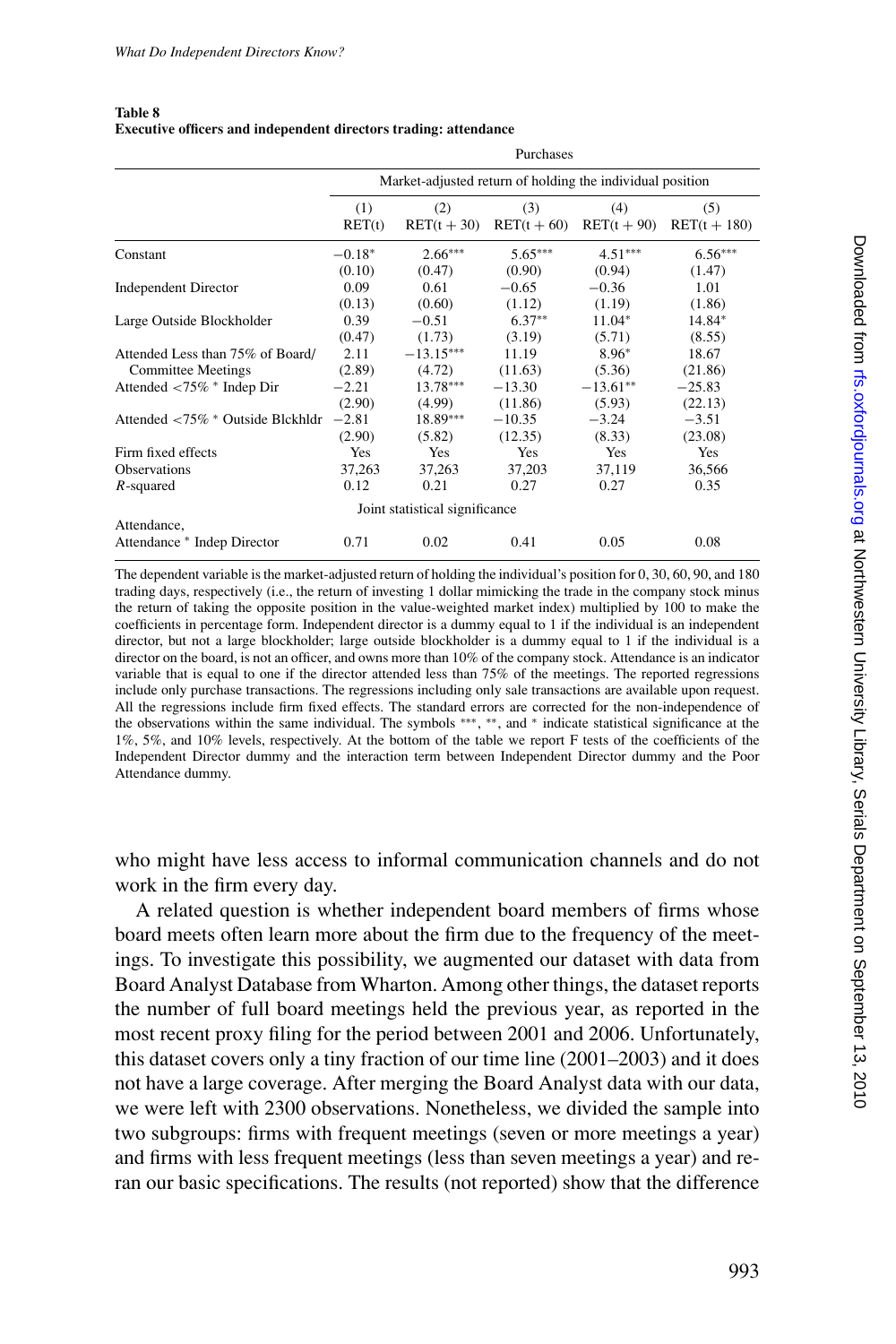| Table 9                                                                 |
|-------------------------------------------------------------------------|
| Executive officers and independent directors trading: size of the board |

|                                     |           |                                                           | Purchases   |               |                |
|-------------------------------------|-----------|-----------------------------------------------------------|-------------|---------------|----------------|
|                                     |           | Market-adjusted return of holding the individual position |             |               |                |
|                                     | (1)       | (2)                                                       | (3)         | (4)           | (5)            |
|                                     | RET(t)    | $RET(t + 30)$                                             | $RET(t+60)$ | $RET(t + 90)$ | $RET(t + 180)$ |
| Constant                            | 0.17      | 8.40                                                      | 4.17        | 12.42         | $41.64**$      |
|                                     | (1.04)    | (5.34)                                                    | (9.39)      | (11.07)       | (16.39)        |
| <b>Independent Director</b>         | 0.10      | $-0.86*$                                                  | $-3.96***$  | $-4.29***$    | $-5.80***$     |
|                                     | (0.09)    | (0.48)                                                    | (0.84)      | (0.94)        | (1.43)         |
| Large Blockholder                   | $0.66*$   | $-1.85$                                                   | 3.1         | 13.97*        | 15.65          |
|                                     | (0.35)    | (2.08)                                                    | (3.49)      | (8.25)        | (10.95)        |
| Board size                          | $-0.18$   | $-2.08$                                                   | 1.53        | $-2.03$       | $-13.01*$      |
|                                     | (0.44)    | (2.26)                                                    | (4.00)      | (4.69)        | (6.93)         |
| Large board if Independent Director | 0.09      | 0.96                                                      | $2.63**$    | $3.57**$      | $6.03***$      |
|                                     | (0.15)    | (0.77)                                                    | (1.12)      | (1.41)        | (2.15)         |
| Large board if large blockholders   | $-1.75**$ | $-4.13$                                                   | $-1.83$     | $-21.85**$    | $-19.20$       |
|                                     | (0.84)    | (3.24)                                                    | (6.28)      | (9.63)        | (14.47)        |
| Firm fixed effects                  | Yes       | Yes                                                       | Yes         | Yes           | <b>Yes</b>     |
| <b>Observations</b>                 | 14,472    | 14,472                                                    | 14,462      | 14,435        | 14,202         |
| $R$ -squared                        | 0.12      | 0.24                                                      | 0.29        | 0.31          | 0.38           |
|                                     |           |                                                           |             |               |                |

The dependent variable is the market-adjusted return of holding the individual's position for 0, 30, 60, 90, and 180 trading days, respectively (i.e., the return of investing 1 dollar mimicking the trade in the company stock minus the return of taking the opposite position in the value-weighted market index) multiplied by 100 to make the coefficients in percentage form. Independent director is a dummy equal to 1 if the individual is an independent director, but not a large blockholder; large outside blockholder is a dummy equal to 1 if the individual is a director on the board, is not an officer, and owns more than 10% of the company stock. Board size is the natural logarithm of the size of the board, and is available from Fich (2005) and Fich and Shivdasani (2006). Large board if independent director and large board if large blockholder are indicator variables if the board is large (above the 75th percentile) and the individual trading is an independent director (but not a large blockholder), and a large blockholder, respectively. The reported regressions include only purchase transactions. The regressions including only sale transactions are available upon request. All the regressions include firm fixed effects. The standard errors are corrected for the non-independence of the observations within the same individual. The symbols <sup>∗∗∗</sup>, ∗∗, and ∗ indicate statistical significance at the 1%, 5%, and 10% levels, respectively.

between the trading profit of top executives and independent directors is lower in firms with more frequent meetings.<sup>24</sup>

## **5.3 Effect of board size on trading returns**

The empirical corporate governance literature stresses the importance of board size for firm performance and the monitoring abilities of directors. Large boards do not function properly because of free-riding issues, diseconomies of scales, and lack of decisiveness. Kaplan and Gertner (1996) analyze a sample of reverse-leveraged buyout firms, whose boards are supposed to be value maximizing, and find that such boards are smaller, own a larger equity stake, and meet less often. Yermack (1996) shows that firms with smaller boards have higher valuations and better financial ratios, and that they provide more performance-related incentives to the top officers.

Table 9 reports the results for purchase transactions. In a firm with an average board size, equal to ten members, the executives' average market-adjusted

These results can only be considered tentative: it is very likely that firms with more frequent board meetings have very different characteristics than firms with less frequent board meetings. Since we have a very select sample of observations, we cannot be sure of the robustness of these results.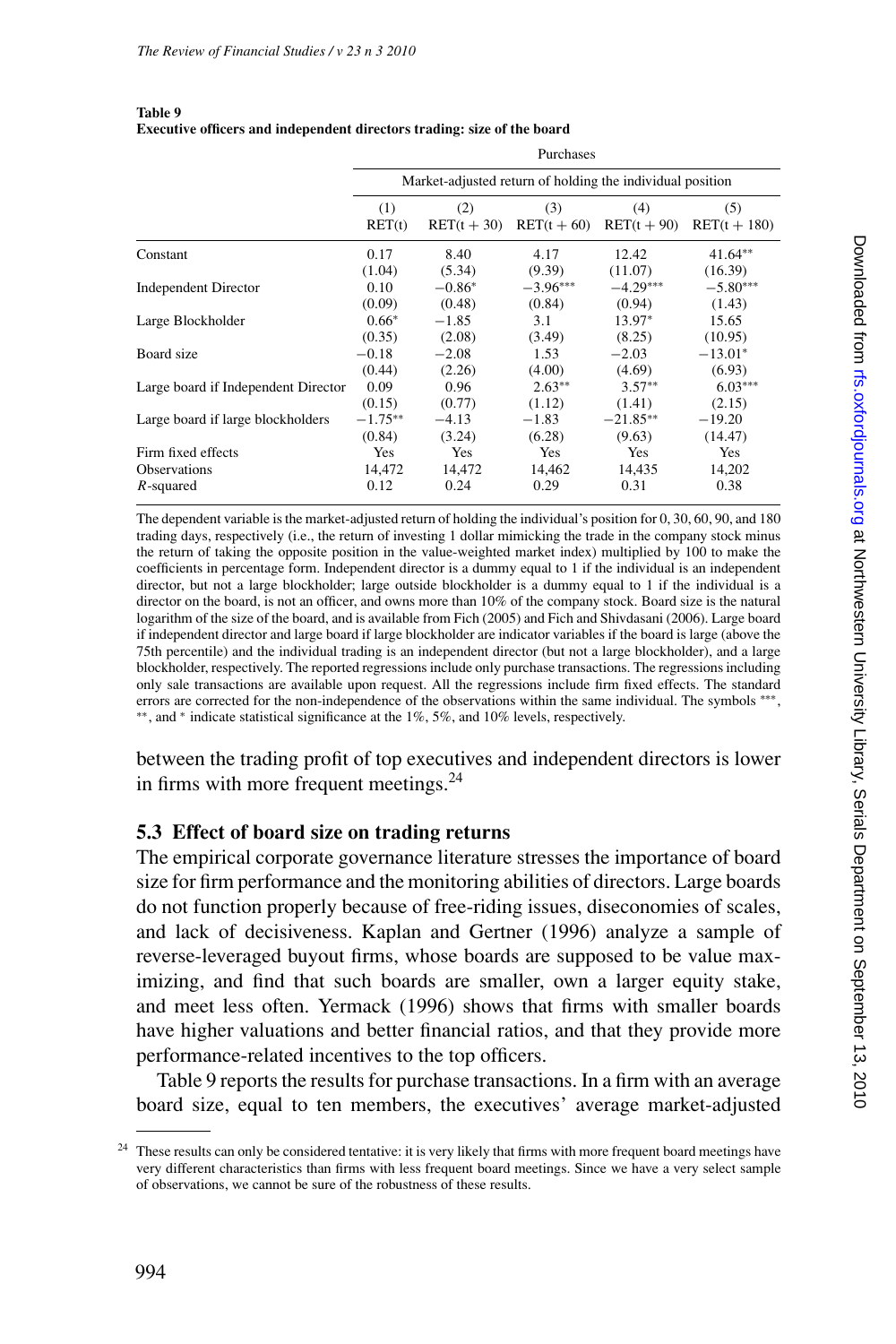return is 10.99%, significant at the 5% level. In this subsample, the difference between executives and independent directors is quite substantial, 5.8%, and statistically significant. To check whether this is due to controlling for board size, rather than a feature of the subsample itself, we performed the same base regressions on this subsample as in Table 2 and found that the difference between executives and independent directors is a feature of the sample.<sup>25</sup>

Consistent with previous studies, a bigger board is associated with lower returns, even after controlling for firm fixed effects. An increase in one standard deviation in the size of the board generates a 12% drop in returns. Interestingly, we find that independent directors sitting in larger boards earn significantly higher returns that are comparable in magnitude to the executives' returns. One explanation consistent with this finding is that on a larger board there are more independent directors and this makes it easier for them to acquire information. Many studies underscore the importance of the fraction of independent directors for monitoring. Hermalin and Weisbach (2003) survey the literature on the role and the effects of boards of directors and document that the fraction of independent directors on the board is not correlated with firm performance. However, boards with more independent directors tend to make better decisions regarding takeovers and on CEO compensation and replacement (see, for example, Weisbach 1988; Dahya and McConnell 2005). Morck (2004) and Adams, Almeida, and Ferreira (2005) investigate the effect of board composition on its effectiveness and illustrate how the identity of the members and the balance between executives and independent directors is an important determinant of board effectiveness. Summary statistics on our sample verify that firms with larger boards have on average more independent directors.

## **6. Are the Independent Directors Informed in Times When the Firm Does Poorly?**

Thus far in our analysis, we have focused on purchases by independent directors and executives, because these transactions are generally more likely to be information-driven. However, one concern about our findings is that the independent directors might be informed only when things are going well, and the officers want them to be informed, yet they might lack access to information exactly at those times when it is crucial for monitoring purposes.

Unfortunately, figuring out whether directors are informed about the firm's gloomy prospects when making sales transactions is very difficult, as they may trade for reasons other than information (e.g., diversification and rebalancing motives) and may be reluctant to trade on negative information for fear of legal consequences. Table 2, and the findings of the insider trading literature, confirm that officers and independent directors earn on average negative marketadjusted returns when selling the company stock.

Such difference is 4.28% when no controls for board size are included in the regressions.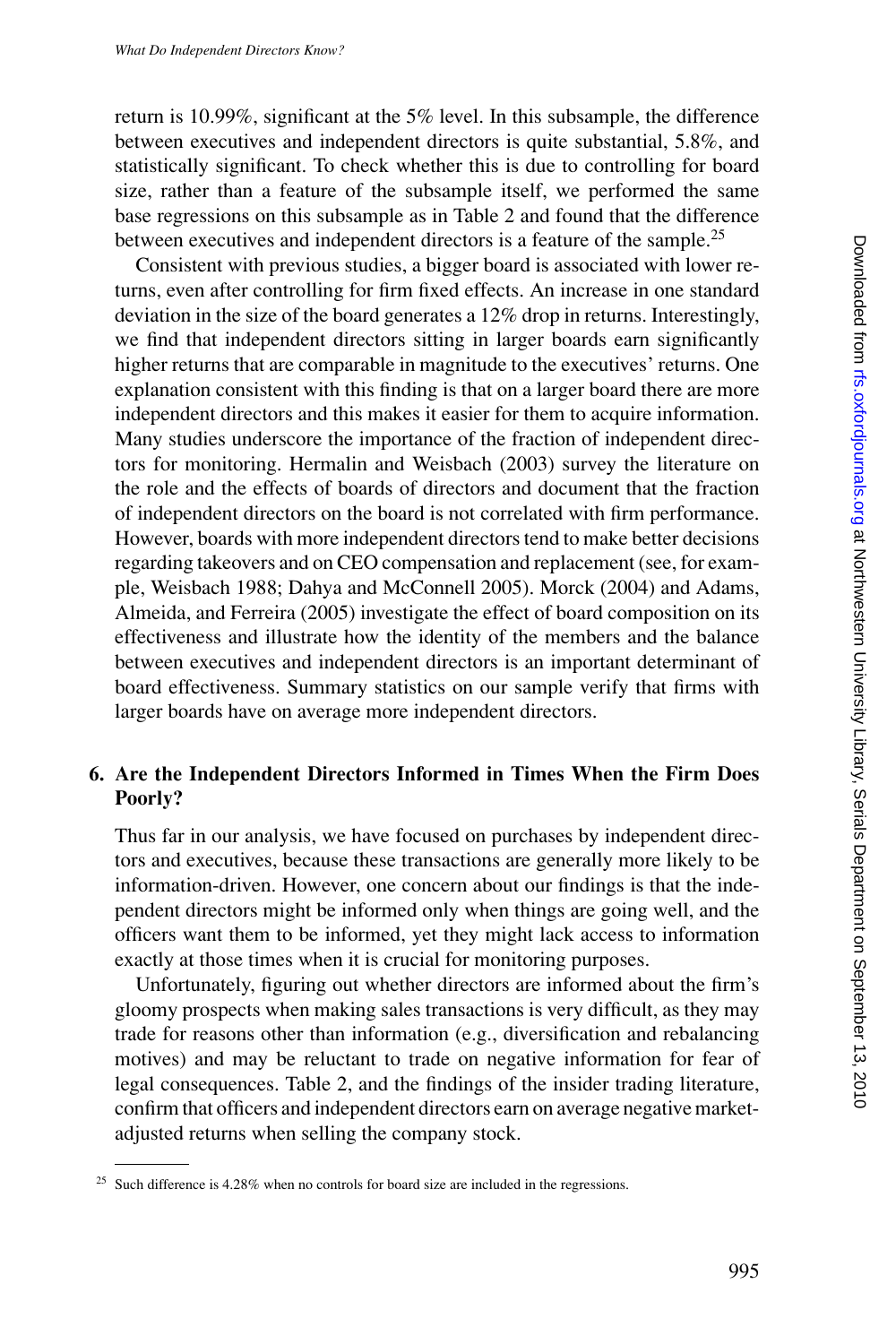To overcome this problem, we focus on two instances in which sales are more likely to be information-driven: (i) periods before significant drops in the stock price (adjusted for market-wide movements in prices), which we label as "bad news," and (ii) periods around earnings restatements that are due to accounting irregularities. The first test aims to identify negative events for the company and study whether independent directors sold the stock before such event became public and, subsequently, enjoyed high returns. The advantage of such an approach is that it lets the market judge the gravity of the event, instead of searching for firm-specific bad news where we run the risk of omitting some events. Also, it is a conservative test to the extent that the directors might be informed about the bad news and still be unable to trade due to an upcoming earnings announcement, a blackout period, or for fear of violating insider trading regulations. However, the drawback of this approach is that some of the price drops might have been caused by the fact itself that the officers and the directors traded and the market interpreted it as a bad signal about the firm prospects. This concern is partially mitigated by the finding that the market does not react to trading by officers and directors (Lakonishok and Lee 2001), but the possibility cannot be eliminated.

Using earnings restatements as the "bad news" does not suffer from this reverse causality problem. Although this test involves a much smaller sample of firms, it complements the evidence from the first test.

## **6.1 Bad news**

We define as "bad news" the top 10% drops in the firm's stock price, adjusted for market-wide price movements. This corresponds to an average  $-7.34\%$  daily market-adjusted return, indicating that such price drops are substantial.<sup>26</sup> For each piece of "bad news," we then check whether any independent director or officer traded in the 120 trading days preceding it, the average number of trades officers and directors made before each piece of bad news, and the average and median market-adjusted return associated with such trades.

Panel A of Table 10 shows that there are almost 2.3 million cases of marketadjusted price drops that meet our criterion. Of these, roughly half, 1,126,325, are preceded by a trade: 266,034 are preceded by both officers' and independent directors' trades, 351,716 are preceded only by officers' trades, and 242,541 are preceded by only independent directors' trades.27 On average, the independent directors make 3.14 trades for each piece of bad news on which they trade alone and 4.17 trades for each bad news on which they trade at the same time as the

<sup>&</sup>lt;sup>26</sup> The median daily market-adjusted return is  $-6.01\%$ .

<sup>27</sup> Since it is likely that the officers of the firm are informed about its prospect at all times, the fact that we observe trades only in half of the cases is consistent with the idea that these individuals may not be able to trade during certain times irrespective of whether they have information or not. Despite this, we cannot determine whether the independent directors are informed in this case; a comparison of the bad news that are accompanied by trades and those that are not indicate that the average and median price drops are of similar magnitude and so is their standard deviation.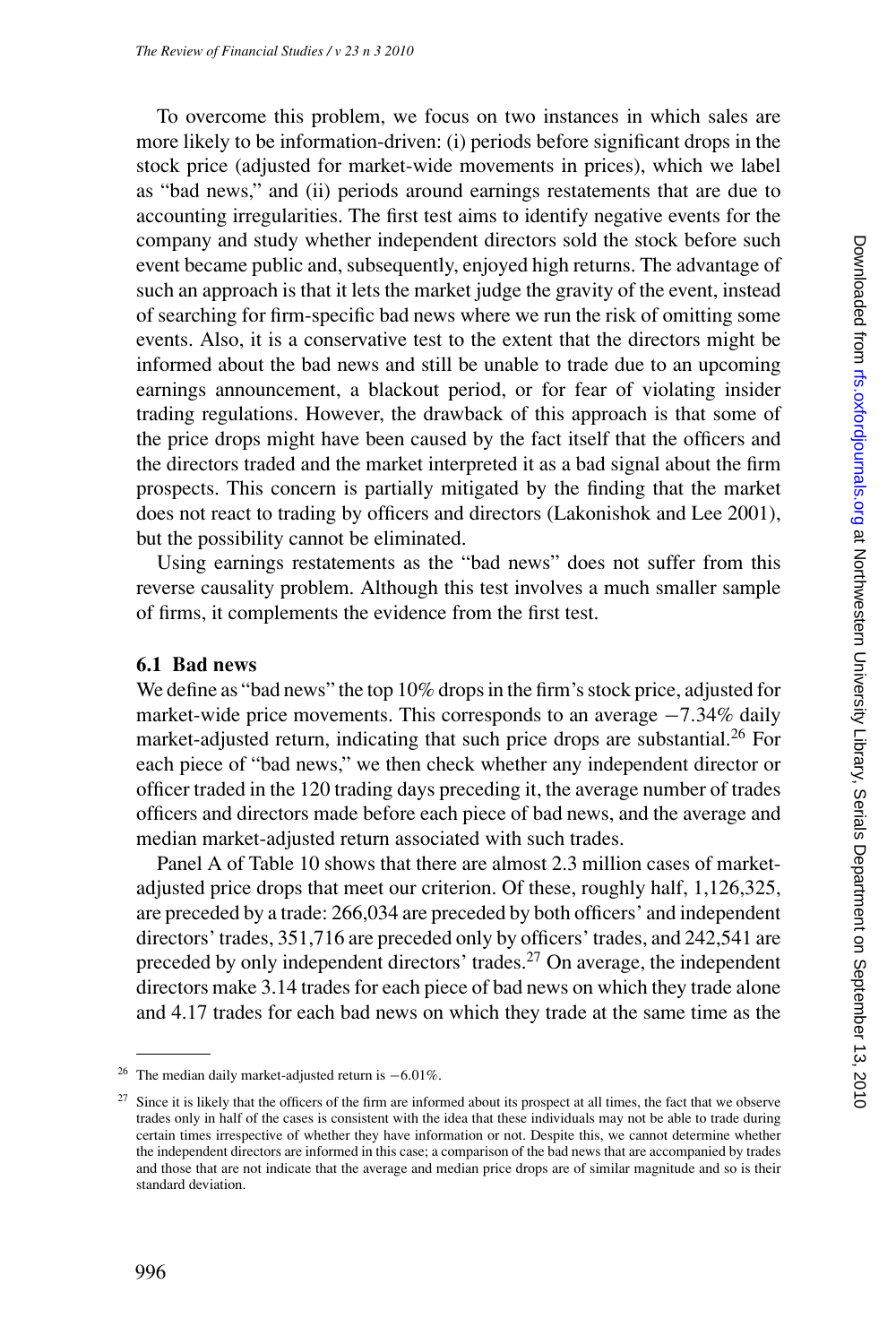|                                                               |          |                      | Both independent directors<br>and officers traded      | Only officers<br>traded                      | Only independent<br>Directors traded                                |                        |
|---------------------------------------------------------------|----------|----------------------|--------------------------------------------------------|----------------------------------------------|---------------------------------------------------------------------|------------------------|
|                                                               | No trade | <b>Officers</b>      | Independent Directors                                  | Officers                                     | Independent Directors                                               | Total                  |
| Number of Bad News                                            | ,172,556 | 266,034              | 166,034                                                |                                              | 242,541                                                             |                        |
| Number of trades (total)                                      |          | 113,755              |                                                        | 351,716<br>,004,948<br>3.46<br>2.00          |                                                                     | 2,298,881<br>2,986,387 |
| Number of trades (average by piece of bad news)               |          | 5.85                 | $\begin{array}{c} 551,327 \\ 4.17 \\ 2.00 \end{array}$ |                                              | $\frac{116,357}{3.14}$                                              |                        |
| Number of trades (median by piece of bad news)                |          | 3.00                 |                                                        |                                              |                                                                     |                        |
| Average Mkt-Adj. Return on the day of the bad news            | $-7.82%$ |                      |                                                        |                                              |                                                                     |                        |
| Median Mkt-Adj. Return on the day of the bad news             | $-6.44%$ | $-6.27%$<br>$-5.19%$ | $-6.27%$<br>$-5.19%$                                   | $-6.81\%$<br>$-5.57\%$                       |                                                                     | $-7.34\%$<br>$-6.01\%$ |
| Std Dev of Mkt-Adj. Return on the day of the bad news         | 5.68%    | 4.35%                | 4.35%                                                  |                                              | $-6.87%$<br>$-5.67%$<br>$4.90%$                                     | 5.32%                  |
| Average Mkt-Adjusted Return (at the 0 trading days horizon    |          | $-0.74%$             | $-0.60%$                                               |                                              | $-0.12%$                                                            |                        |
| Average Mkt-Adjusted Return (at the 30 trading days horizon)  |          | $-0.55%$             | $-0.06%$                                               |                                              |                                                                     |                        |
| Average Mkt-Adjusted Return (at the 60 trading days horizon)  |          | 0.90%                | $2.13\%$<br>4.38%                                      |                                              |                                                                     |                        |
| Average Mkt-Adjusted Return (at the 90 trading days horizon)  |          | 3.00%                |                                                        | $4.81%$ $3.5%$ $3.6%$ $4.5%$ $5.72%$ $5.72%$ | $\begin{array}{l} 1.74\% \\ 3.65\% \\ 4.67\% \\ 3.31\% \end{array}$ |                        |
| Average Mkt-Adjusted Return (at the 180 trading days horizon) |          | 3.42%                | 4.05%                                                  |                                              |                                                                     |                        |
| Median Mkt-Adjusted Return (at the 0 trading days horizon)    |          | $-0.26%$             | $-0.18%$                                               | $-0.069%$                                    | 0.097%                                                              |                        |
| Median Mkt-Adjusted Return (at the 30 trading days horizon    |          | 0.98%                | 1.34%                                                  |                                              | 3.63%                                                               |                        |
| Median Mkt-Adjusted Return (at the 60 trading days horizon    |          | 3.63%                | 4.28%                                                  | $2.57%$<br>$5.78%$<br>$8.08%$                | $6.31\%$<br>8.54%                                                   |                        |
| Median Mkt-Adjusted Return (at the 90 trading days horizon)   |          | 6.17%                | 7.27%                                                  |                                              |                                                                     |                        |
| Median Mkt-Adjusted Return (at the 180 trading days horizon)  |          | 10.92%               | 10.63%                                                 |                                              |                                                                     |                        |
| Average Transaction Size                                      |          | 625,429              | 947,323                                                | 10.31%<br>380,495                            | 10.59%<br>3448,547                                                  |                        |
| Median Transaction Size                                       |          | 142,627              | 140,000                                                | 66,250                                       | \$38,100                                                            |                        |
|                                                               |          |                      |                                                        |                                              |                                                                     |                        |

Panel A: Sales transactions around bad news Panel A: Sales transactions around bad news **Table 10** Executive officers and independent directors sales: bad news and earning restatements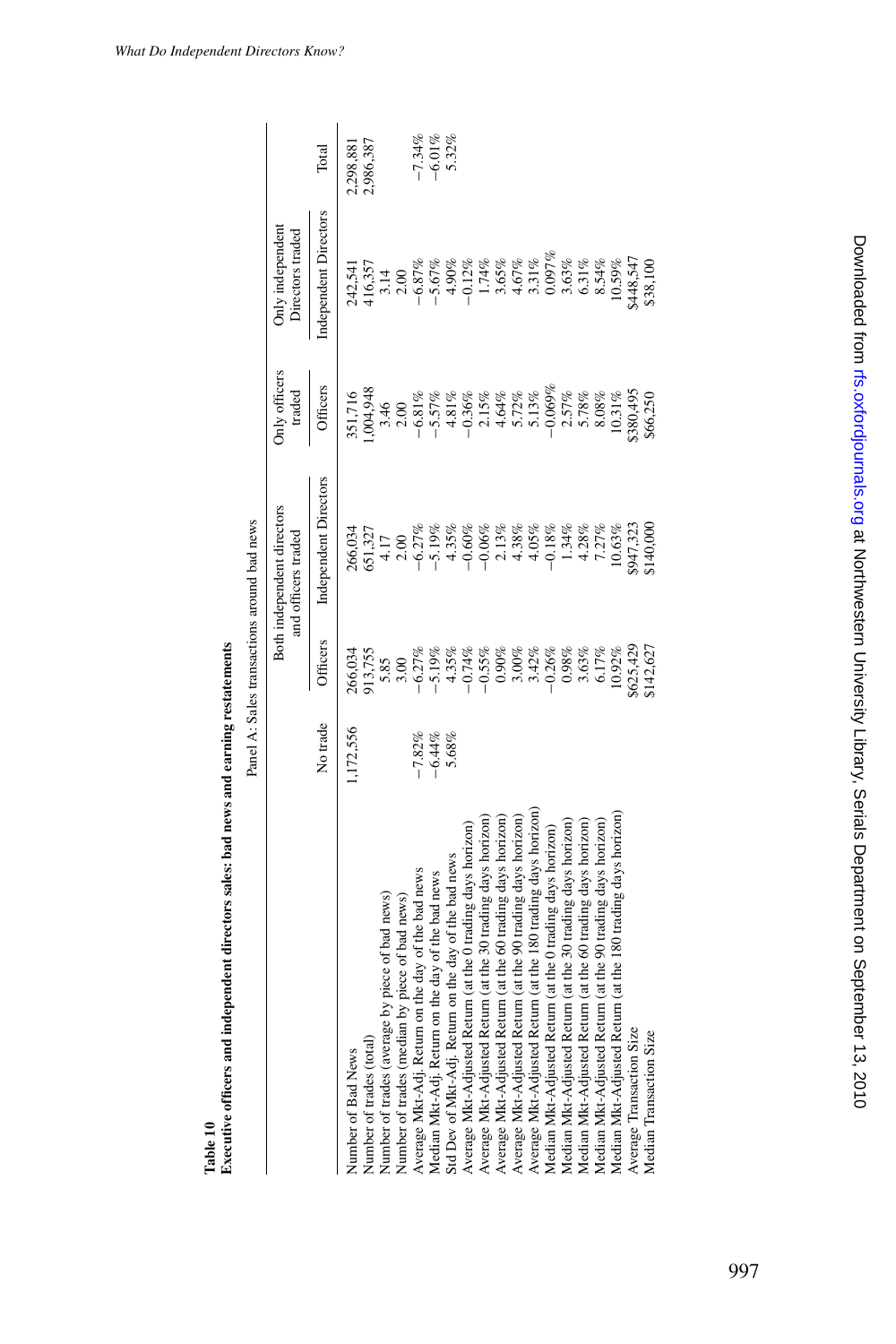|                                                                                                                                                                                                                                                                                                                                                                                                                                                                                                                                                                                                                                                                                                                                                                                                                                                                                                                                                                                                                                                                                                                                                                                                                                                                                                                                                                                                                                                                                                                                                                                                                                                                                                                                                                                                                                                                                                                                                                                                                                                                                                                                                                                                                                                                                                                                                                                                                                                       |                                                                                                          | Panel B: Sales transactions around earning restatements |                                                           |                                                                         |                           |
|-------------------------------------------------------------------------------------------------------------------------------------------------------------------------------------------------------------------------------------------------------------------------------------------------------------------------------------------------------------------------------------------------------------------------------------------------------------------------------------------------------------------------------------------------------------------------------------------------------------------------------------------------------------------------------------------------------------------------------------------------------------------------------------------------------------------------------------------------------------------------------------------------------------------------------------------------------------------------------------------------------------------------------------------------------------------------------------------------------------------------------------------------------------------------------------------------------------------------------------------------------------------------------------------------------------------------------------------------------------------------------------------------------------------------------------------------------------------------------------------------------------------------------------------------------------------------------------------------------------------------------------------------------------------------------------------------------------------------------------------------------------------------------------------------------------------------------------------------------------------------------------------------------------------------------------------------------------------------------------------------------------------------------------------------------------------------------------------------------------------------------------------------------------------------------------------------------------------------------------------------------------------------------------------------------------------------------------------------------------------------------------------------------------------------------------------------------|----------------------------------------------------------------------------------------------------------|---------------------------------------------------------|-----------------------------------------------------------|-------------------------------------------------------------------------|---------------------------|
|                                                                                                                                                                                                                                                                                                                                                                                                                                                                                                                                                                                                                                                                                                                                                                                                                                                                                                                                                                                                                                                                                                                                                                                                                                                                                                                                                                                                                                                                                                                                                                                                                                                                                                                                                                                                                                                                                                                                                                                                                                                                                                                                                                                                                                                                                                                                                                                                                                                       |                                                                                                          |                                                         | Market-adjusted return of holding the individual position |                                                                         |                           |
|                                                                                                                                                                                                                                                                                                                                                                                                                                                                                                                                                                                                                                                                                                                                                                                                                                                                                                                                                                                                                                                                                                                                                                                                                                                                                                                                                                                                                                                                                                                                                                                                                                                                                                                                                                                                                                                                                                                                                                                                                                                                                                                                                                                                                                                                                                                                                                                                                                                       | $\frac{(1)}{RETC}$                                                                                       | $RET(t + 30)$<br>$\widehat{c}$                          | $RET(t + 60)$<br>$\widehat{c}$                            | $\overline{E}T(t+90)$<br>$\widehat{d}$                                  | $RET(t + 180)$<br>$\odot$ |
| Constant                                                                                                                                                                                                                                                                                                                                                                                                                                                                                                                                                                                                                                                                                                                                                                                                                                                                                                                                                                                                                                                                                                                                                                                                                                                                                                                                                                                                                                                                                                                                                                                                                                                                                                                                                                                                                                                                                                                                                                                                                                                                                                                                                                                                                                                                                                                                                                                                                                              | $-0.70***$                                                                                               | $5.26***$                                               | $8.38***$                                                 | $3.87***$                                                               | $4.06***$                 |
| Independent Director                                                                                                                                                                                                                                                                                                                                                                                                                                                                                                                                                                                                                                                                                                                                                                                                                                                                                                                                                                                                                                                                                                                                                                                                                                                                                                                                                                                                                                                                                                                                                                                                                                                                                                                                                                                                                                                                                                                                                                                                                                                                                                                                                                                                                                                                                                                                                                                                                                  | (0.17)<br>$-0.87$                                                                                        | $6.04***$<br>(0.51)                                     | $1.88^{\ast\ast}$<br>(0.67)                               | (0.69)<br>$\,0.98$                                                      | (0.61)<br>$-0.81$         |
| Large Outside Blockholder                                                                                                                                                                                                                                                                                                                                                                                                                                                                                                                                                                                                                                                                                                                                                                                                                                                                                                                                                                                                                                                                                                                                                                                                                                                                                                                                                                                                                                                                                                                                                                                                                                                                                                                                                                                                                                                                                                                                                                                                                                                                                                                                                                                                                                                                                                                                                                                                                             |                                                                                                          | 25.04***<br>(1.81)                                      | $-9.42**$<br>(0.93)                                       | $(0.82)$<br>-12.00***                                                   | $-25.03***$<br>(3.01)     |
| Revenue Recognition                                                                                                                                                                                                                                                                                                                                                                                                                                                                                                                                                                                                                                                                                                                                                                                                                                                                                                                                                                                                                                                                                                                                                                                                                                                                                                                                                                                                                                                                                                                                                                                                                                                                                                                                                                                                                                                                                                                                                                                                                                                                                                                                                                                                                                                                                                                                                                                                                                   | $(0.71)$<br>$(0.63)$<br>$(0.63)$<br>$(0.60)$<br>$(0.60)$<br>$(0.60)$<br>$(0.80)$<br>$(0.80)$<br>$(0.80)$ | (6.56)                                                  | (4.42)<br>$(0.00)$<br>0.00                                | $\underset{0.00}{^{(2.52)}}$                                            | (0.21)<br>$-14.12$        |
| External Prompter                                                                                                                                                                                                                                                                                                                                                                                                                                                                                                                                                                                                                                                                                                                                                                                                                                                                                                                                                                                                                                                                                                                                                                                                                                                                                                                                                                                                                                                                                                                                                                                                                                                                                                                                                                                                                                                                                                                                                                                                                                                                                                                                                                                                                                                                                                                                                                                                                                     |                                                                                                          | $(0.00)$<br>-5.49***                                    | $-11.46***$                                               | $\begin{array}{c} (0.00) \\ 12.96^{***} \\ (0.00) \\ -1.97 \end{array}$ |                           |
| RevRec*IndepDir                                                                                                                                                                                                                                                                                                                                                                                                                                                                                                                                                                                                                                                                                                                                                                                                                                                                                                                                                                                                                                                                                                                                                                                                                                                                                                                                                                                                                                                                                                                                                                                                                                                                                                                                                                                                                                                                                                                                                                                                                                                                                                                                                                                                                                                                                                                                                                                                                                       |                                                                                                          | $(0.00)$<br>$-3.96*$                                    | $(0.00)$<br>$-3.70$ *                                     |                                                                         |                           |
| ExtPr*IndepDir                                                                                                                                                                                                                                                                                                                                                                                                                                                                                                                                                                                                                                                                                                                                                                                                                                                                                                                                                                                                                                                                                                                                                                                                                                                                                                                                                                                                                                                                                                                                                                                                                                                                                                                                                                                                                                                                                                                                                                                                                                                                                                                                                                                                                                                                                                                                                                                                                                        | (1.23)                                                                                                   | (2.13)<br>(5.30)                                        | (1.92)<br>(4.90)                                          | $(3.21)$<br>-5.87***<br>(2.05)                                          | (3.74)                    |
| Firm fixed effects                                                                                                                                                                                                                                                                                                                                                                                                                                                                                                                                                                                                                                                                                                                                                                                                                                                                                                                                                                                                                                                                                                                                                                                                                                                                                                                                                                                                                                                                                                                                                                                                                                                                                                                                                                                                                                                                                                                                                                                                                                                                                                                                                                                                                                                                                                                                                                                                                                    | Yes                                                                                                      | Yes                                                     | Yes<br>339                                                | Yes                                                                     | Yes                       |
| Observations                                                                                                                                                                                                                                                                                                                                                                                                                                                                                                                                                                                                                                                                                                                                                                                                                                                                                                                                                                                                                                                                                                                                                                                                                                                                                                                                                                                                                                                                                                                                                                                                                                                                                                                                                                                                                                                                                                                                                                                                                                                                                                                                                                                                                                                                                                                                                                                                                                          | 339                                                                                                      | 339                                                     |                                                           | 339                                                                     | 337                       |
| R-squared                                                                                                                                                                                                                                                                                                                                                                                                                                                                                                                                                                                                                                                                                                                                                                                                                                                                                                                                                                                                                                                                                                                                                                                                                                                                                                                                                                                                                                                                                                                                                                                                                                                                                                                                                                                                                                                                                                                                                                                                                                                                                                                                                                                                                                                                                                                                                                                                                                             | 0.43                                                                                                     | 0.89                                                    | 0.88                                                      | 0.92                                                                    | 0.95                      |
| is the market-adjusted return of holding the individual's position for 0, 30, 60, 90, and 180 trading days, respectively (i.e., the return of selling 1 dollar worth of the company stock<br>occurred between 0 and 120 trading days before the price drop (all the transactions turn out to be sales). The average and median market-adjusted returns are the returns of holding<br>the individual's position for 0, 30, 60, 90, and 180 trading days, respectively (i.e., the returns of selling 1 dollar worth of the company stock minus the return of taking the opposite<br>osition in the value-weighted market index.). Transaction size is the dollar value of the transaction. Panel B reports the results for a subsample of firms that restated their earnings<br>due to accounting irregularities. We use a dataset collected by the U.S. General Accountability Office that includes companies that restated earnings between Jan 1, 1997, and June<br>30, 2002. We analyze the transactions (which turn out to be all sales) that took place within (-40, +40, p+40) trading days around the restatement announcement. The dependent variable<br>minus the return of taking the opposite position in the value-weighted market index) multiplied by 100 to make the coefficients in percentage form. Independent director is a dummy<br>In panel A, we identify for each firm the largest 10% price drops adjusted for market-wide price movements and we label them "bad news." We then keep the transactions that<br>equal to 1 if the individual is an independent director, but not a large blockholder; large outside blockholder is a dummy equal to 1 if the individual is a director on the board, is<br>External prompter is dummy variable equal to 1 if the entity that started the restatement is outside the firm (auditor, FASB, or SEC). RevRec*IndepDir is the interaction between<br>not an officer, and owns more than 10% of the company stock. Revenue Recognition is a dummy variable equal to 1 if the reason for the restatement was revenue recognition.<br>the Independent Director dummy and the Revenue Recognition dummy. Similarly, ExtPr*IndepDir is the interaction between the Independent Director dummy and the External<br>Prompter dummy. All the regressions include firm fixed effects. The standard errors are corrected for the nonindependence of the observations within the same individual |                                                                                                          |                                                         |                                                           |                                                                         |                           |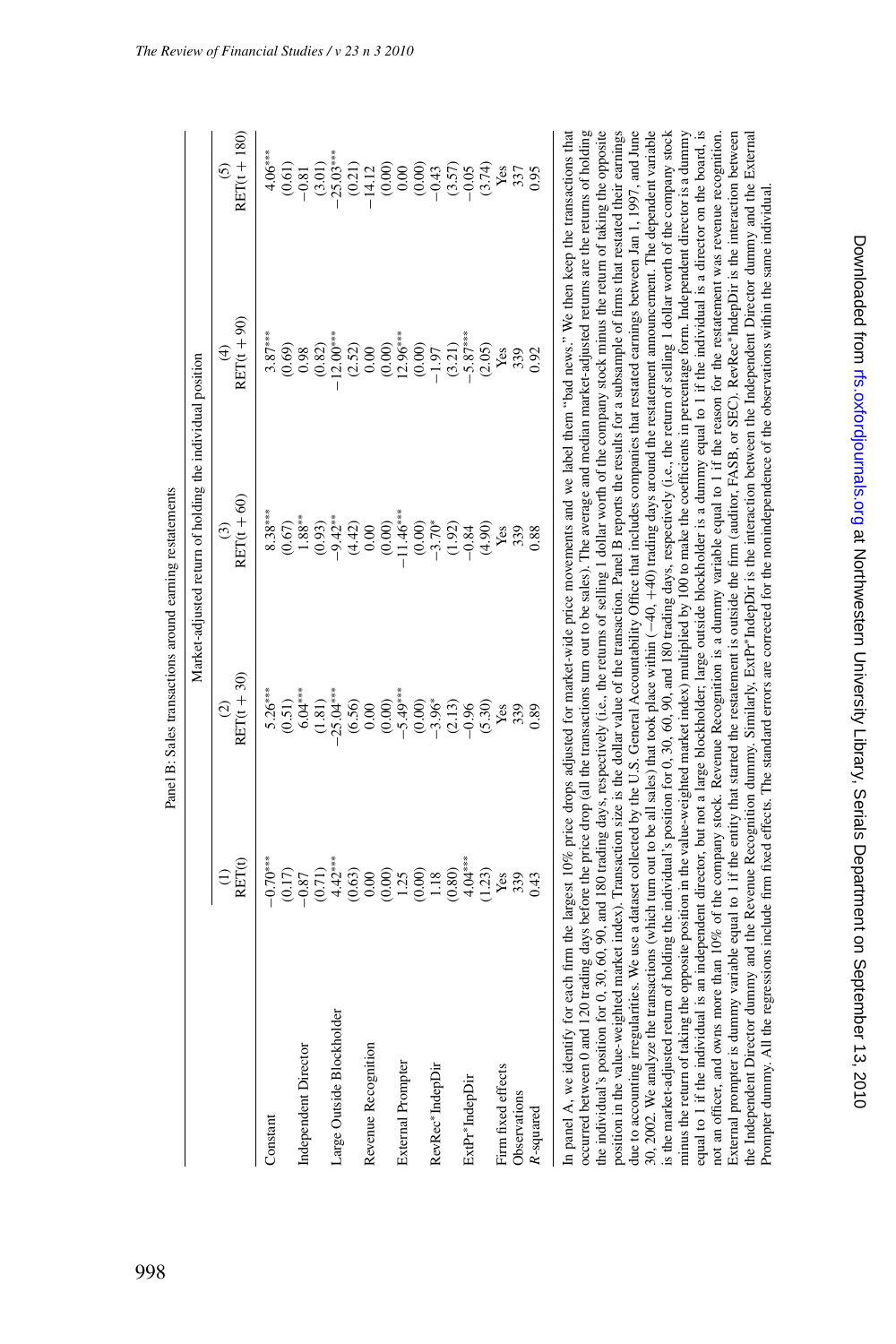officers. The average and median market-adjusted returns of the independent directors indicate that they are informed about bad news concerning the firm in advance of the market: at the 180 trading days horizon, the independent directors make on average 4.05% above the market return when they trade at the same time as the officers and they make 3.31% when they trade alone. For comparison, the officers make 3.42% when they trade at the same time as the independent directors and 5.13% when they trade alone. The median returns confirm these results and are even higher. Moreover, these returns are not associated with small transactions: the average transaction size for the independent directors is \$947,322 when they trade at the same time as the officers and \$448,547 when they trade independently. These transactions are then compared to the average size of \$800,165 for all sales transactions and reported in panel A of Table 1.

The results also indicate that there are several cases in which both directors and officers trade on the same piece of news, but there are as many cases in which only the independent directors trade and make money while making open market sales. This result is at odds with the interpretation that independent directors earn high returns by simply imitating officers' trades.

An alternative way to investigate the same question is to study whether independent directors and insiders trade just before negative earning announcements are released to the market. To identify unexpected negative earnings announcements, we chose negative earnings that caused a negative stock market reaction. Specifically, we define a market reaction as negative if the 3-day CAR around the announcement date fell in the bottom quartile of the CAR for that specific company and was less than −2%. We analyze whether executives and independent directors sold stocks of the company in the 40 days before the announcement (it is not possible to use the 120 trading day window like for the bad news, as the event windows for different announcements would overlap). Similar to our findings on bad news, the results (not reported) confirm that independent directors and executives make substantial profits when they sell the stock during these episodes. However, we also find that very few trades precede a bad earning announcement, that the transaction size is significantly lower than the average transaction in our sample, and that sales tend to be executed in more than one trade. These features could be due to the existence of blackout periods and the risk of incurring an SEC investigation.

## **6.2 Earning restatements**

We analyze a subsample of firms that restated their earnings between January 1997 and June 2002. This sample was collected by the U.S. General Accountability Office (GAO) and is described in detail in Section 2.1.

The insider trading literature documents that insiders are aware of whether the earnings will be restated well in advance of the restatement. Baneish (1999) shows that insiders' sales are abnormally high after earnings announcements that are eventually restated. Our question is whether there is any difference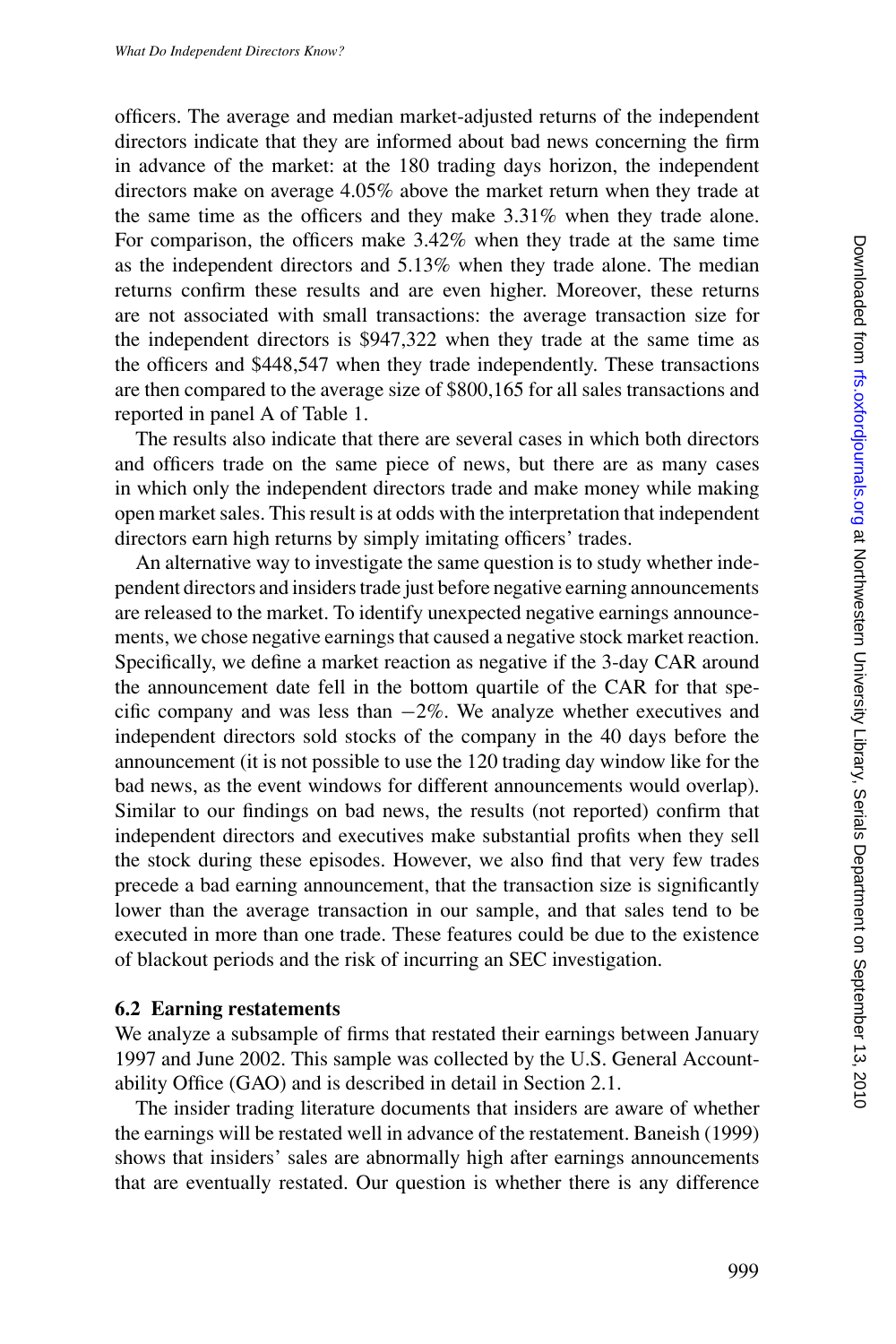in the behavior of officers and independent directors in firms that experience earnings restatements.

Panel B of Table 10 shows that the independent directors earn significantly higher returns than the market when they sell the company stock in a window of −40 and +40 trading days around the earnings restatements, even higher than the returns earned by the executives. The independent directors earned on average 4.87% more than the market, while the officers earned 4.06% more than the market. Both returns are significantly different from zero. We also control for whether the restatement was prompted by an entity outside the firm (usually the SEC, the FASB, or the auditor), and whether these features have a differential impact on the trading of independent directors and officers. We find that this is not the case.

One drawback of the dataset is that it does not report the size or the direction of the restatement. However, we know that the majority of earnings restatements lead to a negative stock market reaction, which is consistent with a negative adjustment to earnings. Furthermore, when the restatement is due to revenue recognition, it generates the most negative market reaction (Anderson and Lombardi Yohn 2002). Another issue is related to the nature of the restatements. A recent paper by Hennes, Leone, and Miller (2007) documents that, although the GAO describes the sample's restatements as due to accounting irregularities (intentional misstatements), a fraction of them are actually unintentional errors with a minor effect on the firm's profitability and stock price. The paper proposes shareholders' lawsuits following the restatements as an alternative measure of fraudulent earnings announcements. For the purposes of this paper, earning restatements are a better measure as the officers and the directors might not know when the lawsuits are going to occur and so it is harder for them to trade in advance of such information. Moreover, the fact that the officers' and directors' trades earn significant abnormal returns indicates that they are likely trading in advance of the restatements that correspond to a significant drop in stock prices.

In unreported regressions, we also estimate whether the probability of making a sales transaction before a restatement differs across categories of traders. If an informed trader is aware that the earnings posted by the company are not accurate, the individual should be more likely than an uninformed trader to sell before the earnings restatement. We find that the independent directors are slightly more likely than the executives to sell before such announcement, but that this effect is neither economically nor statistically significant.

### **7. Conclusions**

This paper investigates the information available to the independent directors sitting on the board of U.S. corporations in order to shed light on their monitoring ability. By analyzing the open market trades for a sample of U.S. officers and independent directors, we find that the independent directors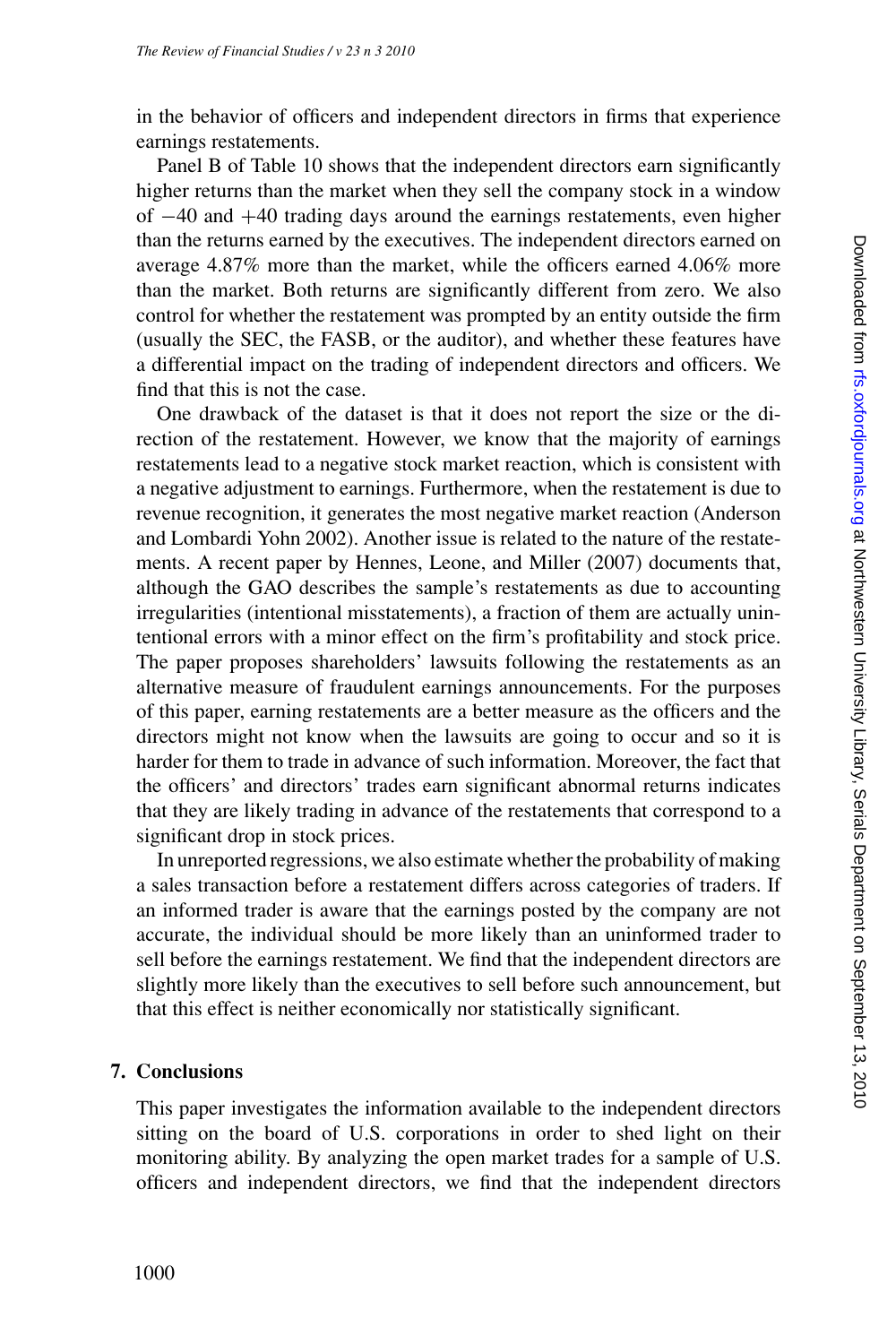earn positive and substantial abnormal returns when they purchase their company stock and that the difference between the independent directors and the firm's officers is relatively small at most horizons. The results are robust to controlling for the size of the transaction and the stock holdings and for various proxies of risk, such as firm size, book-to-market, and past return volatility. We also analyze the effect of governance quality on trading returns and find that our results hold for most of the firms with the exception of those with the weakest governance, where both the executives and the independent directors make higher returns when buying their company's stocks. Also, in such firms, the difference between the abnormal returns of the executives and the independent directors widens: the executives earn substantially higher market-adjusted returns than the independent directors, suggesting that in such firms, the independent directors acquire less information than the insiders.

To better understand whether directors acquire information about the firm through their committee work or through informal channels and personal contact with the management, we analyze how their returns vary depending on their participation on committees and their attendance at board meetings. We find that when the independent directors sit on the audit committee, they earn higher abnormal returns than otherwise. Moreover, independent directors who attend the meetings regularly earn higher returns than those who do not, although the difference is not always statistically significant. As expected, the executives who sit on the audit committee and attend board meetings regularly do not earn higher returns than other executives since they acquire the information about the company every day on their jobs. We also find that independent directors on larger boards earn higher abnormal returns when buying their company stock, possibly because more serve on such boards and it is easier for them to acquire information.

Our results on open market purchases suggest that independent directors have information about the firm, at least to the extent that it allows them to trade profitably. However, this evidence only suggests that independent directors have information about their company in normal times, but they may be kept in the dark at times the company is performing poorly.

By focusing on a subsample of sales transactions that are likely to be information-driven, we can distinguish whether independent directors are timely informed when the firm is performing poorly and their monitoring role is potentially more crucial. For each firm, we identify the 10% worst price drops (adjusted for market-wide movements) and we compare the trading behavior of independent directors and officers in a 120 trading day window before the price drop. We find that the number of trades made by the two groups of traders is similar and that their returns are positive and of similar magnitude. By examining the time pattern of such trades, we also find evidence refuting the possibility that the positive returns of independent directors are due to them simply mimicking the officers' trades. Further evidence on the trading activity of independent directors in firms that restated their earnings provides support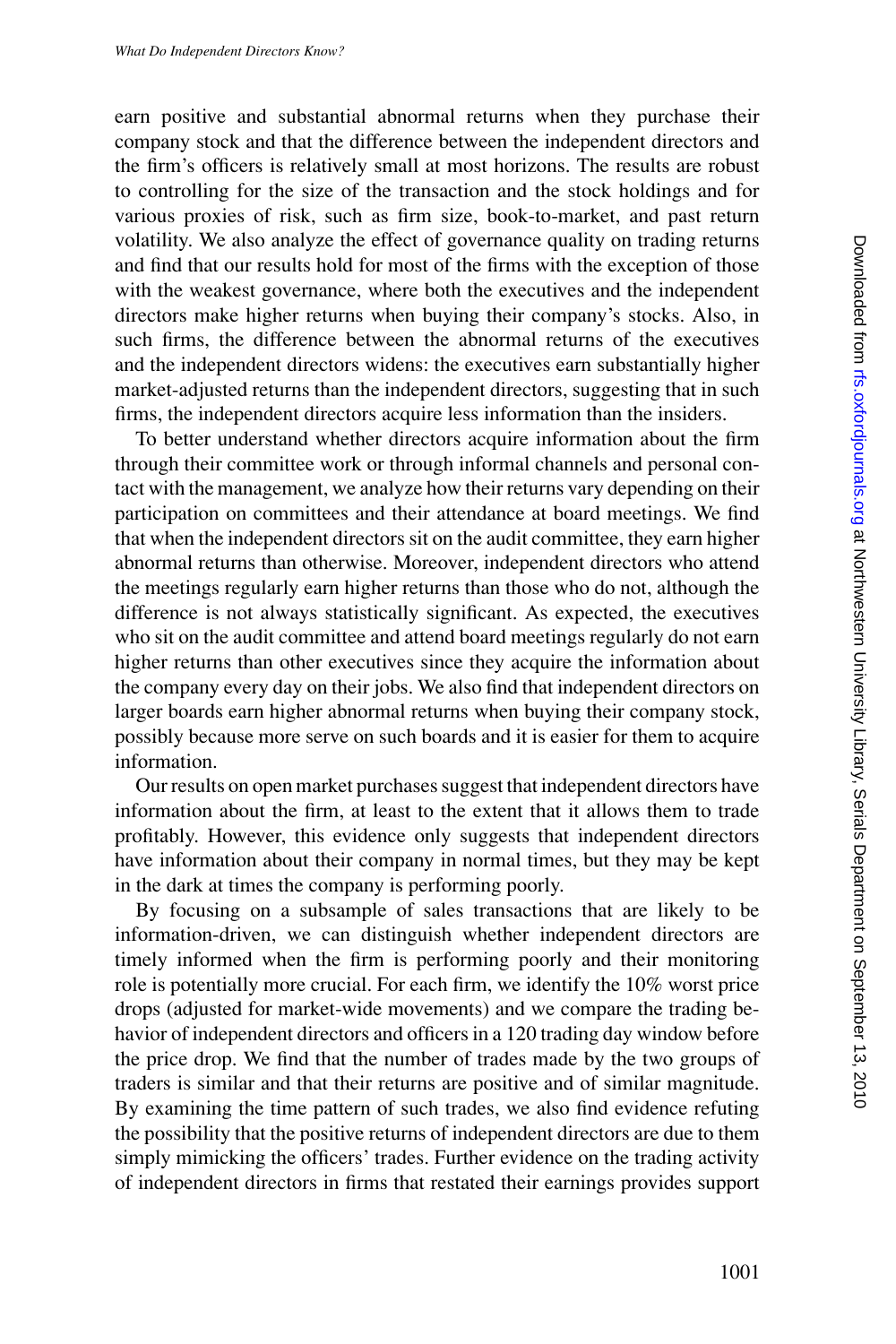to the conclusion that independent directors are on average timely informed not only when their firm does well, but also when it performs poorly.

#### **References**

Abowd, J. M., F. Kramarz, and D. N. Margolis. 1999. High Wage Workers and High Wage Firms. *Econometrica* 67(2):251–333.

Adams, R. B. 2003. What Do Boards Do? Evidence from Board Committee and Director Compensation Data. Working Paper, University of Queensland.

Adams, R. B., H. Almeida, and D. Ferreira. 2005. Powerful CEOs and Their Impact on Corporate Performance. *Review of Financial Studies* 18:1403–32.

Aggarwal, R., and R. Williamson. 2006. Did New Regulations Target the Relevant Corporate Governance Attributes? Working Paper, McDonough School of Business, Georgetown University, Washington.

Anderson, K. L., and T. Lombardi Yohn. 2002. The Effect of 10K Restatements on Firm Value, Information Asymmetries, and Investors' Reliance on Earnings. Working Paper, Georgetown University.

Baneish, D. 1999. Incentives and Penalties Related to Earnings Overstatements That Violate GAAP. *Accounting Review* 74:425–57.

Bebchuk, L. A., A. Cohen, and A. Ferrell. 2004. What Matters in Corporate Governance? Harvard Law School Olin Discussion Paper No. 491.

Bettis, C., J. Coles, and M. Lemmon. 2000. Corporate Policies Restricting Trading by Insiders. *Journal of Financial Economics* 57(2):191–220.

Bhagat, S., and B. Black. 2001. Board Independence and Long-Term Firm Performance. *Journal of Corporation Law*.

Dahya, J., and J. J. McConnell. 2005. Outside Directors and Corporate Board Decisions: A Natural Experiment. *Journal of Corporate Finance* 11:37–60.

Eckbo, B. E., and D. C. Smith. 1998. The Conditional Performance of Insider Trades. *Journal of Finance* 53(2):467–98.

Fama, E., and K. French. 1992. The Cross-Section of Expected Stock Returns. *Journal of Finance* 47(2):427–65.

Fich, E. M. 2005. Are Some Outside Directors Better Than Others? Evidence from Director Appointments by Fortune 1000 Firms. *Journal of Business* 78(5):1943–71.

Fich, E. M., and A. Shivdasani. 2006. Are Busy Boards Effective Monitors? *Journal of Finance* 61(2):689–724.

Giannetti, M., and A. Simonov. 2006. Which Investors Fear Expropriation? Evidence from Investors' Portfolio Choices. *Journal of Finance* 61(3):1507–47.

Gompers, P. A., J. Ishii, and A. Metrick. 2003. Corporate Governance and Equity Prices. *Quarterly Journal of Economics* 118:107–55.

Harris, M., and A. Raviv. 2008. A Theory of Board Control and Size. *Review of Financial Studies* 21(4):1797–832.

Hermalin, B., and M. Weisbach. 1991. The Effects of Board Composition and Direct Incentives on Firm Performance. *Financial Management* 20(4):101–12.

Hermalin, B., and M. Weisbach. 1998. Endogenously Chosen Boards of Directors and Their Monitoring of the CEO. *American Economic Review* 88:96–118.

Hermalin, B., and M. Weisbach. 2003. Boards of Directors as Endogenously Determined Institution: A Survey of the Economic Literature. *Economic Policy Review* 9:7–26.

Hennes, K., A. Leone, and B. Miller. 2007. The Importance of Distinguishing Errors from Irregularities in Restatement Research: The Case of Restatements and CEO/CFO Turnover. Working Paper, University of Toronto.